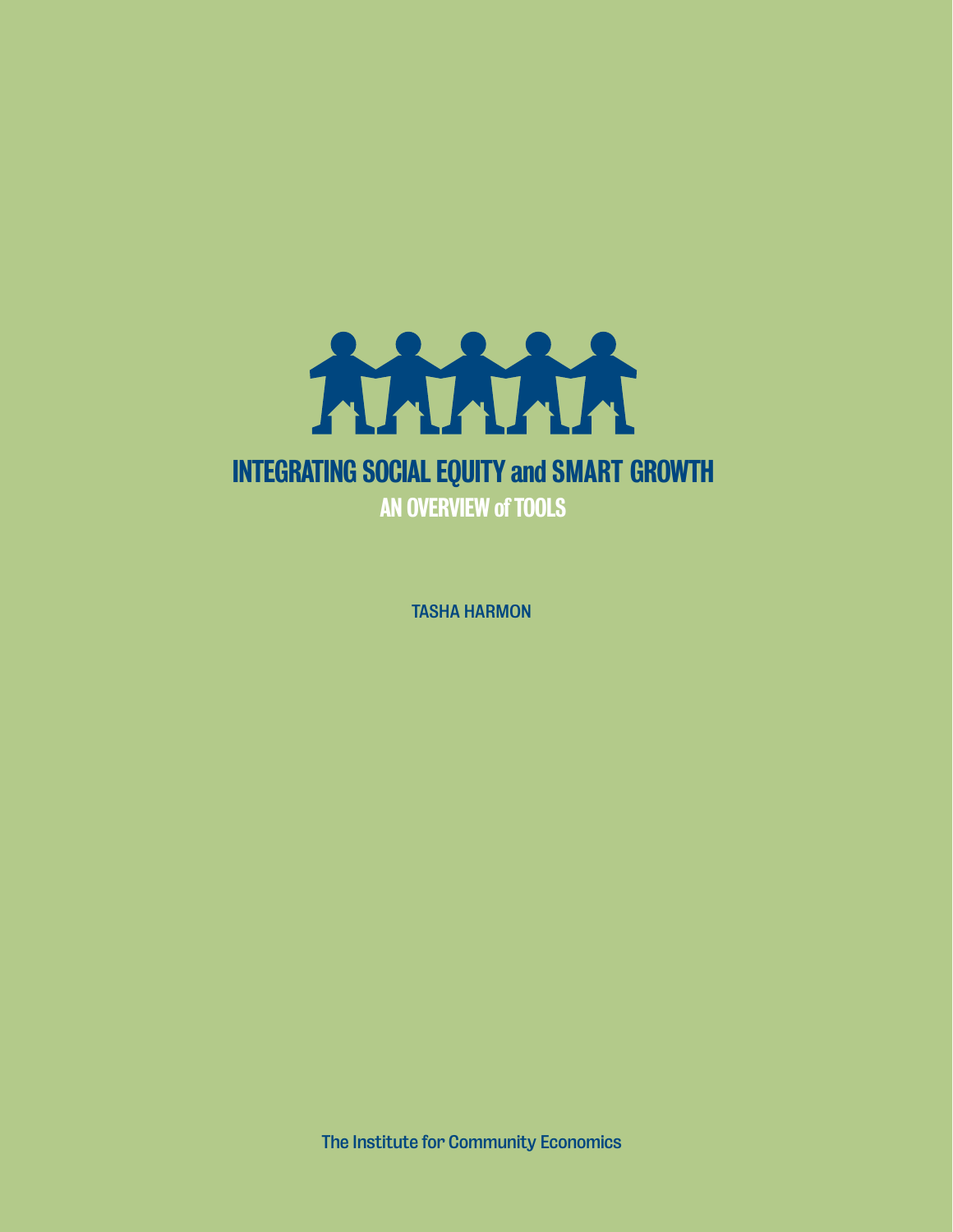© The Institute for Community Economics, Inc., 2004, electronic edition. All rights reserved. Printed in the United States of America.

> Institute for Community Economics 57 School Street Springfield, MA 01105–1331 www.iceclt.org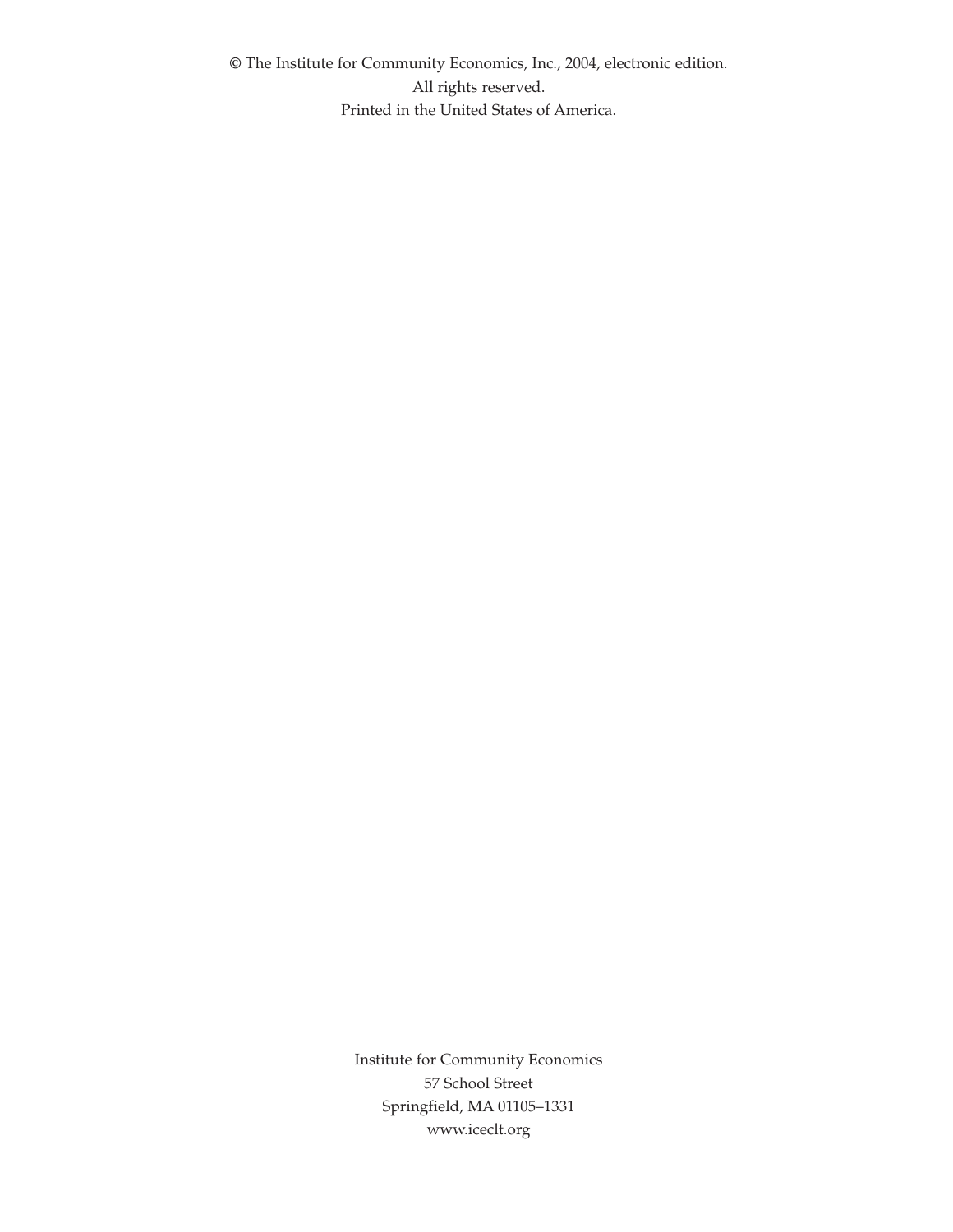# **CONTENTS**

|                                                                         | Key Tools To Ensure That Smart Growth Efforts Increase Housing Affordability 5 |  |
|-------------------------------------------------------------------------|--------------------------------------------------------------------------------|--|
| 1.                                                                      |                                                                                |  |
| 2.                                                                      |                                                                                |  |
| 3.                                                                      |                                                                                |  |
| 4.                                                                      |                                                                                |  |
| 5.                                                                      | Permanent Affordability Requirements and Preferences  12                       |  |
| 6.                                                                      | Displaced and Local Residents' Preference for Public Funding  12               |  |
| 7.                                                                      |                                                                                |  |
| 8.                                                                      |                                                                                |  |
| 9.                                                                      |                                                                                |  |
|                                                                         |                                                                                |  |
|                                                                         |                                                                                |  |
|                                                                         |                                                                                |  |
|                                                                         |                                                                                |  |
|                                                                         | 14. Reuse of Vacant and Tax-foreclosed Real Estate  17                         |  |
|                                                                         |                                                                                |  |
|                                                                         | 16. State and Regional Approaches to Affordable Housing  18                    |  |
|                                                                         |                                                                                |  |
|                                                                         | 18. Funding for Regional Affordable Housing Efforts  21                        |  |
|                                                                         |                                                                                |  |
|                                                                         |                                                                                |  |
|                                                                         |                                                                                |  |
|                                                                         |                                                                                |  |
| Appendix: The Diverse World of Community Lands Trusts, by John Davis 25 |                                                                                |  |
|                                                                         |                                                                                |  |
|                                                                         |                                                                                |  |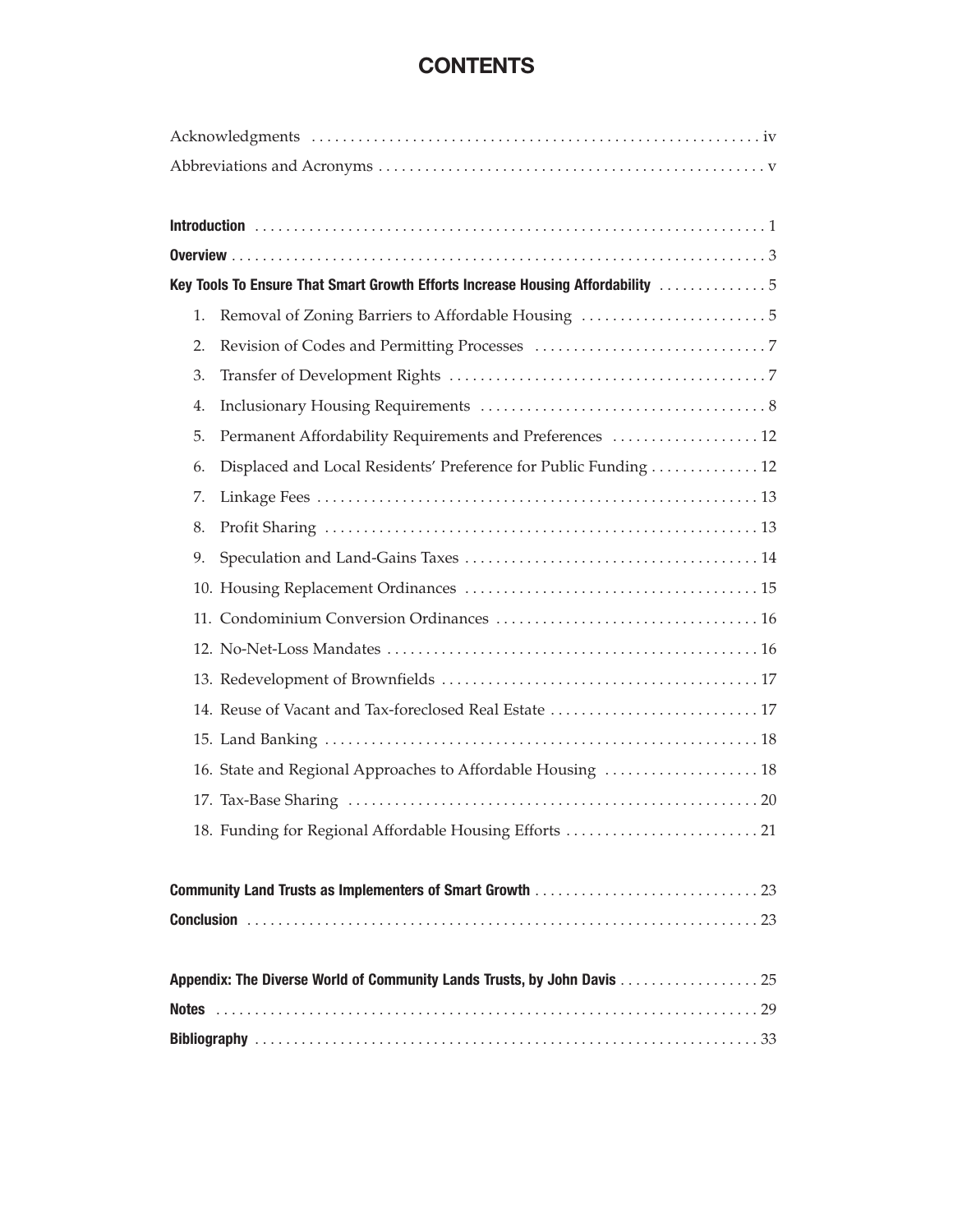# **ACKNOWLEDGMENTS**

This writing project was an interactive, iterative process. I thank the many people who generously offered their knowledge and skills to the development of this paper and its companion piece, "Integrating Social Equity and Smart Growth: Linking Community Land Trusts and Smart Growth."\* This includes many whom I do not list by name given space limitations. There was a plethora of people who answered my phone and email requests for information. The advisory committee, convened by the Institute for Community Economics (ICE), and Sarah Page, its former director, provided important input on the first draft. Respondents to the paper at the ICE Policy Conference in Washington, D.C. — including both the formal panelists and the many conference participants who discussed the paper in focus groups — asked great questions and provided critical feedback and important resources that shaped the final product.

Several people reviewed the conference draft and provided detailed feedback. They included Eli Spevak of the Housing Development Center and the Portland Community Land Trust, Ethan Seltzer of the Institute for Portland Metropolitan Studies at Portland State University, and Craig Humphrey of State College CLT in Pennsylvania. Carole Harmon patiently proofread several versions of both papers. Lorraine Alexson did the final proofreading.

Last, but not least, John E. Davis of Burlington Associates in Community Development provided in-depth editing at several stages of this process. His deep experience with CLTs, great ear for language, and keen eye for fuzzy thinking vastly improved this paper. I deeply appreciate the time and energy all these people brought to these papers; it enriched them enormously. All errors are, of course, my own.

Earlier versions of portions of this document appeared in my articles in *Connections: The Journal of the Coalition for a Livable Future* and in the *NIMBY Report* of April 2001, "Smart Growth and Affordable Housing," published by the National Low Income Housing Coalition. I thank these publications for permission to draw on those works. The Fannie Mae Foundation's generous support of this project is also much appreciated, as is its long interest in smart growth and its support of research, conferences, and forums that have increased my knowledge and connected me with many smart growth practitioners from whom I have learned much.

\* Available from the Institiute for Community Economics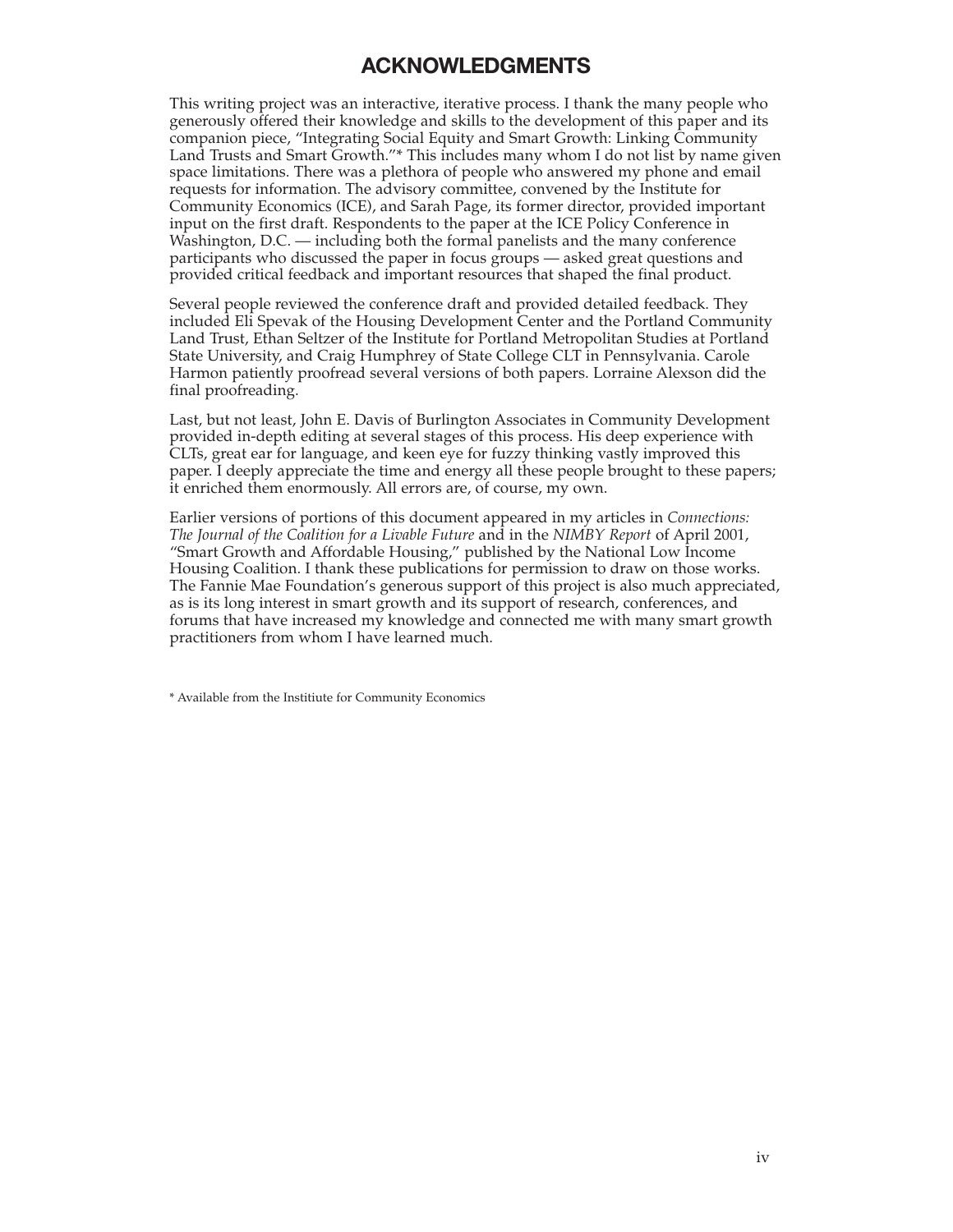# **ABBREVIATIONS AND ACRONYMS**

| AMI          | area median income                                                    |
|--------------|-----------------------------------------------------------------------|
| <b>BCLT</b>  | Burlington (Vermont) Community Land Trust                             |
| <b>BHCD</b>  | Bureau of Housing and Community Development                           |
| <b>CATCH</b> | Concord (New Hampshire) Area Trust for Community Housing              |
| <b>CCLT</b>  | Clackamas Community Land Trust                                        |
| <b>CDC</b>   | community development corporation                                     |
| <b>CDN</b>   | <b>Community Development Network</b>                                  |
| <b>CLF</b>   | Coalition for a Livable Future                                        |
| <b>CLT</b>   | community land trust                                                  |
| CoPIRG       | Colorado Public Interest Research Group                               |
| <b>CPI</b>   | consumer price index                                                  |
| <b>FAR</b>   | floor area ratio                                                      |
| <b>HOPWA</b> | Housing Opportunities for Persons with AIDS                           |
| <b>HTF</b>   | housing trust fund                                                    |
| <b>HUD</b>   | Housing and Urban Development, Department of                          |
| IHI          | Innovative Housing Institute                                          |
| <b>LILP</b>  | Lincoln Institute of Land Policy                                      |
| <b>MPDU</b>  | Moderately Priced Dwelling Unit Program (Montgomery, Maryland)        |
| <b>NHA</b>   | Northwest Housing Alternatives                                        |
| <b>NIMBY</b> | Not In My Backyard                                                    |
| <b>NNC</b>   | National Neighborhood Coalition                                       |
| OPAL         | Of People and Land                                                    |
| <b>PCLT</b>  | Portland (Oregon) Community Land Trust                                |
| PDC          | Portland Development Commission                                       |
| PSU          | Portland State University                                             |
| PUD          | planned unit development                                              |
| <b>RAHS</b>  | regional affordable housing strategy                                  |
| <b>RUGGO</b> | regional urban growth goals and objectives                            |
| <b>SARD</b>  | Sustainable Agriculture and Rural Development (Lopez CLT, Washington) |
| <b>SDC</b>   | system development charge                                             |
| SGN          | <b>Smart Growth Network</b>                                           |
| <b>TDR</b>   | transfer of development rights                                        |
| <b>UGB</b>   | urban growth boundary                                                 |
| <b>VHCB</b>  | Vermont Housing and Conservation Board                                |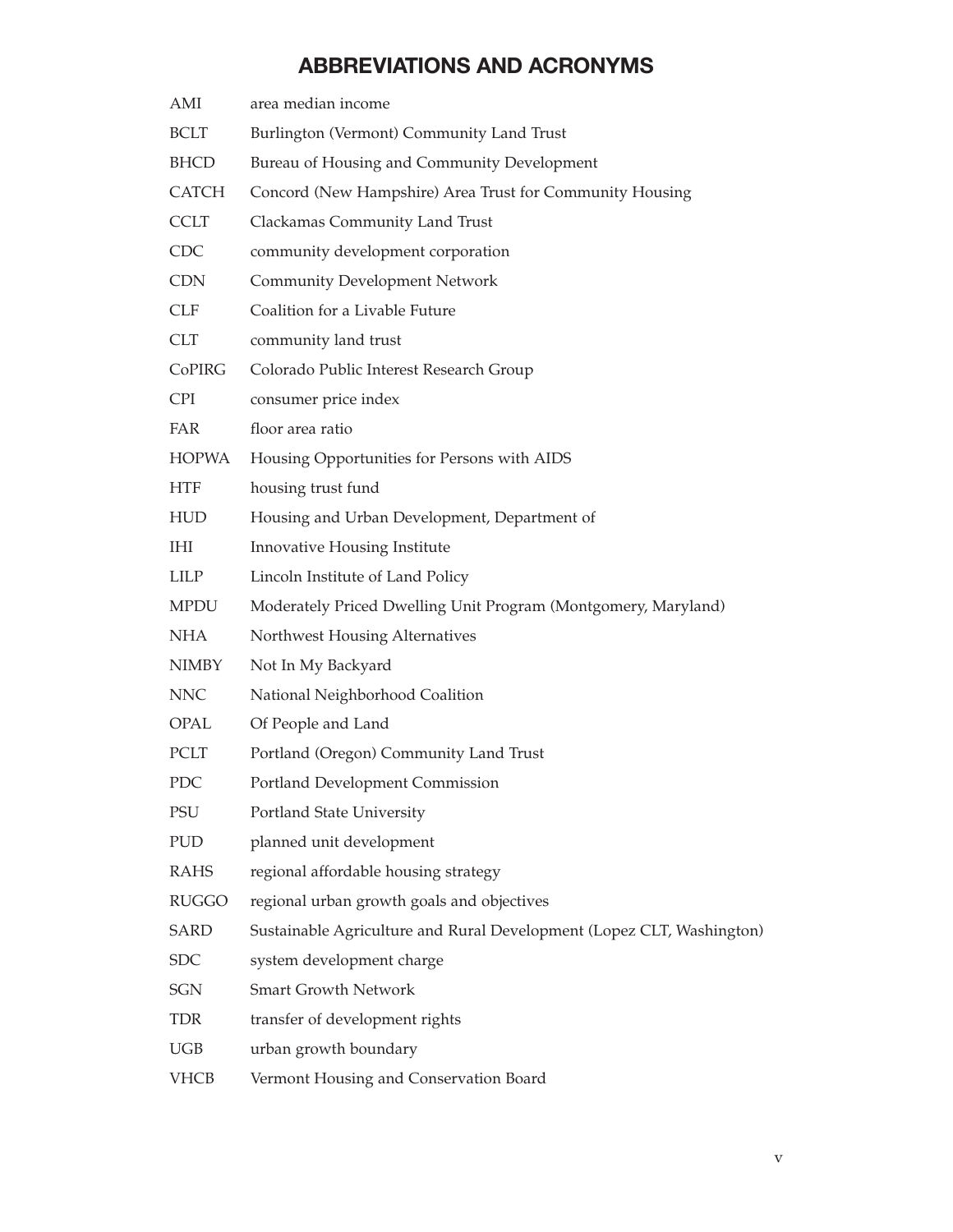## **Introduction**

This paper is a companion to *Integrating Social Equity and Growth Management: Linking Community Land Trusts and Smart Growth*, published in fall 2003 by the Institute for Community Economics with support from the Fannie Mae Foundation. That paper, summarized briefly below, presents a case for linking the community land trust (CLT) and smart growth movements and discusses the roles community land trusts might play in shaping and implementing smart growth initiatives. This paper focuses on specific public policies that CLTs might support in order to integrate social and economic equity goals into smart growth efforts. It is written with the CLT audience in mind, but it will also be useful for smart growth practitioners and advocates wishing to include housing affordability goals and strategies into their work.

The community land trust and smart growth movements have much in common. Both are working in fundamental ways to reshape our communities. Many overlaps exist between the goals and values of the two movements, and there are many ways in which these movements could strengthen each other. The growing dialogue about social and economic equity issues in smart growth, as well as the rapid growth of the CLT movement, makes the time ripe for collaboration.

Critics of growth management often charge that smart growth strategies drive up housing prices and are therefore bad for low- and moderate-income people. While there is some merit to this criticism of existing growth management efforts, it is also true that sprawl and unplanned growth are even more detrimental to low-income people and to the preservation of diverse neighborhoods. In addition, there are tools that can be incorporated into smart growth strategies that will make the housing in these communities affordable to low- and moderate-income people. The community land trust is one such tool.

Community land trusts are private, nonprofit corporations "created to hold land and to preserve the affordability of housing and other buildings located upon that land for the benefit of low and moderate income residents."1 Community land trusts address the fundamental challenge of creating smart, livable, and healthy communities that are affordable to the full range of people who make up our society. By permanently removing land and housing from the speculative market, CLTs can help create and preserve diverse housing choices in communities where land and housing prices are increasing beyond the means of many people. They can support the creation of stable, mixed-income communities across our regions, allowing individuals and families more stability in challenging economic times and giving people opportunities to live closer to where they work, thereby reducing traffic and air pollution. By retaining the affordability of the housing they create in perpetuity, CLTs also retain the value of scarce public subsidies and private donations, allowing those investments to help many more households than most other approaches to subsidizing homeownership. The CLT model can also be used to provide sites and facilities for small businesses, local agriculture, community services, community gardens, and neighborhood parks.

Smart growth frameworks and tools offer CLTs new opportunities to meet their goals. A recent publication by the Smart Growth Network and the National Neighborhood Coalition describes well the value of smart growth to community development proponents like CLTs:

Smart Growth provides a means of connecting community development efforts at the neighborhood level to the broader development decisions, such as infrastructure investment patterns, transportation links, zoning practices, and regional development strategies. It can help in creating models for reconciling thorny development issues, such as how to go about neighborhood reinvestment that avoids displacing residents. Smart Growth can provide a platform to advocate for repairs and renovation of neighborhood schools, for example, on the basis that such measures are more cost-effective than large-scale new school construc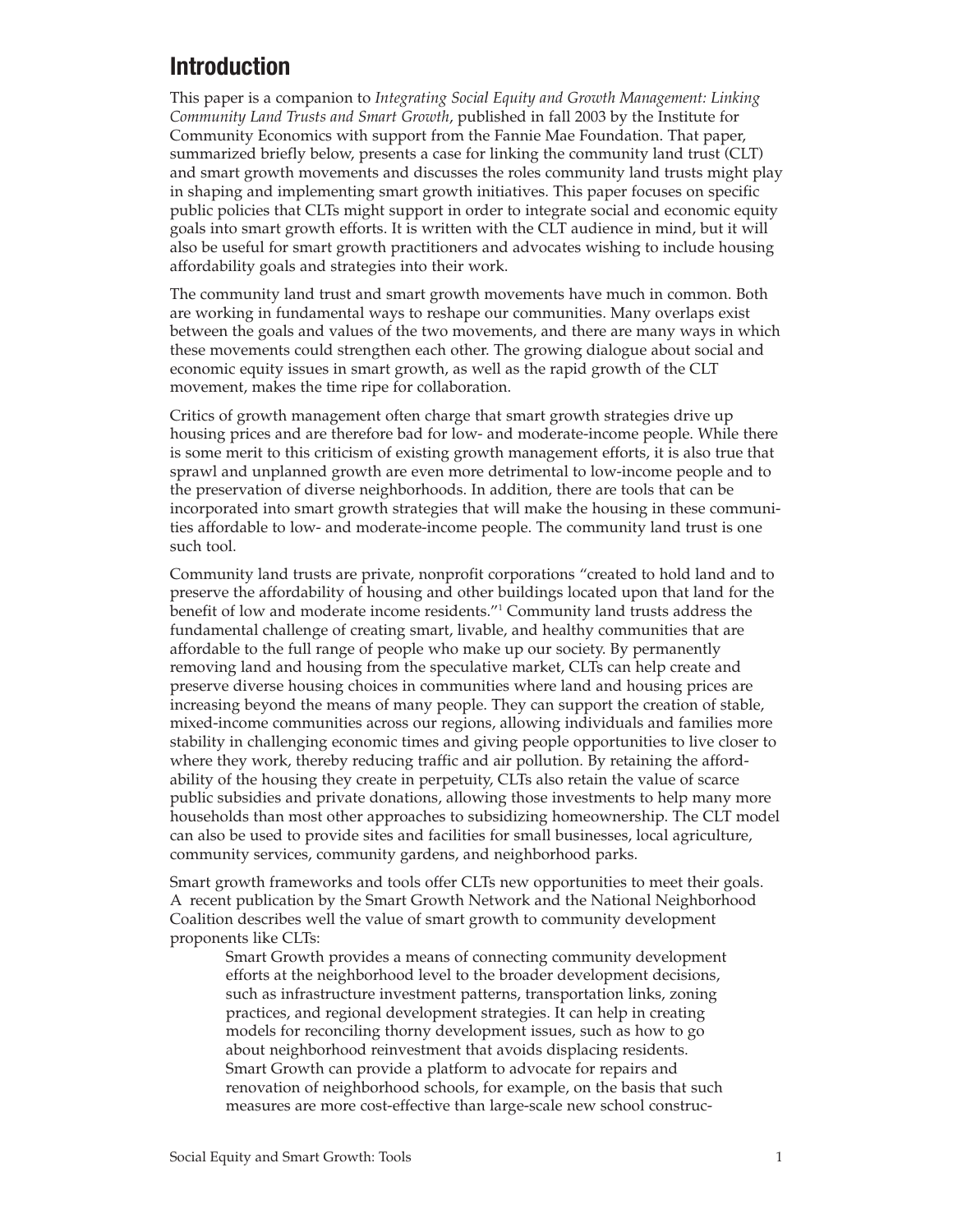tion on the urban fringe. Distressed neighborhoods with underutilized housing and infrastructure are development priorities in Smart Growth strategy, in contrast to current development approaches. Smart Growth provides a means of achieving a more equitable approach to development by improving the quality of life for formerly underserved citizens. It is precisely these types of opportunities for linking neighborhood priorities to broader regional development issues that make Smart Growth such an important approach to affordable housing.<sup>2</sup>

Community land trusts can play key roles in integrating strategies for increasing social and economic equity into smart growth efforts. Those roles include the stewardship of land to meet affordable housing and other community needs, the revitalization of economically distressed areas without the displacement of existing residents, the creation of affordable housing in areas where it has traditionally been excluded, and advocacy for public policies that make the creation of diverse, affordable housing central to growth management. Cross-issue coalition building is a powerful strategy for achieving both community development or affordable housing and smart growth goals.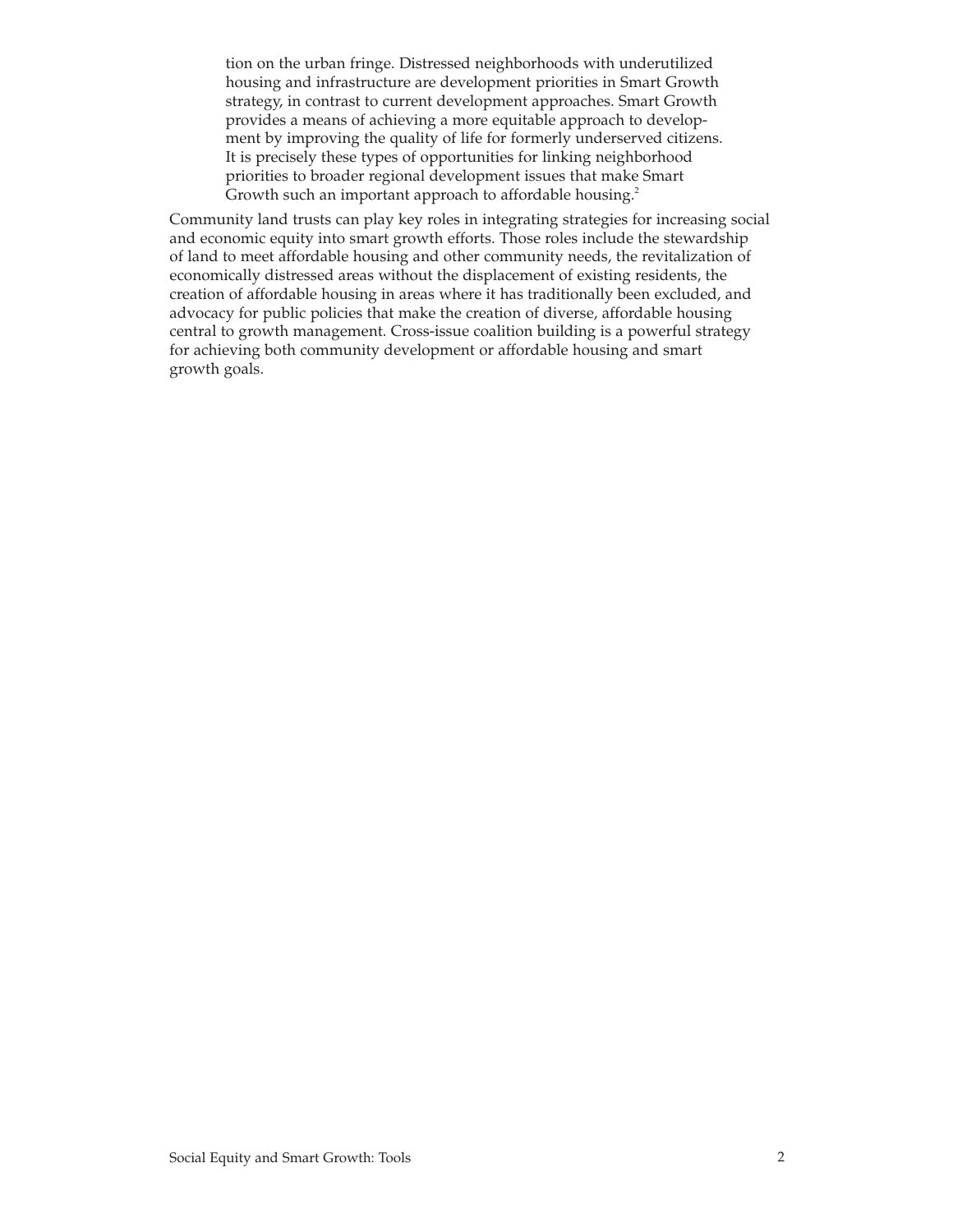# **Overview**

There is a wide variety of public policy tools that can be integrated into smart growth efforts in order to increase the availability and affordability of housing. This paper provides information on the subset of these tools most relevant to CLTs. Most of these tools are already in use in communities around the country, but no single community has yet implemented enough of them to succeed completely in producing and preserving enough affordable housing to prevent involuntary displacement and in creating healthy, diverse communities in every part of a metropolitan region.<sup>3</sup>

Some of these tools are designed to increase the supply of affordable housing by creating new stock and spreading affordable housing to communities and neighborhoods where it has traditionally been excluded (the removal of zoning barriers, inclusionary zoning, etc.). Others are focused on preventing the displacement of existing low- (and sometimes moderate-) income residents from gentrifying neighborhoods (replacement ordinances, condominium conversion ordinances, speculation taxes, resident preferences, etc.). Another set focuses on reinvestment in existing communities (the transfer of development rights, the redevelopment of brownfields, the reuse of vacant and tax-foreclosed real estate, etc.). The final set concerns taking a regional approach to addressing housing affordability, thinking long term (land banking), and funding (linkage fees, profit sharing, tax-base sharing, and other regional funding strategies).

The adoption of many of these tools would provide direct support for the work that community land trusts do. A few of them would support this work less directly, having more impact on the preservation and development of affordable rental housing, which may or may not be part of the mission of a local CLT. The latter set of tools would, however, be an important indirect support of the work of CLTs. This is because many of the people CLTs would like to help to become homeowners need stable, affordable rents to be able to clear their debts and stabilize their incomes in preparation for buying a home. In addition, as discussed in the companion paper to this one, affordable rental housing is a critical component of healthy communities, and both CLTs and smart growth practitioners have strong reasons to support strategies for preventing the involuntary displacement of renters and existing non-CLT homeowners in the communities they serve.

The paper provides a basic overview of each public policy tool. It then outlines the cautions and rewards for CLTs that consider advocating for policy tools.

In addition to the specific cautions listed with each tool, there are a couple of across-theboard cautions about entering the public policy arena that CLTs need to be aware of as they make decisions about taking on this role. The first is that it is time-consuming; to be effective advocates for changes in public policy requires a substantial commitment to that work. Organizations must budget, hire, and train for that effort. It also requires the development of knowledge and relationships that may be outside the existing realm of comfort and competency for CLT staff, board, and members. Overcoming internal organizational resistance may require substantial effort.

The second caution is that moving into a role of advocating for public policy changes can cause tensions with the governmental agencies through which funding may flow to CLT projects. It is important for CLTs to assess this risk, to be up front with their partners about the roles they think they need to play, and to be respectful, knowledgeable, and accurate in the criticisms and suggestions they make. Working in coalition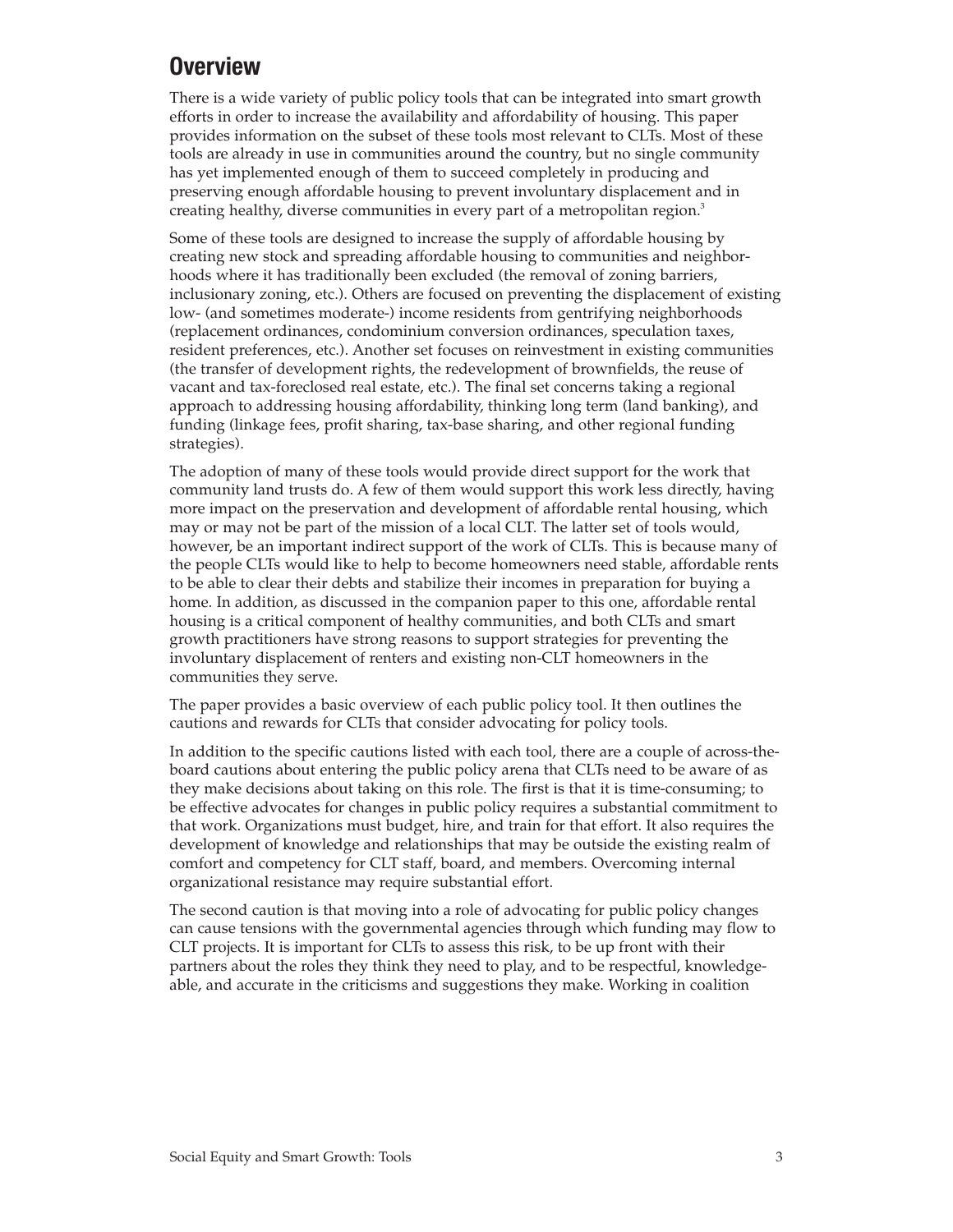with other groups can often help mitigate this concern, both by giving individual CLTs some protection on more controversial issues and by making wins more likely and quicker. The big risks come when groups advocate for change and lose, or when they become embroiled in a prolonged battle that frays everyone's nerves.

Finally, advocating for important changes to how business is accomplished in our communities can draw fire from people who might not be upset with the CLT model itself, particularly from people with wealth who are benefiting from the old way of doing business. The basic strategies for mitigating this risk are the same as those listed above: undertaking advocacy work in ways that are well thought out and being respectful of people with whom CLTs have disagreements on particular subjects.

In addition to the specific rewards listed for each tool, the most basic reward for doing this work, when it is done well and when it succeeds, is the creation of a more supportive environment for the work that CLTs do and for the people they serve. The CLT model is a powerful one, but it cannot accomplish the healing of communities by itself. Working alone, a CLT cannot even solve the affordable housing problem in a single neighborhood. For the mission of CLTs to succeed, there must be action on the public policy level. Other, overarching rewards include increased visibility in the community and the building of useful alliances with other organizations, which can lead to great collaborative work.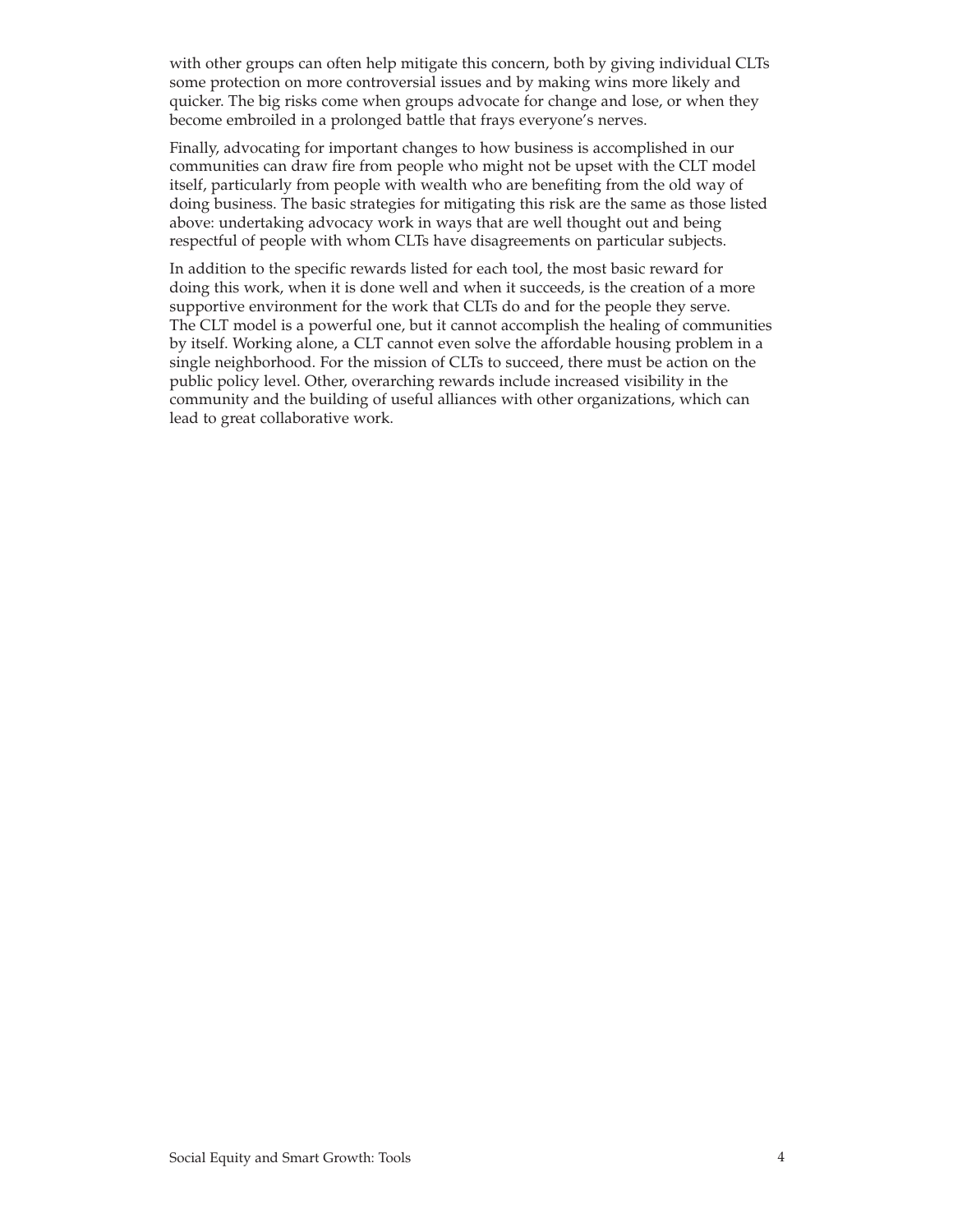# **Key Tools To Ensure That Smart Growth Efforts Increase Housing Affordability**

As noted, there are many public policies that can be used to increase the supply of affordable housing in the region as part of the implementation of growth management strategies.<sup>4</sup> The specific tools addressed below are a subset of those tools that may resonate most strongly with the CLT model and philosophy. The policies that are discussed here are:

- **1. Removal of Zoning Barriers to Affordable Housing**
- **2. Revision of Codes and Permitting Processes**
- **3. Transfer of Development Rights**
- **4. Inclusionary Housing Requirements**
- **5. Permanent Affordability Requirements and Preferences**
- **6. Displaced and Local Residents' Preference for Public Funding**
- **7. Linkage Fees**
- **8. Profit Sharing**
- **9. Speculation and Land-Gains Taxes**
- **10. Housing Replacement Ordinances**
- **11. Condominium Conversion Ordinances**
- **12. No-Net-Loss Mandates**
- **13. Redevelopment of Brownfields**
- **14. Reuse of Vacant and Tax-foreclosed Real Estate**
- **15. Land Banking**
- **16. State and Regional Approaches to Affordable Housing**
- **17. Tax-Base Sharing**
- **18. Funding for Regional Affordable Housing Efforts**

## **1. Removal of Zoning Barriers to Affordable Housing**

There are many "exclusionary" zoning regulations in our communities, regulations that create barriers to the development of a diverse housing stock. Much of the work of smart growth is focused on enacting zoning that promotes what should happen in our communities by smart growth ideals and removing zoning that makes that impossible.<sup>5</sup> Examples of exclusionary zoning regulations include:

- a. Prohibitions on multi-family housing, attached housing, clustered housing, mobile and manufactured homes, or accessory dwelling units
- b. Minimum lot size, square footage of housing, and setback requirements
- c. Prohibitively expensive design requirements
- d. Prohibitively expensive parking requirements, and
- e. Restrictive definitions of "family" for the purposes of single-family house occupancy requirements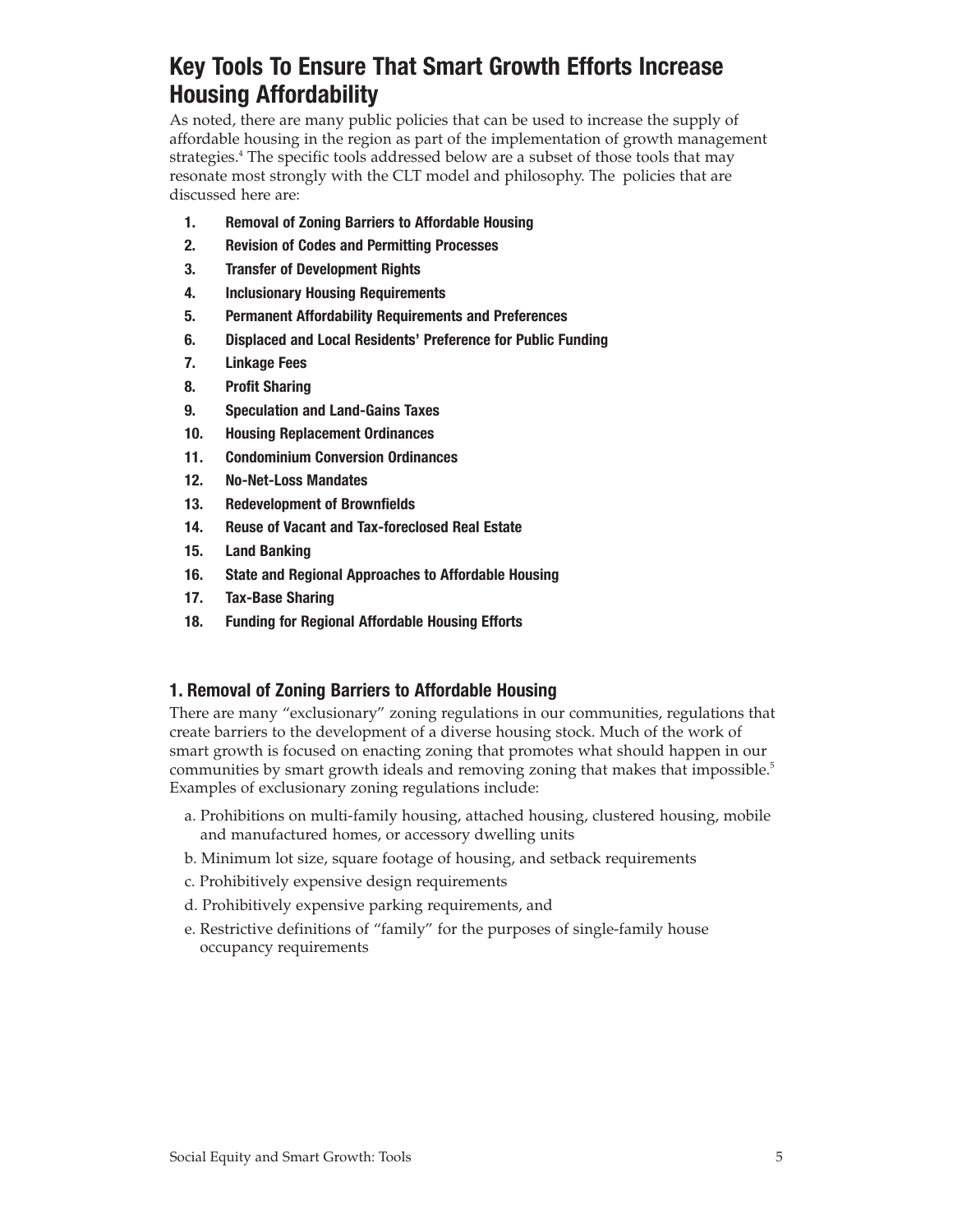Examples of proactive "inclusive" zoning codes, designed to actively encourage (or even require) the development of a more diverse and affordable housing stock include:

- a. The requirement that every community zone a certain percentage of its land for multi-family housing
- b. Minimum-density requirements, so that land zoned for multi-family housing cannot be developed as single-family housing
- c. Mixed-use and higher-density zoning in city, regional, and town centers and along transit corridors<sup>6</sup>
- d. Codes and permitting processes that encourage the use of planned unit developments (PUD), cluster development, and other development models that simultaneously make housing development less expensive through centralizing infrastructure and allow for the preservation of open space
- e. A requirement that all developments above a certain size include affordable homes (described more fully below under "Inclusionary Housing Requirements")

Community land trusts and other affordable housing developers should be able to build alliances to make these changes happen with a wide variety of players, including:

- For-profit developers, who are frustrated by these barriers too
- Transportation advocates, for whom increased-density and mixed-use development means increased mass transit ridership and more retail outlets and services within walking distance
- Environmentalists, who may support cluster development and increases in housing density designed to help protect environmentally sensitive urban areas while reducing sprawl
- Local small-business owners and others interested in mixed-use development
- Landowners who expect higher-density zoning and other smart growth changes to increase the market value of their land. (The owners of large-lot homes in highincome residential enclaves, on the other hand, will likely resist any zoning changes that allow higher-density development near their property.)

#### **Cautions**

Zoning code work is detail- and process-oriented and can be fairly legalistic. It requires a person who has the time and inclination to master these issues.

On the one hand, it can be difficult to get local residents excited about this work because it seems somewhat removed from affordability issues (more so than, say, fighting for a proposed project or lobbying for a new funding source). On the other hand, it can spark huge resistance from neighborhood associations and other groups of residents whose needs are being met and whose property values are being protected by the current system.

### **Rewards**

Any and all these changes in the zoning code would directly facilitate the ability of CLTs to create affordable housing.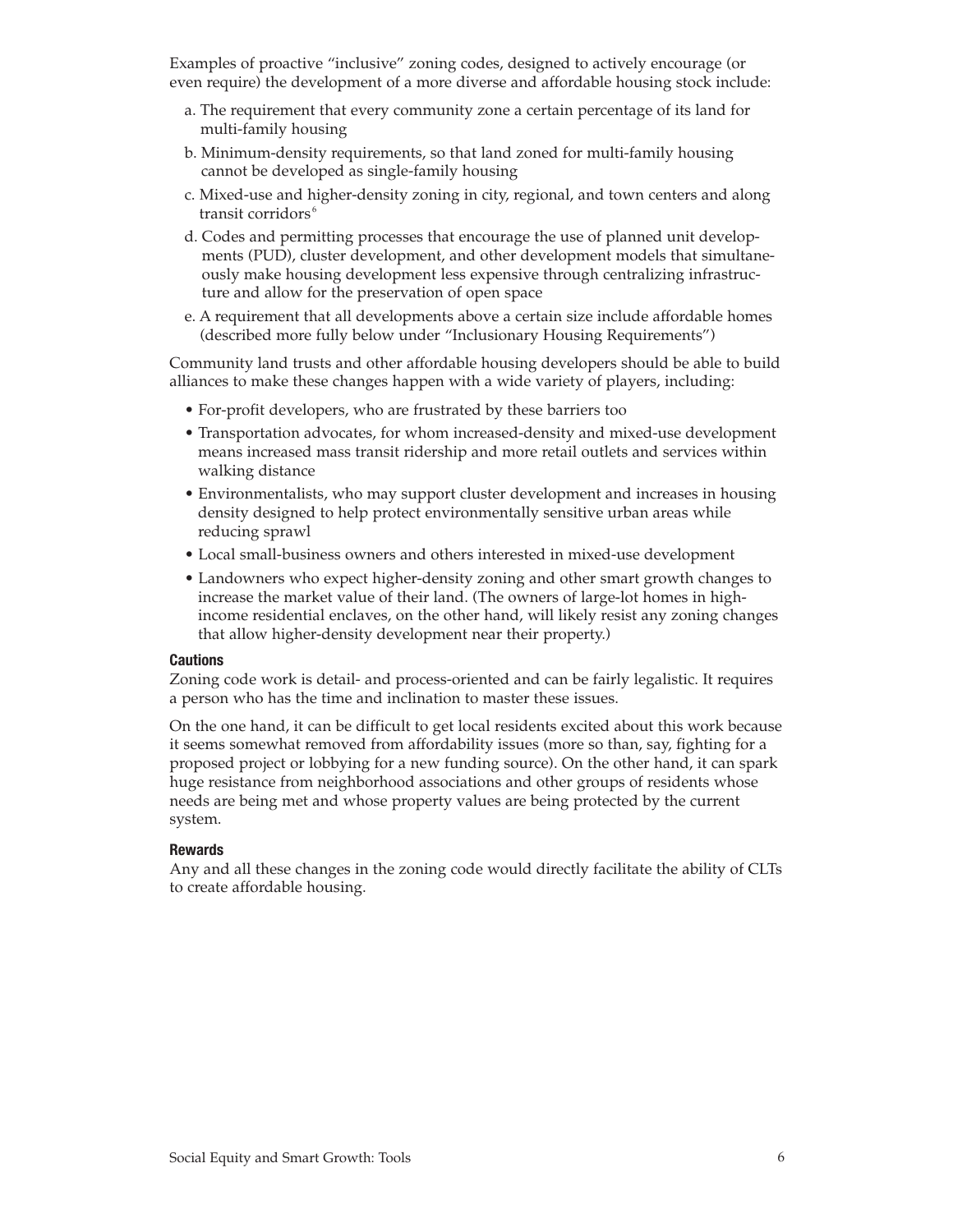## **2. Revision of Codes and Permitting Processes**

A related strategy is to simplify and make more understandable and predictable the codes that govern development permits and the process by which permits are issued. This can make a substantial contribution to reducing the cost of housing, since time is money in the housing development process. Creating a zoning code and permitting process that enable many affordable housing developments to move forward without requiring any variances or special permits also has the effect of speeding up the process and reducing the "soft costs" of developing affordable housing, thus reducing the end price. In some places, special "fast-track" permitting processes are set up for affordable housing as an incentive for its production.

#### **Cautions**

The streamlining of permitting processes and codes should not come at the expense of health and safety or the environment. Any such changes can put residents and communities at risk and spark strong resistance from potential CLT allies.

#### **Rewards**

It becomes less expensive to develop affordable housing.

## **3. Transfer of Development Rights**

The transfer of development rights (TDR) directs development from one site to another in order to preserve a valued resource and focus, or to intensify development where it is desired. It does this by creating a relationship between two sites, which are usually owned by different people. In this relationship, the owner of a site zoned for development that is more intense than would be optimal given the public agenda, sells his or her right to develop that property and commits to retain its current use (agricultural, forest, watershed protection, affordable housing, etc.) or to otherwise restrict development on it. The owner of that site receives a cash payment from the owner of the other site, one that the public agenda says should be developed more intensely than is currently permitted under the zoning code.

Development rights generally take the form of additional height, floor area, or number of units permitted. The owner of the site purchasing these development rights can then use them to increase the intensity of development on the site.

This tool can be used in a variety of ways to support smart growth. Land that is currently being used for agriculture or forestry or that functions as part of the "greenfrastructure" of the region (watershed protection, biodiversity, recreation, etc.) can be protected through the sale of development rights permitted under current zoning to the owners of a site more suitable for development. The intensification of development on the sites receiving these development rights will support mass transit, local businesses, and a more compact urban form. The transfer of development rights can also be used as part of a strategy to preserve existing affordable housing in areas that are redeveloping at higher densities (particularly downtown cores).

In Portland, Oregon, a TDR program in the central city allows existing affordable housing sites to sell the difference between their current floor area ratio (FAR) (how tall they are relative to their footprint) and what is allowed under zoning to owners of other downtown sites who want to build taller buildings than are normally permitted. By accepting the money for the development rights, the owner of the affordable housing is then committed to keeping that site in use as affordable housing in perpetuity. This provides an influx of cash to the affordable housing and removes the threat that it will be converted to other uses, while encouraging higher-density development downtown. In Seattle, the city has created a TDR program that pushes new office development in the downtown core to purchase development rights from a pool of affordable housing sites.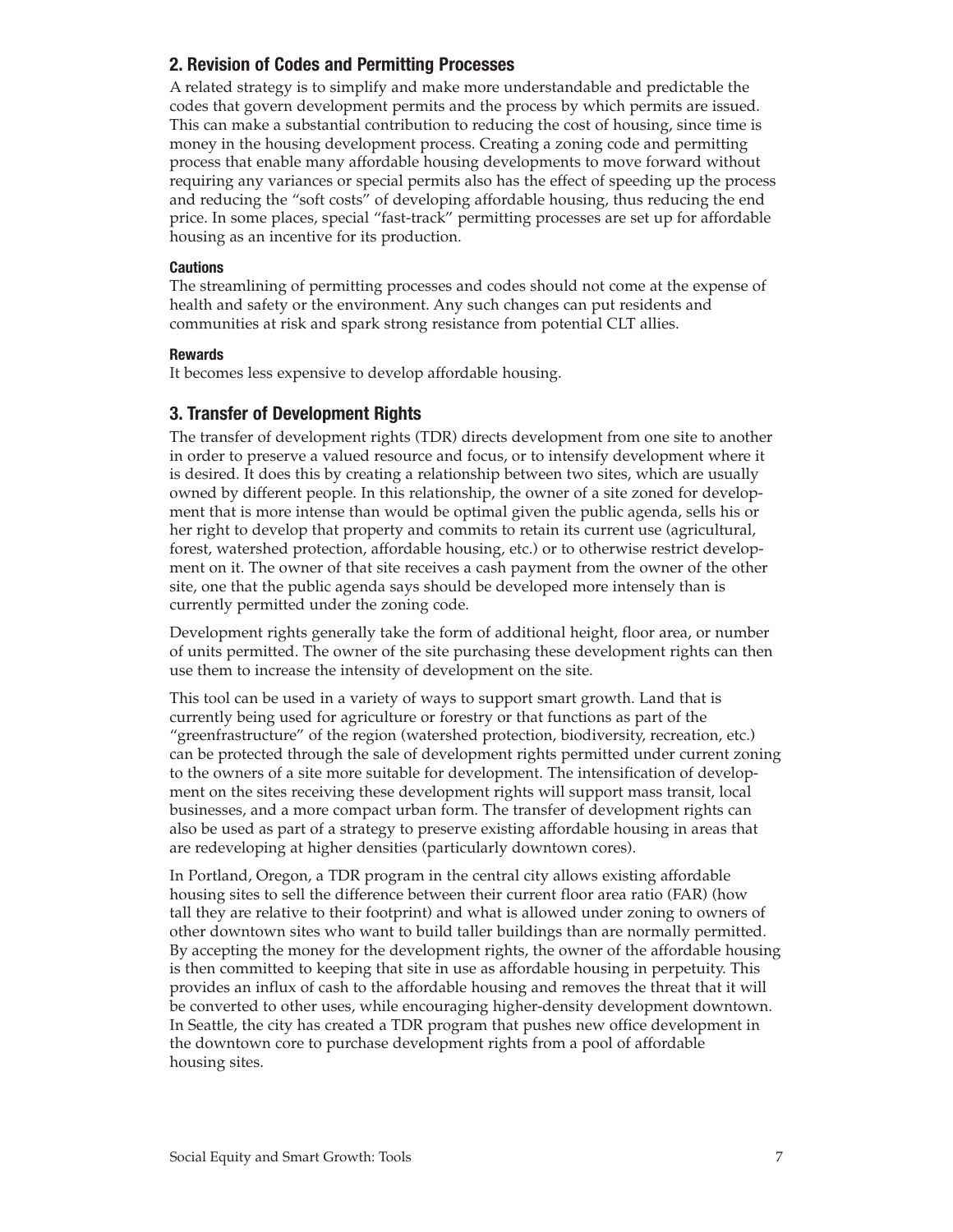#### **Cautions**

The transfer of development rights works well only in a limited set of circumstances. If the zoning code already permits higher densities than developers are interested in building, they will be completely ineffective.

Care needs to be taken in identifying appropriate sites for both the sending and receiving of TDRs, and appropriate public policies need to be crafted to ensure that TDR programs do not create bad results, such as further economic segregation or development that is incompatible with adjacent uses.

To be effective in shaping long-term development, the sale of development rights must come with permanent restrictions on development. (In Seattle, currently, affordable housing receiving payment for TDRs must remain affordable for only 20 years.)

#### **Rewards**

These uses of TDRs can forge strategic relationships between a variety of players, including: CLTs and other affordable housing providers; people concerned with preserving farmlands and forestlands and natural areas; people advocating for compact development; and landowners who want to maximize the use of their land in areas appropriate for high-density development.

Transfer development rights can provide funding for affordable housing when the site is a seller of TDRs.

The purchase of TDRs can provide opportunities to increase the number of affordable homes that can be developed in appropriate sites.

## **4. Inclusionary Housing Requirements**

There are a number of ways to create inclusionary housing requirements at the local, regional, or state level. They can be tied to the zoning code (as in Montgomery County, Maryland); to the creation of urban renewal districts (as in many examples in California); to government funding; or to special development permits. The basic approach of inclusionary housing policies is to require that a certain percentage of the residential units in any development greater than a certain size be priced to sell or rent to households at or below a certain income level.7 Below are a few illustrations to show the variety of programs possible under this framework:

- In Montgomery County, Maryland, between 12.5% and 15% of the homes in any housing project of more than 50 units must be affordable to households at or below 65% of the area median income (AMI).
- In California, 75 different local inclusionary zoning programs exist, with many different requirements, recipient populations, and thresholds. Most use lower unit thresholds for triggering the requirement (ten units seems the most common), and the percentage of the units required to be affordable may be as high as 20%–25%. Unlike the program in Montgomery County, where inclusionary units must remain affordable for a limited number of years and then can be sold at market rates, a quarter of the California programs include permanent affordability requirements for the affordable housing produced.<sup>8</sup>
- In Burlington, Vermont, 10%–25% of new housing developments with more than five units have to be permanently affordable to people at 75% of AMI for sales units and 65% of AMI for rental units. Every inclusionary unit must remain affordable for a minimum of 99 years. The city's housing trust fund (HTF) has the right of first purchase for all inclusionary units. The Burlington Community Land Trust (BCLT) is one of four "designated housing agencies" to which the HTF may delegate its right-to-purchase. The BCLT has in fact been the primary agency to purchase these units since the ordinance was adopted. The BCLT markets the units, selects the income-eligible occupants, and ensures the units' continuing affordability.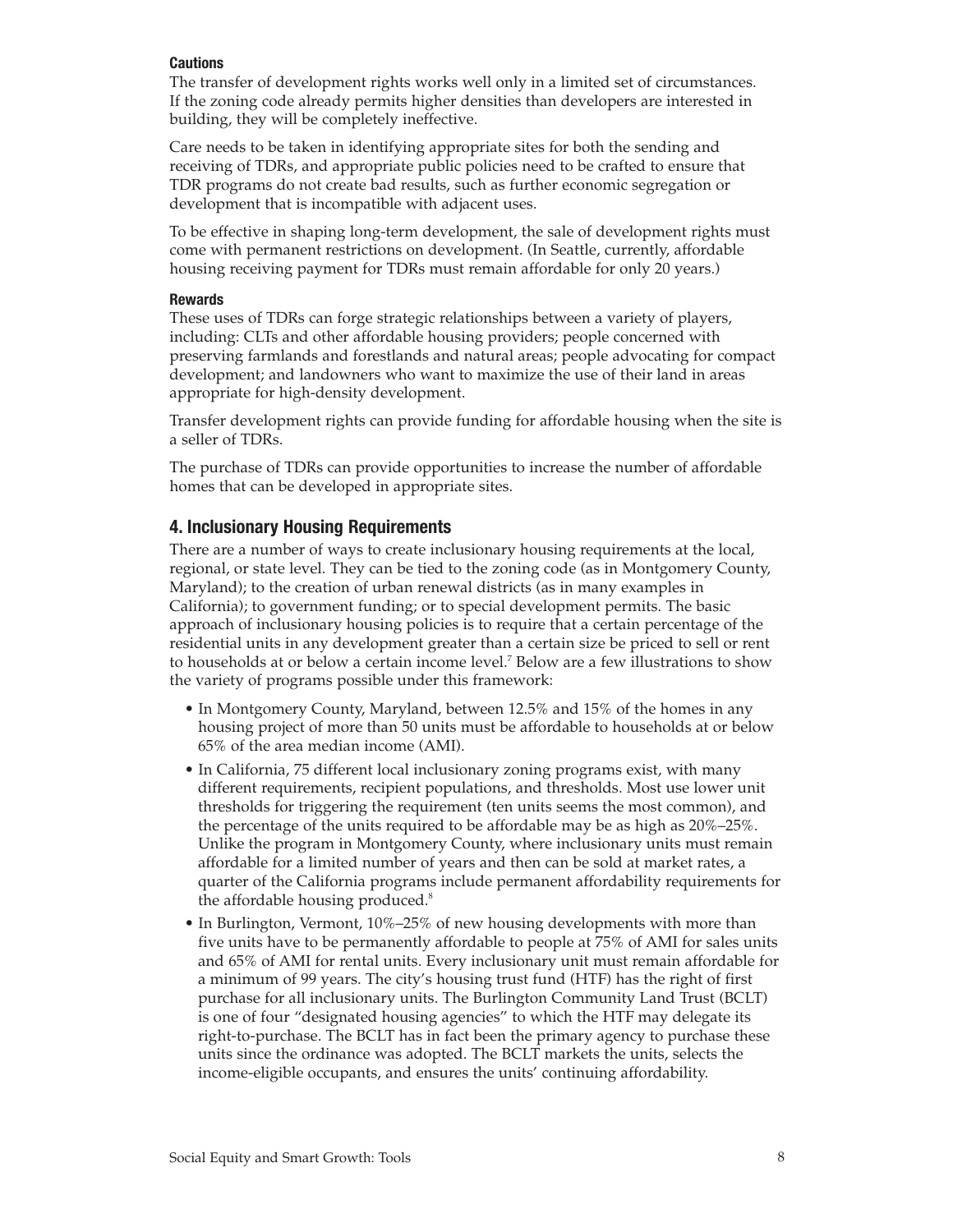• The city of Boulder requires that 20% of all new housing development dedicate 20% of the units produced as permanently affordable to households with incomes at or below the low-income limit of the Department of Housing and Urban Development (HUD) (in 2002 this was \$50,537 for a household of two). The rental or sale price and household incomes are limited through deed restrictions. Developers may agree to provide these units on site or at another location in the community, or they may provide land-in-lieu or cash-in-lieu of affordable housing. (There are drawbacks to this approach because it does not meet the goal of ensuring that affordable housing is mixed into each development. This strategy probably does not generate all the potential benefits listed below.)

In addition to simply increasing the availability of affordable housing, inclusionary housing policies have an overt goal of creating housing diversity in *all* parts of the region or community to which they apply, promoting mixed-income communities. Well-designed inclusionary housing requirements are important smart growth strategies for several reasons.

- They harness the power of the private sector by requiring private developers to increase the diversity of the housing they provide, thus creating housing that more accurately reflects the actual demographics of the region, within the limits of what the private market can do at a profit without cash subsidies.
- They help to mitigate the impact of high-income housing construction on the limited supply of available land suitable for housing, thus preventing local zoning ordinances from having the effect of excluding housing that is needed to meet the needs of the full range of household incomes in the region.
- They help to create stable, mixed-income communities, thus providing better access to educational and employment opportunities for lower-wage workers.
- They improve the jobs-housing balance in the region, reducing traffic congestion, air pollution, and commute times.
- They create housing affordable for those of moderate and low incomes without creating or reinforcing disinvestment in certain communities or unhealthy concentrations of poverty.

No cash subsidy is provided to the developer for fulfilling inclusionary housing requirements, but regulatory benefits are often provided. Examples of such incentives are: density bonuses, planned unit development–type flexibility, the allowing of different housing types or smaller lots than are usually allowed, a priority permitting process, deferral of system development charges (SDCs) until sale, and others.

Developers are *not* being asked to sell \$200,000 homes for \$120,000. They are being asked to include in their developments some smaller, simpler homes to provide for the housing needs of households that can afford to buy a home only if these kinds of options (sometimes called starter homes) are available. These homes are required to be well built and to blend in with the other homes in the development, but they will perhaps be duplexes or attached houses. They will have fewer amenities in order to keep the costs down (perhaps no garage or only a one-car garage, one fewer bathroom, a less expensive carpet, etc.).

Inclusionary housing policies that are *not* mandatory (that simply offer incentives for including more affordable housing) generally do not produce many units. In *The Link between Growth Management and Affordable Housing,* Nelson and his coauthors state that research has shown that

stemming housing price inflation requires planners to enact proactive measures to guarantee affordability as well as to ensure an adequate supply of land and housing . . . programs requiring developers to include affordable housing in their new projects deliver more affordable housing than incentive-based programs, but incentives and mandates together — along with supportive land use policies — are likely to make the most positive contribution to housing opportunity.<sup>9</sup>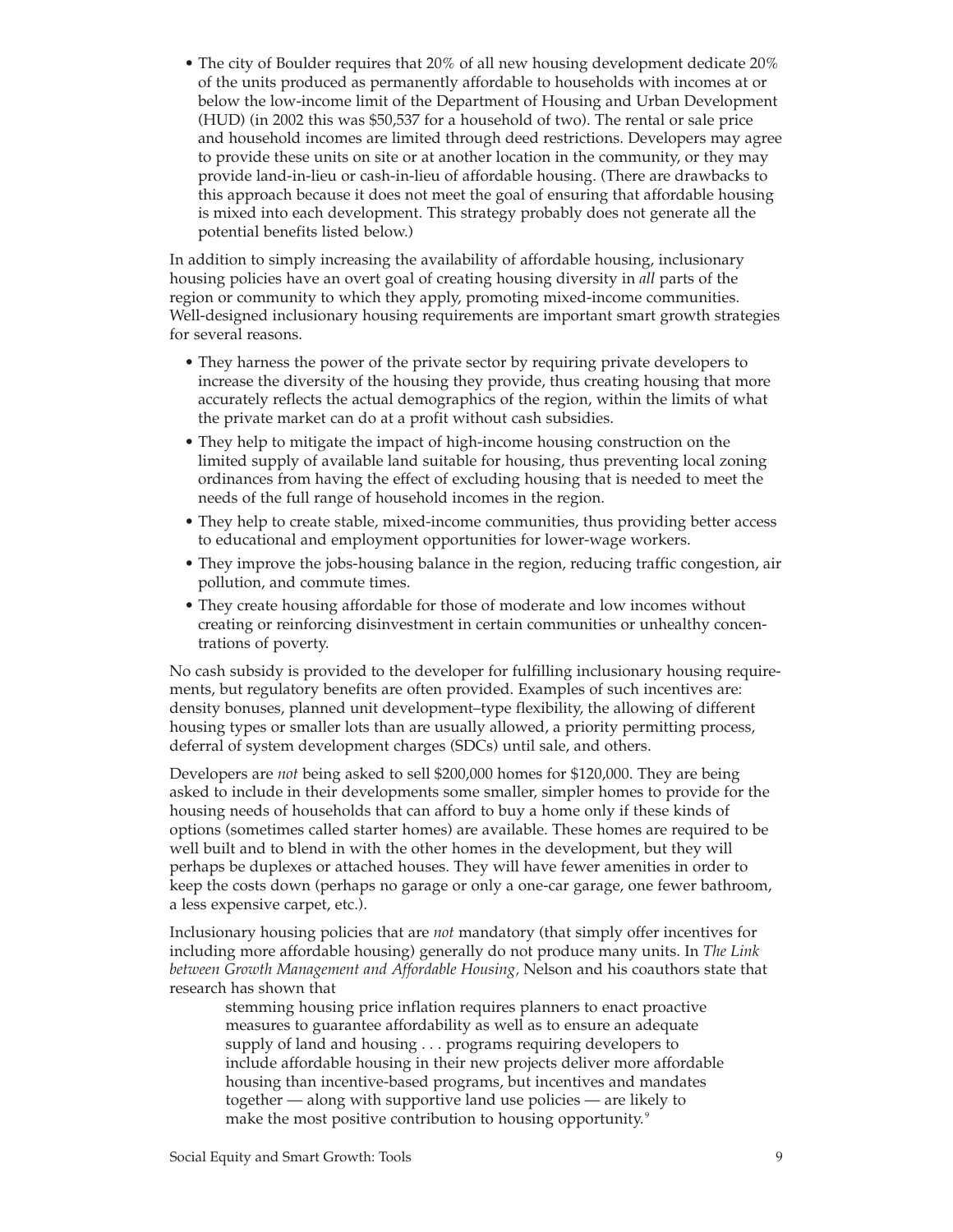Taking a mandatory approach to inclusionary housing helps level the playing field between developers who are interested in producing affordable housing and developers who are not. Unless all developers are required to include some affordable units, those who want to do so will be unable to pay as much for the land as those who would prefer to stick with building high-end housing, which has a bigger profit margin and hence can support higher land costs.

In Montgomery County, which has had inclusionary zoning requirements in place for more than 20 years, there is no evidence that developers lose money on the moderately priced units they are required to develop as part of their projects, and indeed some Montgomery County developers assert that, owing to the density bonuses provided, their inclusionary units are their most profitable.10 A recent study has also disproved the notion that including affordable units in market developments diminishes the property values of the unsubsidized units.11 The requirements can also insulate builders from market fluctuations and overbuilding by making it profitable for them to reach a broader spectrum of the market rather than competing with each other for high-end customers only.

There are several components that must be included in inclusionary housing policies to ensure the maximum impact on increasing the diversity of the housing stock.

- Permanent affordability requirements must be attached to the affordable units. Without this requirement, the units will be affordable only to the first homebuyer or for some limited required amount of time. After that point, the units will revert to market prices and the diversity of the community will be lost.<sup>12</sup>
- Programs should require that a certain percentage of the affordable units produced be offered to the local housing authority or nonprofit organizations. Those organizations can then add a public subsidy and bring the costs down still further to serve lower-income people in order for the policy to create full economic integration.<sup>13</sup>
- Each time an affordable unit changes hands, it must either be sold or rented to an income-eligible household. (A good marketing program as well as waiting lists must be maintained for this to work well.)
- The affordable units cannot be all one-bedroom units; they should reflect the same mix of one-bedroom, two-bedroom, and three-bedroom units as that portion of the project that is available at the market rate.
- They must not be less energy efficient than the market-rate units.
- They cannot be the last units built in the development; they should be phased in with the rest.

Community land trusts can play three roles in the implementation of inclusionary housing policies.

• Stewardship: They can be the mechanism by which permanent affordability for all the affordable units is preserved. They can do this for both owner-occupied and rental housing. In most cases, an agreement would be created by which the land under the affordable units would be conveyed to the CLT. The CLT, in turn, would lease the land to the owner of any affordable units constructed on it, retaining an option to repurchase those units at a below-market price on resale. The homes could be built either by the developer of the subdivision or by a subcontractor that specializes in affordable development (perhaps the CLT or another nonprofit, or perhaps a for-profit organization). In the case of multi-family condominium projects in which some units are restricted and some not, the CLT might not gain ownership of the underlying land but could hold deed restrictions (sometimes called affordability covenants) to the inclusionary units. In the case of rental units, the ground lease could be executed with the entity that owns the building.<sup>14</sup>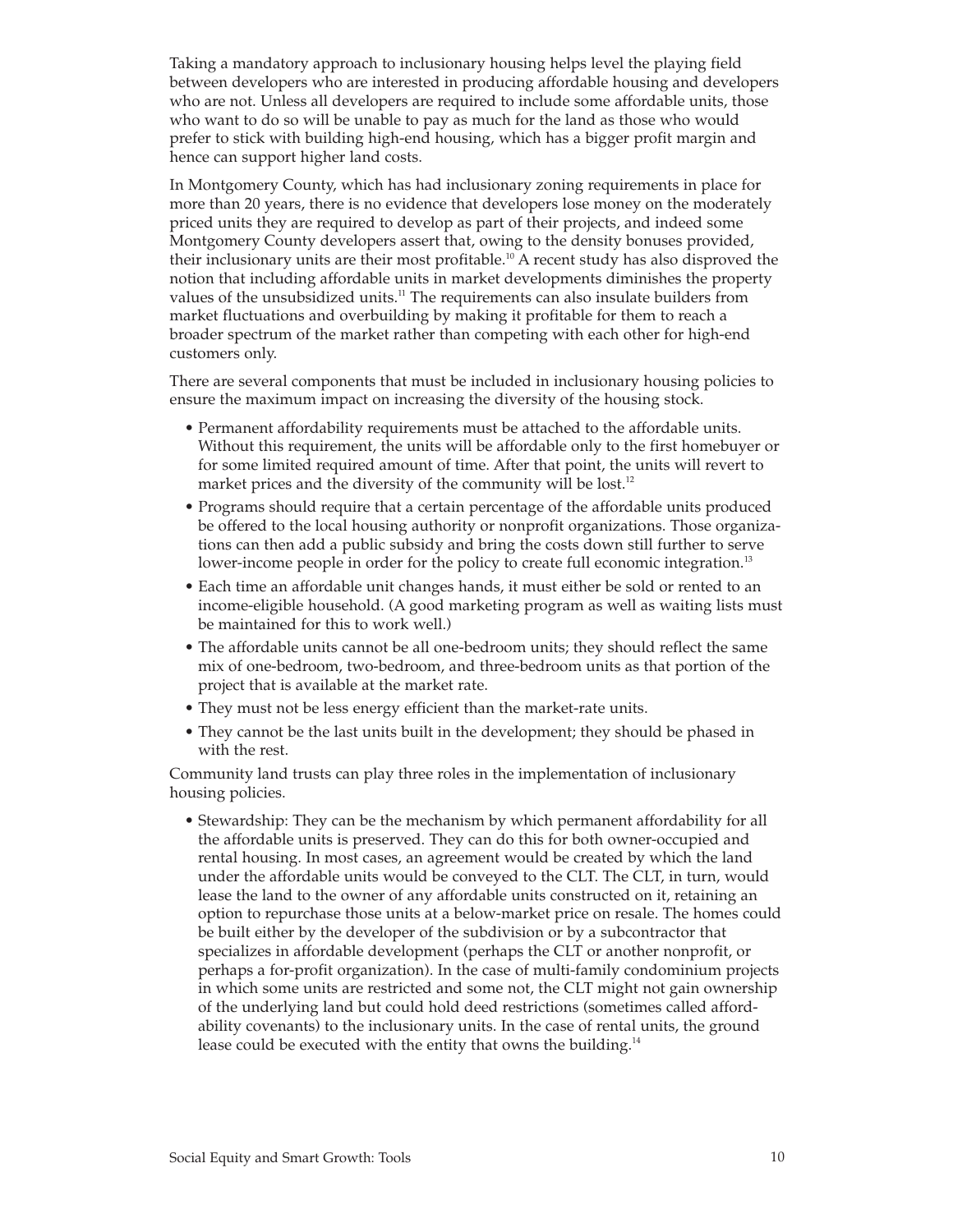- Leverager of Resources: Community land trusts can be the conduit through which additional subsidies are leveraged to make some of the homes even more affordable, further lowering their price beyond the point required by inclusionary zoning.
- Educator and Marketer: Community land trusts can do the marketing of the affordable homes, help lower-income people learn about becoming homeowners, and maintain the waiting lists of qualified buyers or renters, or both.

#### **Cautions**

In cases where a CLT is considering playing the role of stewarding the affordability of inclusionary owner-occupied units under which they do not own the land (usually individual condominiums within a larger multi-family or attached development), there are a few cautions worth noting.

- Because there is no ground lease involved, the CLT will have to rely on other legal mechanisms to ensure permanent affordability and to ensure that another incomequalified homeowner will be able to acquire the home on resale. Some states have enabling legislation that authorizes the use of "affordability covenants" (Massachusetts and Vermont are two examples), but in states where this is not the case, the legal enforceability of these covenants over the long term is uncertain. Also, there needs to be a clear mechanism in place that involves the CLT in the resale process as soon as the condominium owner decides to sell. Without the traditional CLT ground lease in place, it may be harder to ensure that the CLT stays actively involved in these transfers, and hence that the affordability of the home is protected over the long haul.
- Community land trusts need to consider the fact that condominium association fees will need to be addressed as part of the affordability formulas, since there may be pressure from nonsubsidized condominium owners to raise these fees beyond what is affordable for the owners of the price-restricted condominiums.15

If the inclusionary units held by a CLT are widely scattered — across a city or a region — the following additional concerns must also be considered.<sup>16</sup>

- In general, it is more difficult to build a strong sense of connectedness and organizational ownership when residents are widely scattered, and a diminished sense of ownership can be reflected in less organizational accountability and participation. The CLT also runs the risk of being seen as a landlord rather than a partner by homeowners, and of becoming focused on just the creation of houses rather than on broader community development concerns.
- Being the landowner for units and projects scattered over a wide area can also increase the cost of management.
- Working over a wider service area can also dramatically increase the number of individual and institutional decision-makers with whom the CLT needs to understand and build relationships. In a similar vein, the more places a CLT is active, the higher are the chances that it will run into active opposition somewhere, and the lower the likelihood that it will have been able to build a strong base of support in each place it is working.
- Being active in multiple neighborhoods or jurisdictions can also put CLTs in competition with other nonprofit affordable housing providers, which can in turn irritate and confuse funders and supporters. Careful work at building partnerships and taking complementary roles in providing for the affordable housing needs of a given community can mitigate this problem in many, but not all, circumstances.
- Care must be taken to ensure that the search for low-cost land and the desire to open the suburbs to affordable housing does not place the CLT in the position of fueling sprawl. Affordable housing sites should be selected with care to ensure that they are well linked to transportation, services, and jobs and are supportive of a compact urban form.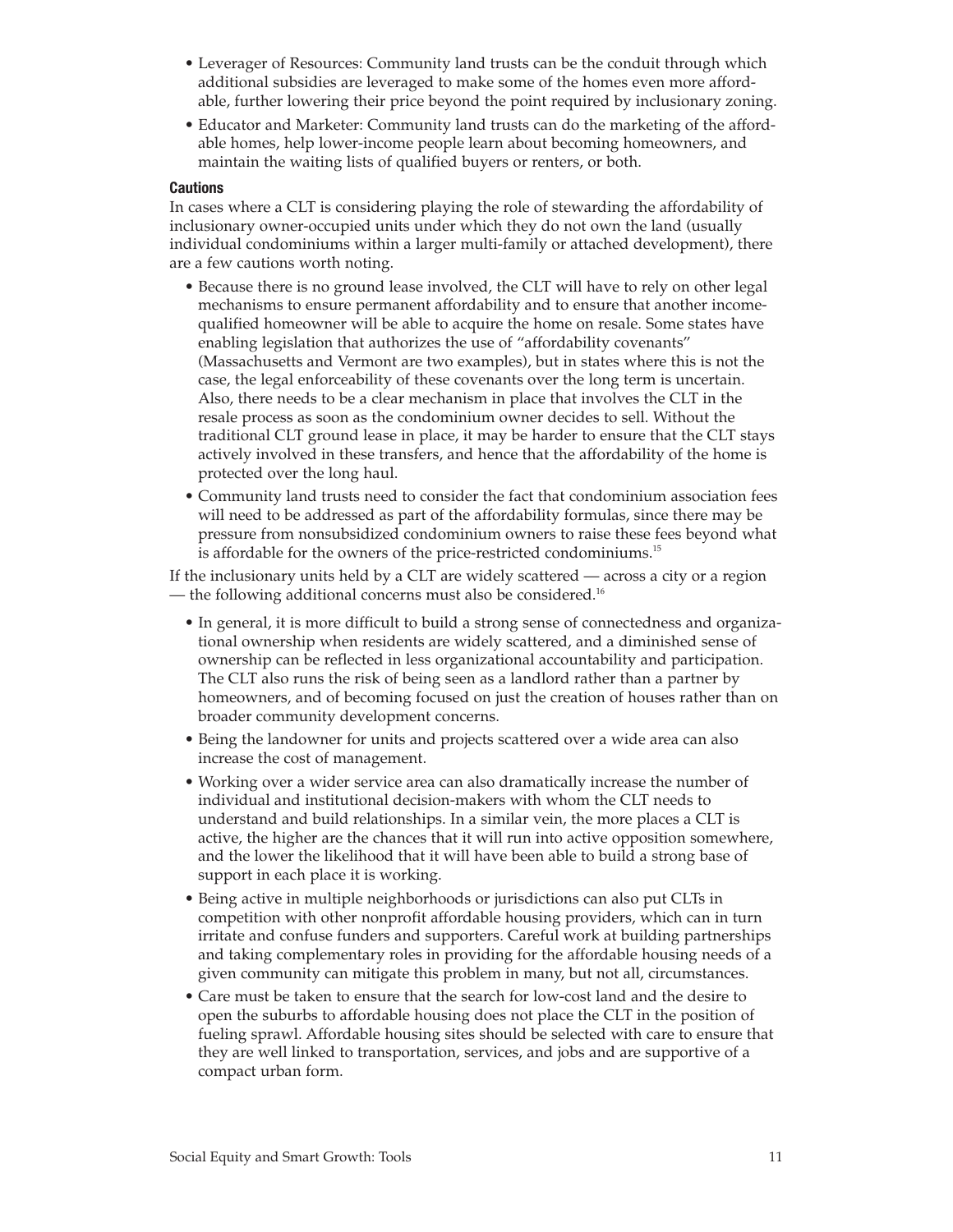#### **Rewards**

The biggest reward for the CLT is the opportunity to obtain a large number of newly built units at a below-market price, while participating in the creation of truly mixedincome communities.<sup>17</sup>

Another potential reward is volume. In a hot market, inclusionary zoning can produce a large number of affordable housing units in a short period because it harnesses the power of the private sector.<sup>18</sup> For CLTs this can mean both the provision of a great deal of affordable housing and the generation of significant lease fees. This can help to make at least the stewardship function of the CLT self-sustaining much more quickly than would probably be possible using CLT-initiated development projects only. The accompanying caution is, of course, that the CLT needs to have (1) the organizational capacity to handle the volume of work involved and (2) sufficient homeowners who want CLT homes.

The scattered-site approach also has the potential to provide low-income people with more choices about where to live, opening up previously exclusive neighborhoods and jurisdictions as options.

## **5. Permanent Affordability Requirements and Preferences**

Local, regional, state, and federal housing programs contain a variety of criteria for the awarding of funds, surplus land and buildings, tax abatements, fee waivers, priority permitting, and so on. These criteria could include programwide requirements, setasides, or preferences for housing (both rental and homeownership) that is permanently affordable. This would maximize the benefits of public investment in terms of unit-years of affordability provided. It would also create a flow of funds specifically earmarked to support CLTs and other housing models that diversify the housing stock, prevent involuntary displacement, and ensure access for low- and moderate-income people in our communities over the long haul.<sup>19</sup>

#### **Cautions**

Advocating for permanent affordability can put a CLT at odds with other affordable housing providers in the community. It should not be an issue for nonprofits producing rental housing, since they generally have a commitment to permanent affordability already. But it may create a battle with for-profit developers who use subsidies to create affordable housing. It may also create conflict with other nonprofit or public-sector homeownership programs that have no resale restrictions or that use subsidy recapture instead of subsidy retention.

### **Rewards**

Creating government policies that require or prioritize permanent affordability strongly increases the odds that government funding will flow to support CLTs.

## **6. Displaced and Local Residents' Preference for Public Funding**

In situations where governmental policies are causing or contributing to the displacement of local low- (and sometimes moderate-) income residents (for example, in an urban renewal district), preferences could be established in all publicly funded housing programs that prioritize long-term residents and people already displaced.<sup>20</sup> In practical terms, this means that if two otherwise qualified people are applying for a housing subsidy, one of whom is from out of the area being gentrified and one of whom is not, the person who lives in the neighborhood would have priority. The goal of this tool is to ensure that public subsidies for housing are focused on preventing the displacement of existing residents from their communities, rather than providing ways for new people to move into these communities, which in many cases simply adds to the displacement problems for local residents.<sup>21</sup>

In Portland, residency criteria are being used in the Portland Community Land Trust's buyer-initiated program in the new Interstate Corridor Urban Renewal District. Results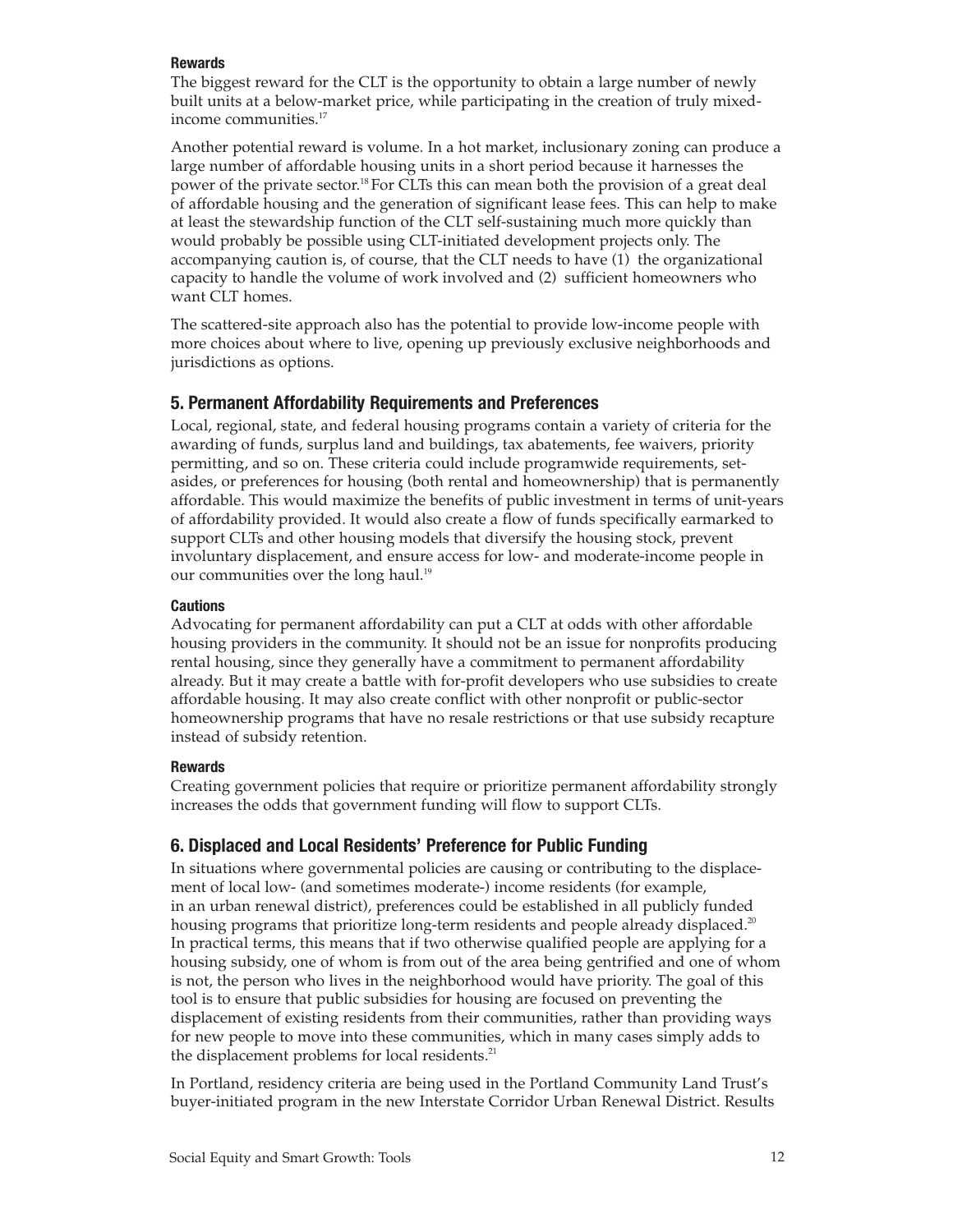have been mixed, with some people who have long ties to the neighborhoods in question being excluded from the program because the criteria are perhaps too strict. Revision of the criteria is expected in the near future.<sup>22</sup>

#### **Cautions**

Concerns for CLTs considering this approach may include limiting the pool of qualified homebuyers, excluding people who should not be served (if criteria are not done well), and the need to ensure that residency criteria do not violate fair housing law. The last is a concern only if it has a disproportionate effect on a protected class (which could be the case if the neighborhood in question is largely white).

#### **Rewards**

Local and displaced resident preferences can help ensure that the people most negatively affected by gentrification are those served by affordable housing subsidies. They can also increase local support for CLTs by creating strong ties to existing residents.

## **7. Linkage Fees**

By attracting employees to an area, new industrial and commercial development creates a need for housing. Businesses benefit from the availability of a well-housed and accessible labor force. Linkage ordinances require the developers of office buildings or other commercial, retail, or institutional uses to build affordable housing or, in lieu of construction, to pay into a housing trust fund or make equity contributions to housing development for lower-income people. This tool may be particularly important in parts of the region that are job-rich and affordable-housing-poor. Small businesses are often exempted.<sup>23</sup>

#### **Cautions**

Concerns for CLTs may include:

- Negative impacts on small, local businesses if they are not exempted from linkage fees
- The need to ensure that housing funded under the linkage fee program includes housing not just for the workforce but for the even-lower-income people affected by the increase in housing prices that comes with new employers
- Attaching permanent affordability requirements to housing funded by linkage fees, and
- Possible negative attitudes on the part of employers toward the program (This is a major concern only if it seems likely that such antagonism would derail existing or highly likely voluntary partnerships around employer-assisted housing that would have equally strong benefits.)

#### **Rewards**

Linkage fees can provide a new, local income stream for projects that does not come weighted down by federal or state regulations.

## **8. Profit Sharing**

Cities and counties often invest public funds in market-rate housing projects, commercial redevelopment, and industrial development. Such investments are made to "stimulate the economy" and to increase the tax base. Subsidies are provided as tax abatements, fee waivers, public improvements to infrastructure, and publicly funded loans and grants. Generally speaking, the direct return to the public on these investments is only whatever increase in the tax base is created by those investments. The local government could instead create profit-sharing arrangements when public funds are invested in market-rate projects. Under such arrangements, the city or county becomes, essentially, an equity investor in the project. A fixed portion of the profits from that project would then return to the government partner, in addition to taxes (which all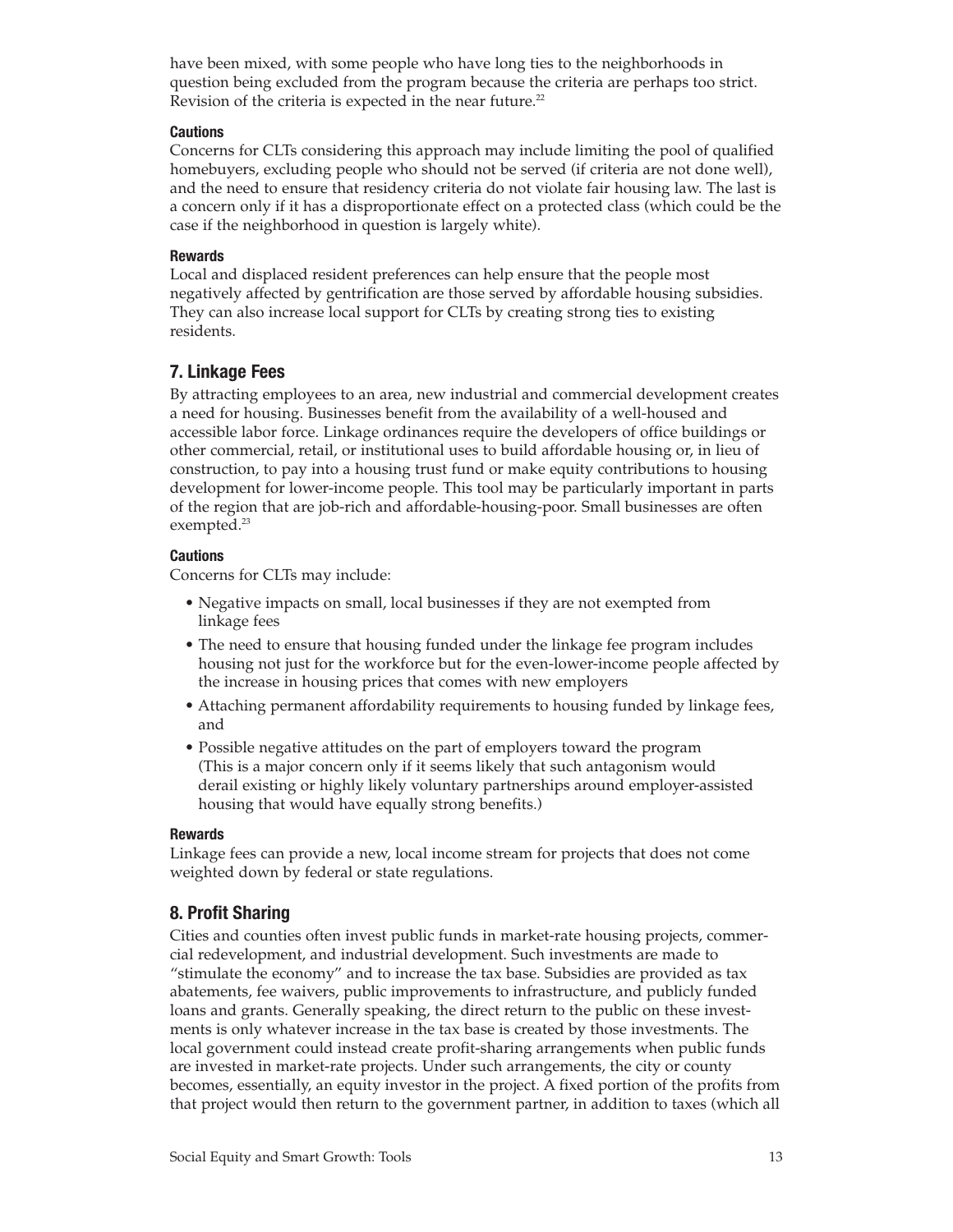such developments pay, whether they received government funding or not, unless, of course, they receive a tax abatement as an incentive). Since these kinds of investments almost always drive up land and housing prices (indeed that is part of what they are intended to do, part of "increasing the tax base"), the income stream that comes to government from the investments could be dedicated to the creation of affordable housing.

#### **Cautions**

To my knowledge, this is an untested tool. Careful crafting will be necessary to ensure that profit sharing does not become a rationale for government to invest yet more of its limited available subsidies in market-rate projects.

Conversely, it will be important to be sure that this tool is not used selectively in ways that discriminate against local businesses. (Usually out-of-town companies wanting to relocate to an area get better deals from the local government than do local businesses that want help to stay in business or to expand.)

There will almost certainly be other uses proposed for the revenue from any profit sharing. Alliances will need to be created before moving a proposal forward about how the funds will be divided.

It will also be important to have a clear proposal, supported by a wide variety of players, about the criteria for the use of any housing funds generated (whom the housing will serve, that it will be permanently affordable, etc.), and about who will administer the funds.

#### **Rewards**

Profit sharing could provide a flexible, locally generated funding stream for affordable housing that increases as the market heats up.

#### **9. Speculation and Land-Gain Taxes**

Slow, steady increases in property values that mirror general improvements in the economy and wages are arguably good for communities, but rapidly increasing housing prices driven by the quick turnover of housing stock, unsupported by real increases in income or by real investment in improving the property, are detrimental. Speculators who buy homes in a low- or moderate-income community, hold the property for a very short time, make few improvements to the property, and sell it again at a significant profit, contribute nothing to those communities. Instead, they drive up valuations, taxes, and prices; contribute to the displacement of existing residents; and create enormous pressures on individuals and families. Rapid increases in prices caused by factors beyond individual investment — a boom economy; public improvements; investments in neighborhood improvements by current residents, nonprofits, and others; good city services; and other community investments — should benefit the community as a whole. They should not be captured by individual speculators, particularly those whose actions do not contribute to the health of the community.

A graduated tax on the profit between the sale and resale of the same house or building, pegged to the length of time the property is owned, would discourage the rapid "flipping" of real estate for a quick profit and encourage the long-term ownership of property. A speculation tax is intended to return to the community a significant portion of the excessive value of any short-term gains made by the rapid turnover of real estate. Only the gain is taxed. The shorter the period that the land is held, the higher the rate of taxation. The higher the percentage gain, the higher the rate of taxation. The applicable rate is a single flat rate that applies to the entire gain. The tax would not apply to people buying a home for a long-term commitment to the community. Creation of such a tax would discourage investment that is purely speculative and slow the inflation of housing prices. The dedication to permanently affordable housing of the revenues thus generated would further mitigate the inflationary effects of these activities.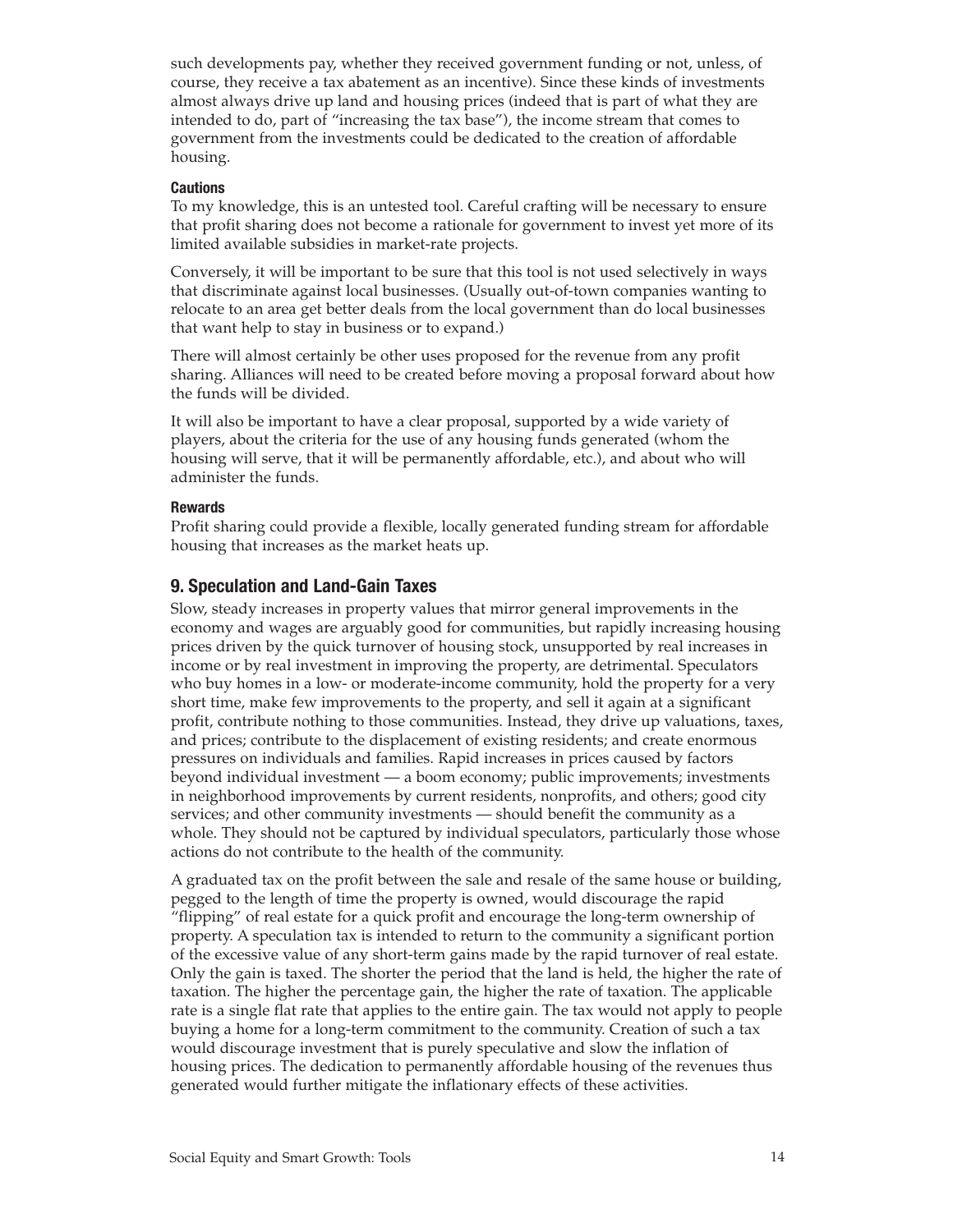Taxing profits gained on the rapid turnover of property has been considered in many states. In the late 1980s, the state of Vermont, concerned about the effects of rapid increases in land prices driven by out-of-state speculators and buyers of second homes, adopted a graduated tax on the profits from land sold within six years of purchase. This tax does appear to have had the intended effect of slowing the conversion of farmland to second-home use. $24$ 

#### **Cautions**

Community land trusts will want to ensure that any speculation tax is crafted so that it does not apply to the primary residence of lower-income people who find that they have to move after only a few years. It is also important to ensure that a speculation tax does not negatively affect the work of nonprofits that are buying (or having donated) existing homes, fixing them, and selling them to low- or moderate-income people at below-market prices. (The latter should not be a problem for any well-written tax policy, since the cost of repairing a home should never be taxed in this way.)

Any attempt to create a new tax will require the capacity to influence policy at the state level. Even if the local jurisdiction has the authority to implement such a tax, opponents will almost certainly go to the state level to fight it.

#### **Rewards**

A well-crafted speculation tax could provide the following benefits:

- Less displacement
- Less destabilization of renters, who might be able to buy CLT homes if they are not spending all their funds moving every six months
- A housing market more reflective of people's real incomes, and
- A possible dedicated funding source

## **10. Housing Replacement Ordinances**

In growth booms there are strong incentives to replace housing that is affordable to lowand moderate-income people with housing for higher-income people and with local commercial development. This dynamic adds to the extraordinary pressures on the affordable housing stock. Many communities have adopted ordinances that require developers undertaking a project that removes affordable housing from the community, either through demolition or conversion to a nonresidential use, to make a significant contribution toward replacing that stock. Policies vary from requiring unit-for-unit replacement within the same neighborhood to those that allow contributions to a local housing trust fund in lieu of creating replacement units.

Affordable rental housing can be lost to demolition, commercial development, conversion to condominiums (see below), or even to market-rate rentals. Different forms of ordinances may be needed to address these different mechanisms. Community land trusts could enter into agreements with the local government administering an ordinance that requires the replacement of units lost that would make the CLT the steward of the permanent affordability of such units (as well as the developer, if the builders do not want to or are not required to replace the units themselves).

#### **Cautions**

Opposition to anything that limits the rights of private landowners to maximum economic return will be strongly resisted by those who benefit from the lack of restrictions. Legal challenges to replacement ordinances are likely. Good legal advice about structuring any proposal is essential. That said, the legal basis for zoning clearly comes from the police powers given to government, and therefore must benefit the entire community. This provides strong legal grounds for replacement ordinances and related tools.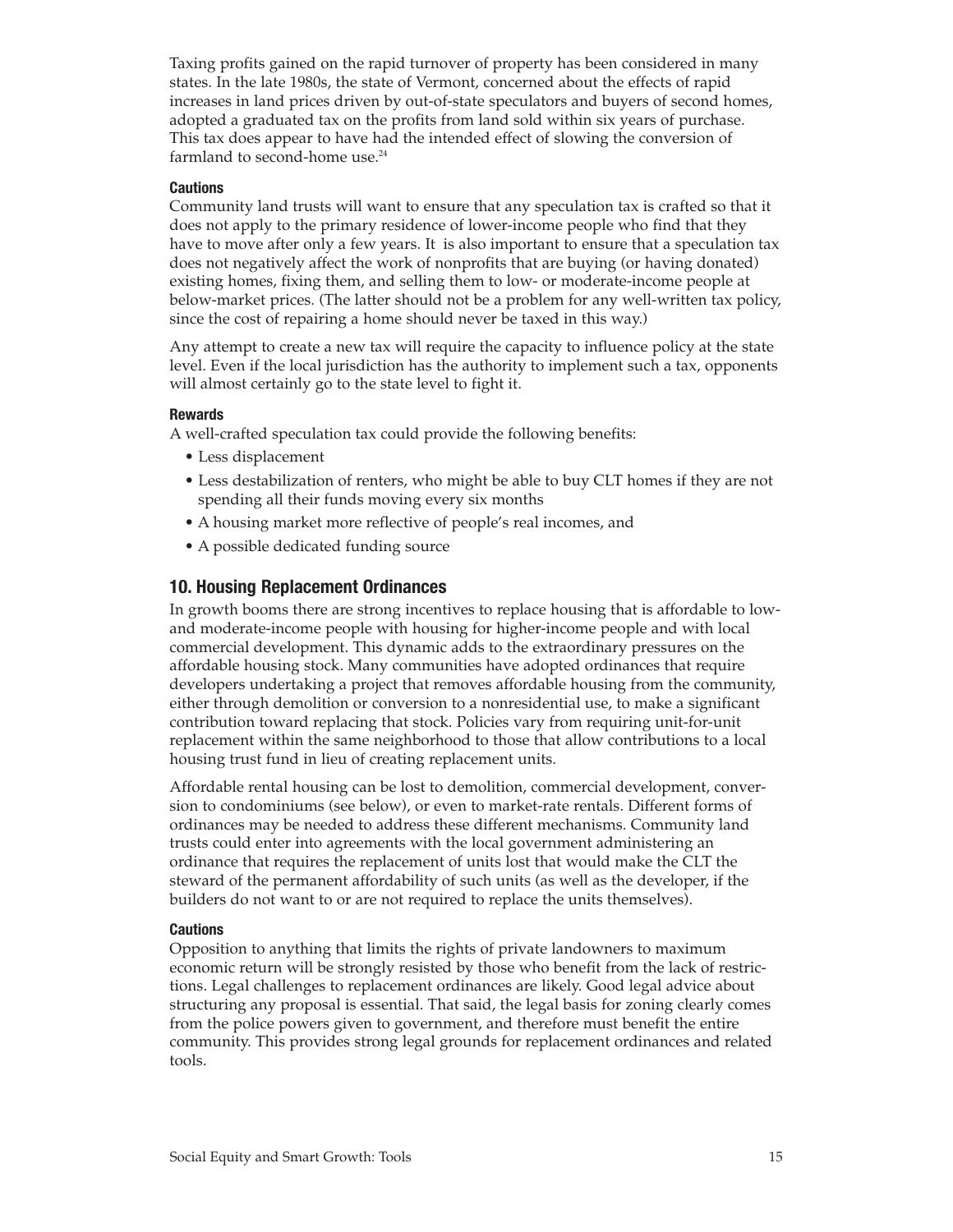All the drawbacks to trying to preserve the affordability of units through mechanisms other than the traditional CLT ground lease could apply here in some cases (see the "Cautions" section under "Inclusionary Housing Requirements" for a discussion of those issues).

### **Rewards**

These ordinances can both slow displacement in gentrifying communities and provide opportunities for CLTs to preserve affordable units.

## **11. Condominium Conversion Ordinances**

Condominium conversion ordinances are used to regulate the conversion of multi-family rental housing to ownership, a process that almost always results in the displacement of most, if not all, the existing tenants and a significant increase in the cost of the housing. Rather than simply requiring the replacement of affordable rentals that are being converted to condominiums, they often require instead that a percentage of condominiums created from rentals be affordable to tenants who currently occupy those homes. Regulations can also be put in place that: (1) require that tenants receive notification long in advance that the conversion is going to take place, (2) provide existing tenants with the first right-to-buy if their income allows them to qualify, and (3) limit the total number of rental units that can be converted in any one year to condominiums that are unaffordable to the existing residents unless a sufficient housing stock clearly exists to meet the needs of those displaced tenants. Community land trusts could be a mechanism by which condominiums that are required to be affordable to existing tenants are subsidized and preserved as affordable in perpetuity.

#### **Cautions**

In addition to the cautions listed under number 10 above, unless there is another organization working with the tenants at risk, CLTs involved in condominium conversions will need to have the capacity to work with existing tenants in a long and intense process to create the understanding, the will, the leadership, and the infrastructure to make renters into owners.

**Rewards** (same as number 10)

### **12. No-Net-Loss Mandates**

A no-net-loss policy is a commitment by a city or other government entity to having the same amount of affordable housing at the same levels of affordability in a given neighborhood or larger area in the future as exists in the present. No-net-loss mandates are particularly useful and important for urban renewal districts. They make the city responsible for implementing adequate programs and policies to protect current residents from the displacement risks inherent in its urban renewal program. The city of Portland, Oregon, has made some attempts to implement no-net-loss policies, though none has been entirely successful.

#### **Cautions**

No-net-loss policies are less problematic to put on the books than are replacement ordinances because they obligate the government to act, rather than force private landowners to do anything. To be effective, however, no-net-loss policies will require either enormous public resources or public money combined with regulatory strategies like the ones listed above. Hence, implementation will lead to many of the same battles that arise from starting with the regulatory approaches.

#### **Rewards**

No-net-loss policies provide a great deal of leverage to argue for increased funding for affordable housing and for permanent affordability requirements, as well as for approaches that modify the private market. Even if it seems impossible to achieve nonet-loss in your area, having an established policy with that goal provides a strong base for other policy fights.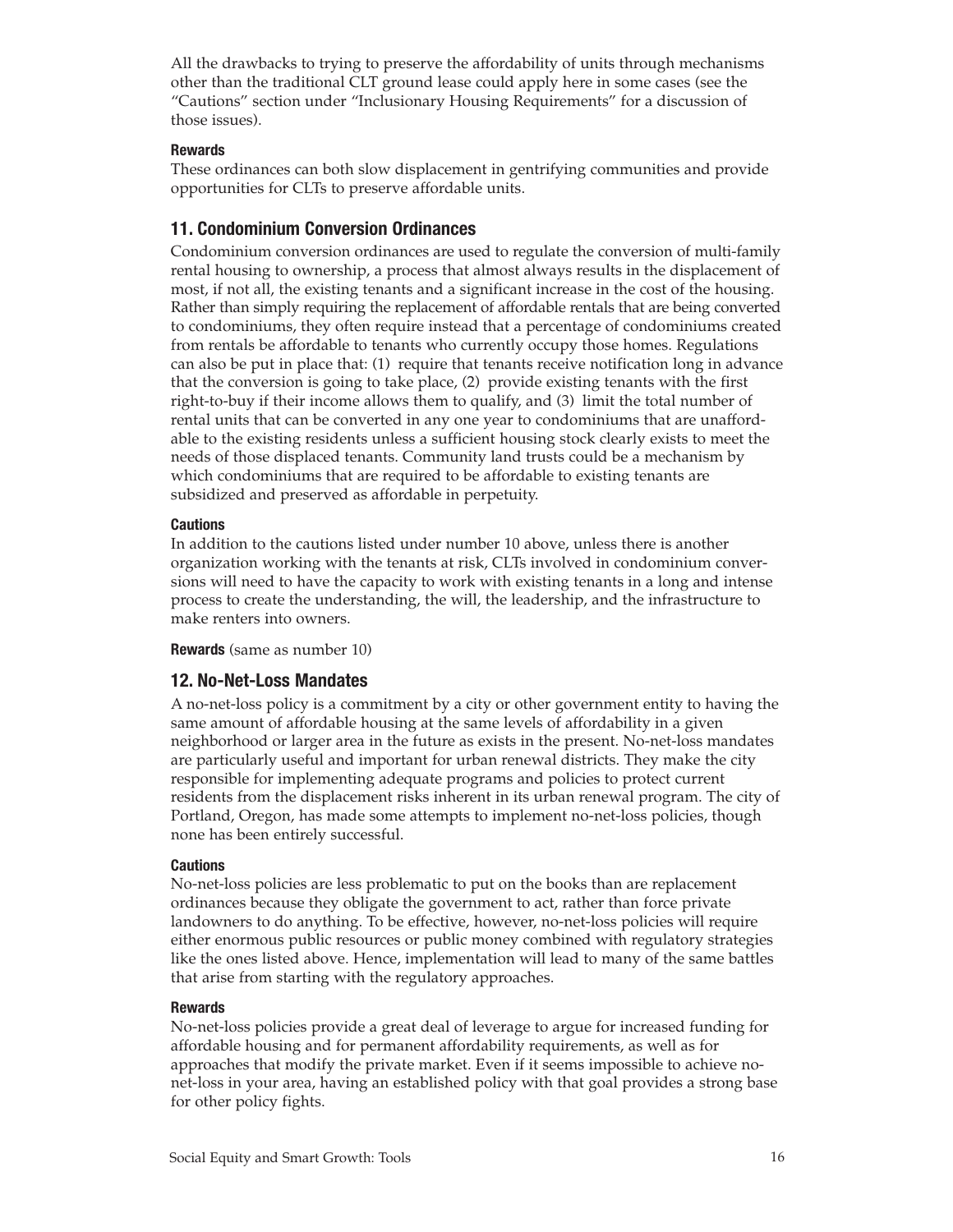## **13. Redevelopment of Brownfields**

A key tenet of smart growth is the reuse of existing land. "Brownfield" sites are sites (usually vacant) in existing communities that are, or are perceived to be, contaminated. Often they are old industrial sites, although sometimes they are commercial sites like gas stations and dry cleaners. Generally, they will require significant investment up front in environmental testing and clean-up before they can be redeveloped. Prolonged legal battles are usually necessary if an attempt is to be made to get the owner who created the contamination to clean it up. In many places, governments are taking over these properties, investing public dollars (sometimes combined with funds from foundations, intermediaries, and other private sources) to clean them up, and then making them available for redevelopment. Community land trust involvement in this process could include:

- Identifying local brownfield sites that should be redeveloped
- Creating community consensus about what should be done with the sites
- Advocating for public (or private, or both) investment in cleaning up the sites
- Advocating for the redevelopment of the sites according to community-based plans
- Being directly involved in the redevelopment, including acquisition and stewardship, of the land in question

### **Cautions**

Federal funding for the redevelopment of brownfields has been spotty, and the rules keep changing. Often it takes many years to make a brownfield project happen (owing to funding demands, political will, and legal issues). This can be costly both in terms of up-front time and funds invested and in community momentum.

Liability for the sites, even after mitigation, lasts forever. This can cause difficulties in gaining financing for projects proposed for the sites. In some states, lenders are not protected from liabilities that arise out of sites they have funded. Even when funding is available, the liability issues can make it hard to find partners willing to take on such a challenge, and CLTs should make sure they themselves feel comfortable taking on such risk before proceeding with a particular brownfield project.

### **Rewards**

Brownfield sites often represent a great opportunity to both eliminate serious blight in a neighborhood and to create a development that can meet significant community needs (especially in the case of larger industrial sites). In some heavily blighted areas, brownfield redevelopment can be absolutely necessary to reclaim a community that has become largely unlivable.

The substantial public investment required to make them redevelopable is a strong argument in favor of the use of CLT ownership to remove these parcels from the speculative market, making them a permanent community resource.

## **14. Reuse of Vacant and Tax-foreclosed Real Estate**

Neighborhoods that have experienced (or are still experiencing) disinvestment often have a significant stock of vacant and tax-foreclosed real estate. In some places, programs have been created that make it easy for government to transfer these properties to nonprofit organizations to meet community needs (parks, community gardens, affordable housing, etc.).<sup>25</sup> The land is either donated outright or sold for the cost of all or part of the back taxes owed. Community land trusts in communities that do not have such a program could advocate for its creation. Community land trusts in communities that already have such programs may need to advocate for the prioritization of affordable housing, and for criteria that reward permanent affordability.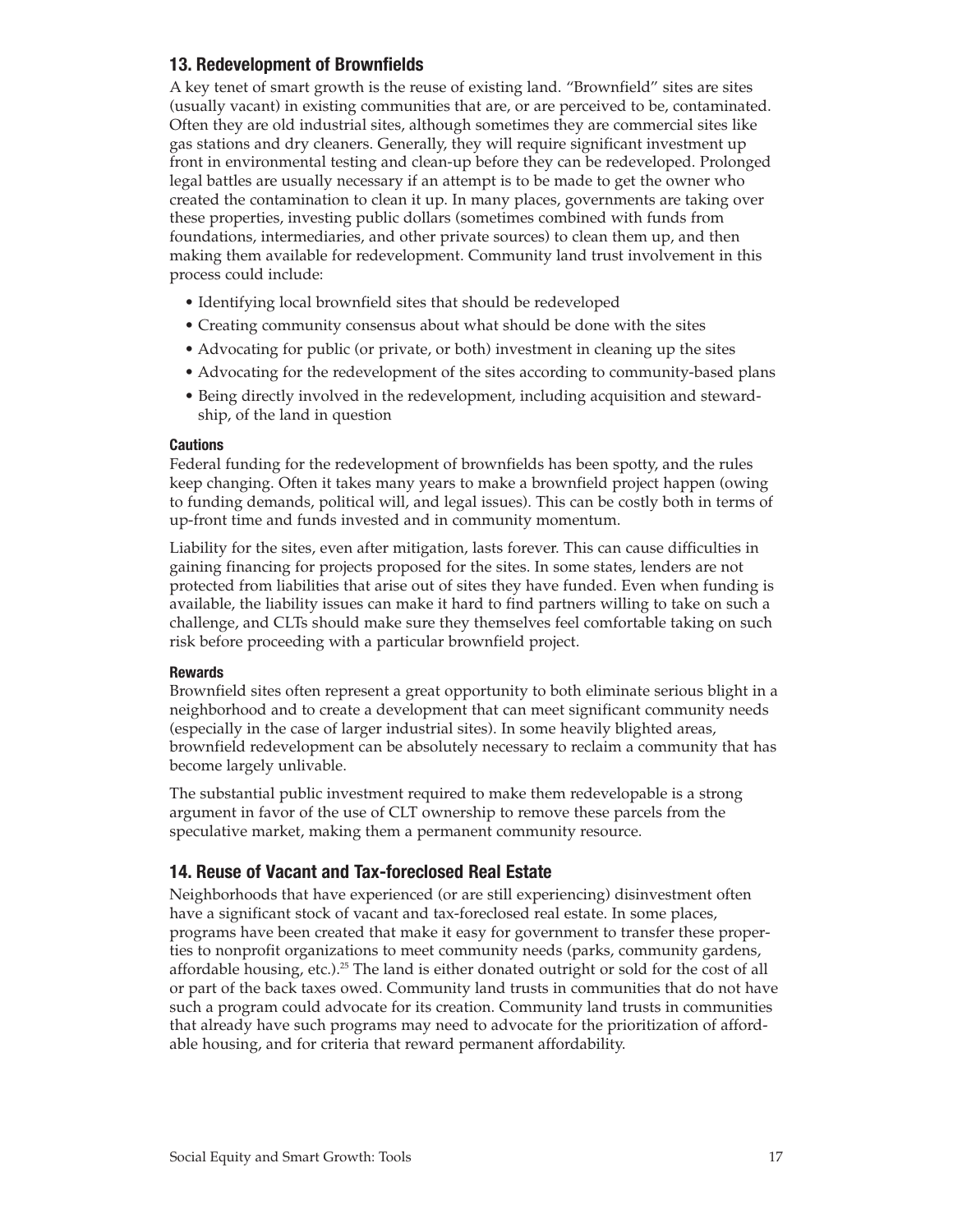### **Cautions**

Many competing community interests may be focused on this free or inexpensive land resource. It may be important to build some community consensus about what the most important needs are and how to balance various important needs, so as not to become involved in a "parks versus affordable housing" or "rental versus affordable homeownership" battle.

### **Rewards**

The primary benefit to the CLT is free or inexpensive land. The corollary benefit is the reclaiming of abandoned sites that have negative impacts on the surrounding area.

## **15. Land Banking**

Land banking by government or nonprofit organizations can be an important strategy for preserving sites for affordable housing and other community needs in areas where land is currently inexpensive but where price inflation is likely. Examples include places starting to gentrify and places where significant government or private investment is planned, such as urban renewal districts, areas slated for major infrastructure investments, or urban edge areas being rezoned and planned for more urban uses. Securing significant parcels of land before prices rise makes affordability possible with fewer subsidy dollars. In addition, the strategic selection of parcels to bank can help shape the character of the community (ensuring, for instance, that affordable housing will be well distributed within the community).

## **Cautions**

Community land trusts are a logical choice to hold land being secured for future use because they already play a land stewardship function. However, there are costs involved in holding land (insurance, maintenance, taxes, security, and sometimes debt), and there must be a funding stream to pay them.

Holding vacant land can involve security concerns, especially if there are structures on the land.

Parcels for banking must be selected as carefully as parcels intended for immediate development, which involves up-front "predevelopment" costs as well (environmental assessment, title check, etc.). These may be hard to fund outside the normal larger package of development fees. It may be best in many cases to encourage government to hold the land until it is time for development. Drawbacks to this scenario are that there will then be competing interests for the land once it is time to develop it. It is often difficult to find funding for this activity, since there are so many concerns competing for these dollars that seem more immediate.

### **Rewards**

The primary benefits to the CLT of being involved in land banking are:

- Land to build on, probably at a lower cost than would otherwise be the case (in some cases, donated outright by the jurisdiction)
- A goal (the selection of sites to be banked) around which to create a community visioning and planning process, and
- Time to plan for the best possible uses for the sites

## **16. State and Regional Approaches to Affordable Housing**

Perhaps most fundamentally, CLTs and smart growth proponents need to support approaches to the provision of affordable housing that are regional in nature. This means two things. First, that they clearly acknowledge that regional- or state-level decisions about urbanization, transportation, the preservation of farmland, forestland, and other open spaces, economic development, and so on, all have strong effects on housing affordability on both local and regional levels. Thus, none of these kinds of decisions can be made without taking into account their effects on housing affordability.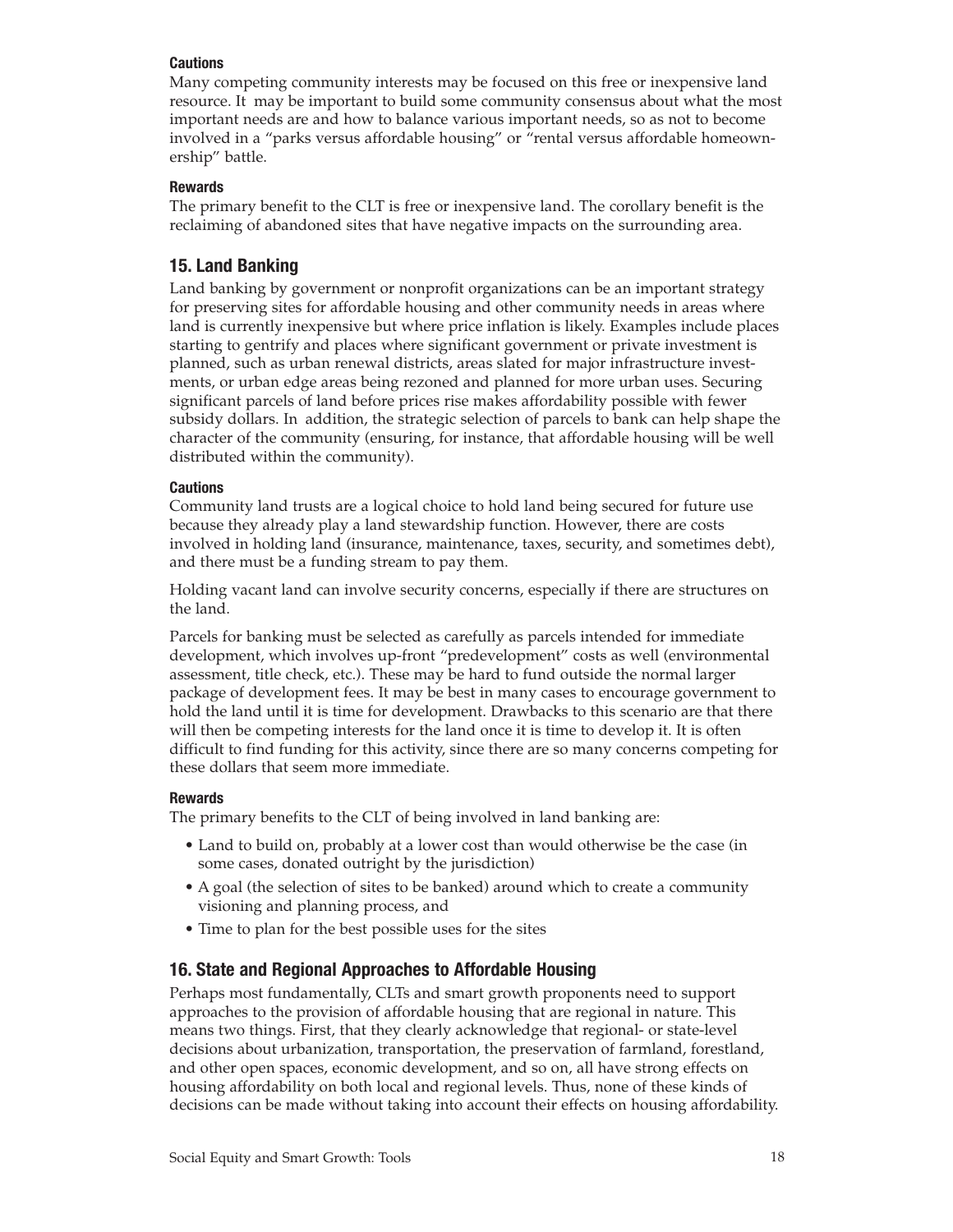Second, all jurisdictions in the region must be part of solving the region's affordable housing problems. It is unfair, and economically inefficient for the region, for some jurisdictions to zone in such a way that they include a large portion of the region's job base but not the housing for lower-wage worker, who support that base.<sup>26</sup> This disparity exists in most regions, forcing jurisdictions without the revenues from the commercial tax base to provide the schools and other services needed by the workforce that supports services in the employment-heavy jurisdiction. In addition to causing fiscal inequities, this contributes to long commute times, traffic congestion, air pollution, and the degradation of the environment.

A variety of strategies, many of which are included in this collection of tools, can address the jobs-housing balance.<sup> $27$ </sup> They will be effective in doing so, however, only if they are applied on a regional level, rather than in individual cities or towns. The most promising proactive strategies are regionwide inclusionary housing requirements (that include permanent affordability requirements and the public purchase of units to widen the income mix) and tax-base sharing.

In most cases, since there is no regional entity with decision-making authority (like the Metro government in the Portland, Oregon, metropolitan region) to coordinate and create regional efforts, this work must be done at the state level and implemented locally (or perhaps regionally) through informal coalitions or regional advisory committees. Even in Oregon, it was the affordable housing framework at the state level, starting with Senate bill 100 in 1973, that provided the impetus and the leverage for the creation of regional affordable housing policies. Nelson and co-authors cite research by Gerrit Knapp that finds that "left to their own devices . . . local governments will often avoid affirmative (affordable housing) measures. The literature suggests that state or substate regional growth management programs, coupled with strong state-level housing programs, promise to help overcome parochialism."28

Taking a regional approach to the provision of affordable housing can provide leverage over wealthier jurisdictions that would otherwise choose to avoid all responsibility for this regional need. Regional strategies are most effective when they are enforceable in some way (funding penalties, legal action, etc.), yet even without such recourse, peer pressure and simply the process of discussing the issue at a regional level can help develop a broader commitment to the provision of affordable housing.

A fair number of regions in the country have now developed regional approaches to addressing affordable housing.<sup>29</sup> They all share the same concepts: that people of all incomes should have housing choices near where they work and that every jurisdiction needs to contribute to addressing the full range of affordable housing needs in the region. Regional housing initiatives take many forms and exist on different scales. Here are a few examples:

- In the state of New Jersey, the courts have mandated a fair share housing strategy statewide. The mandate requires every jurisdiction to contribute to meeting the affordable housing needs of the state but allows jurisdictions the option of paying other jurisdictions to create their share of the housing. The New Jersey system has resulted in significant amounts of affordable housing being built but has been less successful at deconcentrating poverty and wealth.<sup>30</sup>
- In Minneapolis–St. Paul, the Livable Communities Act of 1995 (a smart growth plan) includes a framework for increasing the share of affordable housing in suburban communities and incentives for fulfilling allocation goals. It essentially provides grants and other monetary assistance to communities in the region that choose to participate in the housing activities detailed by the act. While it has directed attention to the regional nature of the affordable housing problem and produced some affordable housing, the voluntary nature of the plan, and some flaws in the allocation formula, have created significant implementation problems.<sup>31</sup>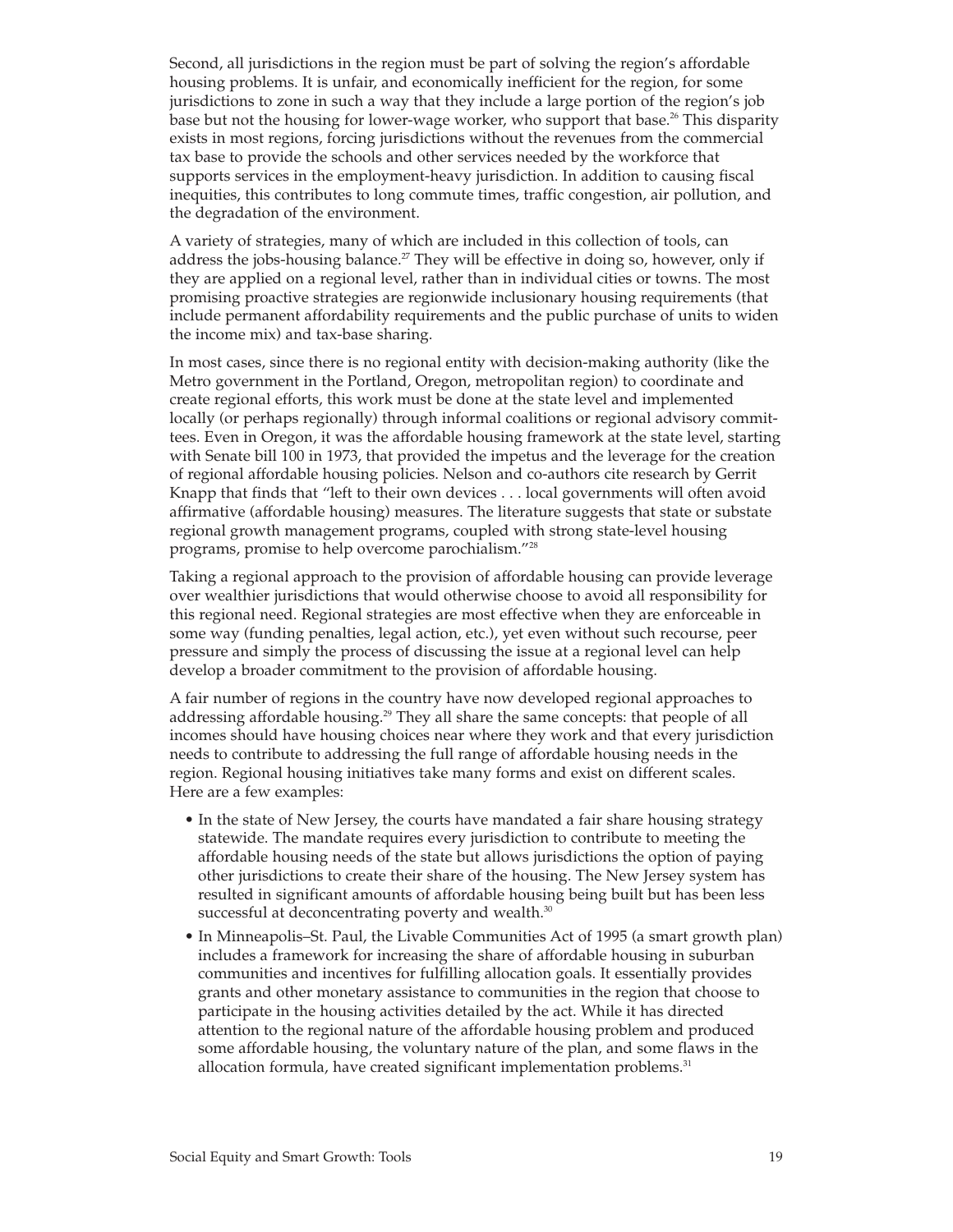- In Portland, Oregon, the Metro government's regional framework plan requires that Metro take a "fair share" approach to affordable housing. The fair share approach Metro has chosen assigns each jurisdiction a share of the region's affordable housing needs based on a formula that takes as its eventual goal an income mix in every jurisdiction that matches that of the region as a whole. Interim benchmark goals for net increases of affordable housing have been established for each jurisdiction, but there are no penalties for noncompliance. $32$
- Montgomery County, Maryland, put in place its Moderately Priced Dwelling Unit Program (MPDU) in 1976. This mandatory inclusionary zoning program incorporates density bonuses to make it possible for private developers to meet the mandate to include moderately priced homes in all developments beyond a certain size. This is perhaps the most successful regional affordable housing program in the country from the perspective of creating integrated communities. Still, the fact that the affordability requirements on the moderately priced units expire in 20 years is a major flaw and puts that success at enormous risk. (See "Inclusionary Housing Requirements," above, for a more detailed description of this program.)<sup>33</sup>

#### **Cautions**

Regional fair share strategies must, like all other approaches to housing affordability, include clarity about providing a *full* range of affordable housing (not just the moderateincome, first-time homebuyer programs that are more politically palatable).

Permanent affordability requirements must be incorporated to make regional strategies effective over the long haul and to best support CLT activity.

#### **Rewards**

In addition to those rewards implicit in the description, having a regional affordable housing framework established and setting benchmark goals for local jurisdictions provide a strong base advocating the other tools described in this section. Advocates can frame such efforts as attempts to help jurisdictions meet goals or requirements by bringing them the tools, rather than appear in a more threatening role. This framework should also place CLTs in a position of being welcomed as part of the solution.

## **17. Tax-Base Sharing**

Currently, our regions are highly fragmented in their governance and taxation authority; that is, local towns and cities have their "own" tax-base on which they draw to pay for public services and for most public infrastructure (although some federal and state funds often make up portions of the funding used for transportation and some other basic infrastructure). This system does not match the regional nature of the housing and job markets.<sup>34</sup> The work of Myron Orfield clearly demonstrates the economic irrationalities and inefficiencies created by this mismatch.<sup>35</sup> He has demonstrated that the polarization of resources within regions benefits only a small percentage of the residents and jurisdictions. In contrast, most of the residents in the inner cities and older suburbs lose in this scenario. In a recent article, Orfield stated that

the total number of residents disadvantaged by regional polarization comes to well over 65 percent — and often up to as high as 85 percent. For example, these populations in the Atlanta area total more than 60 percent of the region. In Philadelphia they account for 67 percent; 71 percent of the region surrounding San Francisco; 72 percent of the Baltimore area; and 76 percent in and around Portland, Oregon. The Detroit area weighs in at 78 percent.<sup>36</sup>

What this means for affordable housing is that the cities and towns in the region where most of the affordable housing is or has traditionally been have the least resources to pay for the support of subsidized affordable housing and the services needed by the people who live there.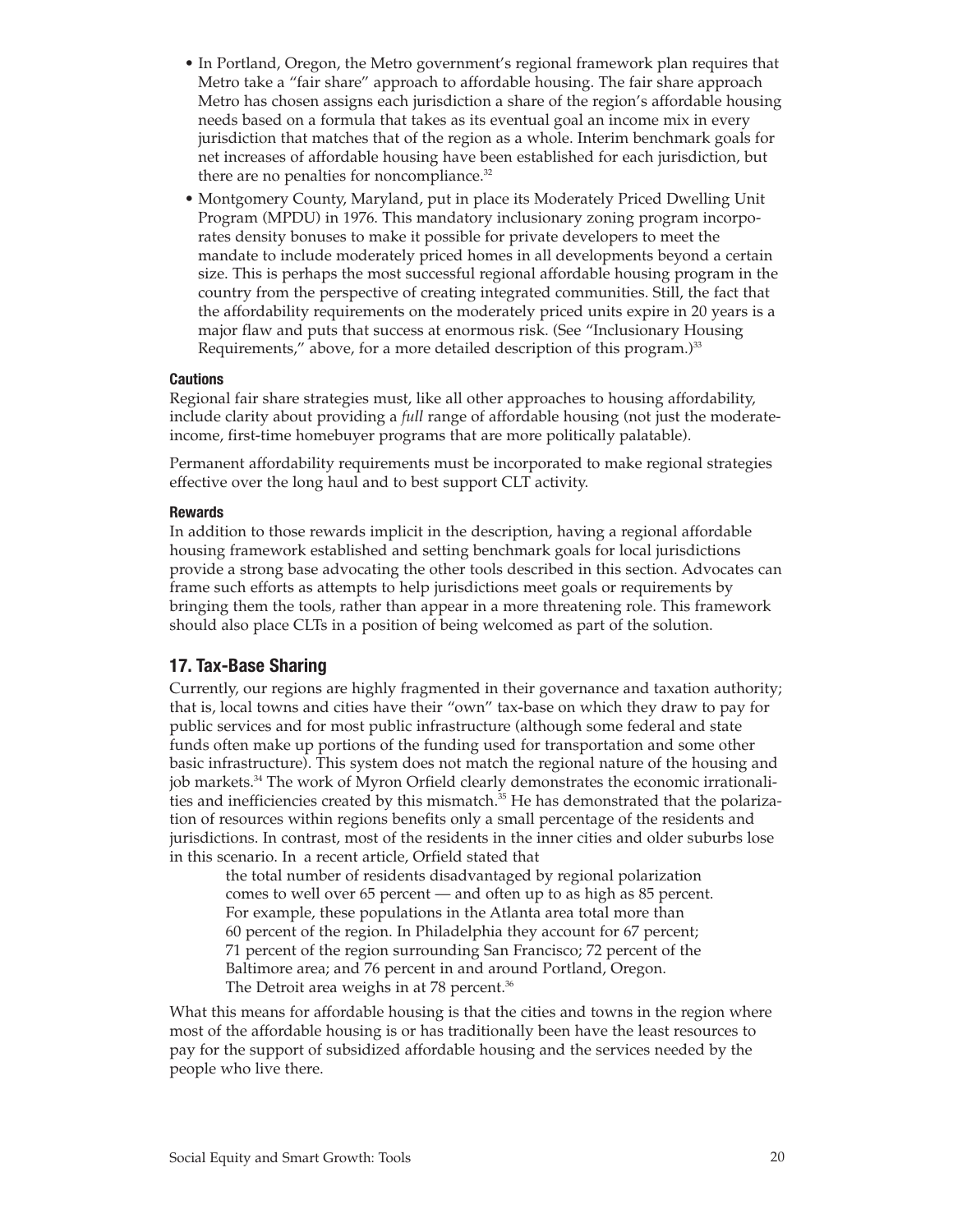Orfield's primary recommendation to address these problems is regional tax-base sharing. He has been a leader in the development of this model and in its implementation in the Minneapolis–St. Paul region. As he describes the model and its benefits:

Each city in a region would contribute a certain percentage of its total tax base to a regional pool. The pool would then be distributed back to jurisdictions according to a formula that gave preference to communities with more modest local resources. In the Chicago region, [the results from such a redistribution could be that] from 61 and 77 percent of the regional population would thus pay lower taxes and receive better local services. In the Atlanta region, that number would be at least 60 percent.<sup>37</sup>

The effects of regional tax-base sharing on affordable housing are not as direct as most of the other tools we have discussed, but they are important. Tax-base sharing diminishes the incentives for the kinds of exclusionary zoning (also called fiscal zoning) that is designed to increase the tax base. Fiscal zoning excludes uses that do not help with this goal (uses that use more services than they pay for in taxes) like affordable housing, and even moderate-cost housing designed for families, since schools are a major expense. A tax-base sharing program could therefore assist in battles to remove exclusionary zoning regulations and permit the development of more diverse housing stocks in all jurisdictions in a region. Beyond that, tax-base sharing provides increased resources to the jurisdictions in the region with fewer resources; this could result in more local funding for affordable housing in those communities. That outcome is by no means certain, however, since those funds could also be used for many other purposes.

#### **Cautions**

As with other funding streams, it will be important to be involved in setting the criteria for how the shared funds would be used and, more specifically, how any funds set aside for affordable housing would be targeted (income levels, permanent affordability requirements, mix of ownership and rental, etc.).

This is a *big* fight. Community land trusts wanting to move a regional tax-base sharing agenda forward will need strong coalitions to make it happen.<sup>38</sup>

#### **Rewards**

Key benefits of tax-base sharing include:

- A possible new funding stream
- The opening of currently exclusive communities to affordable housing and therefore the creation of new possible development opportunities for CLTs

### **18. Funding for Regional Affordable Housing Efforts**

No matter what other tools are used to encourage the development and preservation of affordable housing, subsidy dollars will be required to meet the housing needs of many low-income people in the region. Federal dollars have never been sufficient to do the job, and they have been hugely reduced in recent years.<sup>39</sup>

Local jurisdictions, particularly those in which affordable housing is concentrated, are often facing huge fiscal challenges, and their taxpayers should not be disproportionately responsible for solving the region's affordable housing shortage. It is therefore critical that regions step up to the challenge of developing a dedicated funding source, or group of sources, for the development and preservation of affordable housing. If the nonprofit, for-profit, and government sectors are going to gear up to a level of housing production that will meet the needs of low-income people, a significant pool of subsidy dollars must be available and they must be reliable. Developers and advocates need to be able to focus on doing the work, rather than spending large portions of their time in continual fighting to ensure that subsidy resources will be available.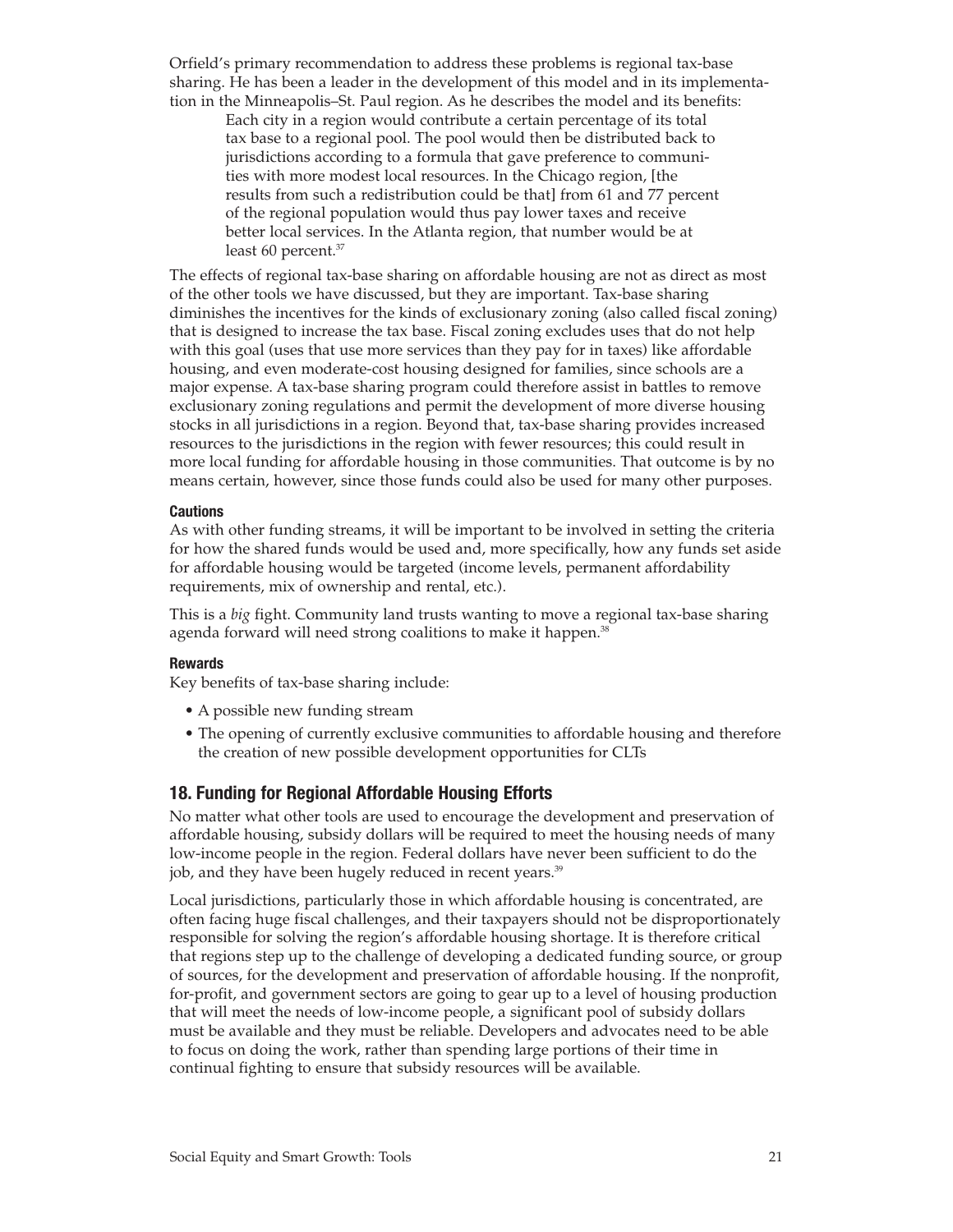Many possible mechanisms exist that can provide dedicated funding for regional affordable housing efforts. More than 40 different sources of revenue have been dedicated to the funding of affordable housing through housing trust funds in the United States. The most common of those include exactions required of developers, real estate transfer taxes, and document recording fees, but many others are possible (gaming revenues, unclaimed utility deposits, room and meal taxes, interest from rainy day funds, land gains taxes, etc.).<sup>40</sup> Many, though by no means all, housing trust funds, require the housing they fund to be permanently affordable.

There are many ways to organize and implement funding at the regional level. Again, the experience of some of the myriad housing trust funds in the United States can provide useful models (though many are local in scope).41 One of the fundamental issues each region will have to wrestle with is whether to create a new, regional entity to administer such funds or use existing entities to implement regional affordable housing programs. Use could be made of an existing regional entity, if such is available (which is unlikely in most places). Guidelines could be set at the regional level when the funding source is identified, and existing local government entities (at the city or county level) can be the recipients of the funds and the implementers of programs.

If the goal is to increase housing diversity throughout the region, it is essential that policies move beyond merely ensuring that funding is available throughout the region to creating strong reasons for all local jurisdictions to draw on those funds. Thus it may be necessary to combine a regional funding source with a regional mandate, one that has penalties attached for nonparticipation.

#### **Cautions**

As with other funding streams, it will be important for CLTs to be involved in setting the criteria for how the shared funds would be used, and, more specifically, how any funds set aside for affordable housing would be targeted (income levels, permanent affordability requirements, mix of ownership and rental, etc.).

If a new entity is to be created to collect and oversee the fund, there will also be battles about who that entity is accountable to and how it interacts with local housing programs.

Coordinating a campaign to achieve a regional funding source is more complex and requires broader relationships than a local battle.

#### **Rewards**

The primary benefit is a new funding stream. If the funding stream is clearly dedicated to affordable housing, it is therefore somewhat predictable (as opposed to sources that have to be fought for every year).

Creating a regionwide funding source also creates a mechanism by which currently exclusive communities may be opened up to affordable housing, and this creates new possible development opportunities for community land trusts.

Additional information on these tools, and descriptions of others not included here, can be found in Metro's Regional Affordable Housing Strategy, PolicyLink's Gentrification Toolkit, the Smart Growth Network's Affordable Housing and Smart Growth, and the National Neighborhood Coalition's Smart Growth, Better Neighborhoods.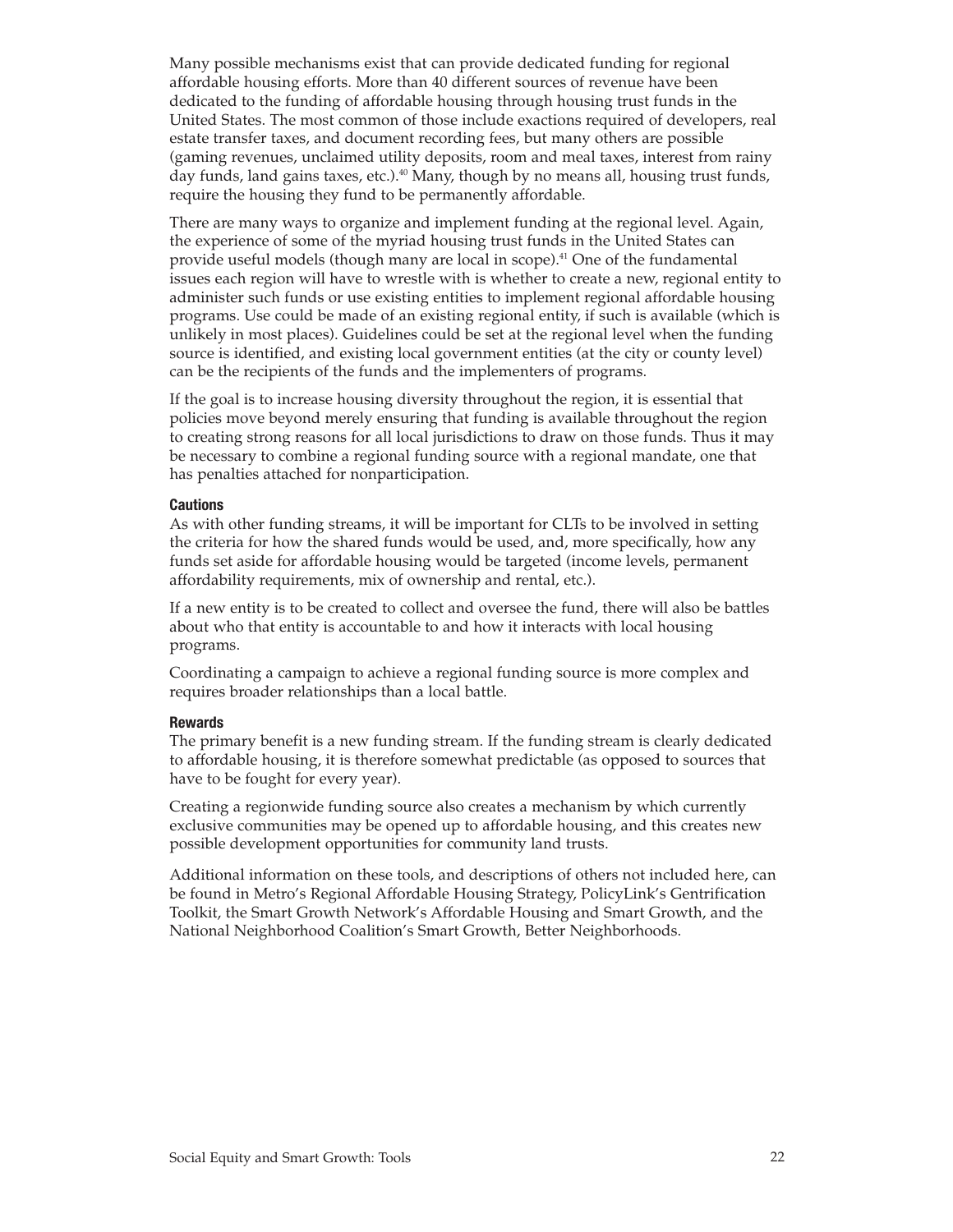# **Community Land Trusts as Implementers of Smart Growth**

Taking on a public policy advocacy role at the scale necessary to influence smart growth policies will be new for most CLTs. This role has the potential to bring many rewards to CLTs and the communities and people they serve. However, it is important not to lose sight of the fact that the single most important role CLTs can play in making smart growth more focused on issues of social and economic equity is as *implementers* of smart growth programs. $42$ 

What CLTs do best is to take land and buildings off the speculative market and use them to provide affordable housing and other facilities and services needed by local communities. The removal of land from the speculative market is a powerful tool in and of itself for the creation of stable, mixed-income communities that have diverse land uses designed to create complete neighborhoods.

By doing what they do in ways that are consistent with the goals of smart growth, CLTs can add to the livability of the communities they serve and to the quality of life for CLT residents. This will mean different things in different communities, but a partial list of activities a CLT might undertake as implementers of smart growth is as follows:

- Supporting increased density and transit-oriented development as builders or stewards (or both) of multi-family housing designed and sited with these goals in mind
- Preventing involuntary displacement and ensuring continued access for low-income people in gentrifying neighborhoods as preservers of existing affordable rental housing, developers of new affordable housing on existing lots, and creators of buyer-initiated, scattered-site acquisition programs to bring existing homes into CLT ownership
- Opening exclusive suburban communities to affordable housing through the acquisition and development of land and housing and the stewardship of affordability restrictions on housing units created by regulatory mandates or partnerships with other developers
- Revitalizing communities and improving the jobs-housing balance by stewarding land that supports local economic development initiatives<sup>43</sup>
- Preserving greenspaces, through clustering developments and stewarding open space and creating partnerships with other nonprofit organizations to preserve greenspaces in conjunction with creating affordable housing

# **Conclusion**

Community land trusts can play key roles in ensuring that smart growth efforts improve the lives of low- and moderate-income people. For this outcome to occur, it is crucial that public policies focused on increasing the availability of affordable housing be central to smart growth efforts and that there be organizations to implement these policies in ways that involve the affected communities. Community land trusts have strong reasons, both mission-based and practical, to move into stronger roles as advocates for such public policy changes.

This paper, together with its companion piece, *Integrating Social Equity and Growth Management: Linking Community Land Trusts and Smart Growth*, should provide a valid framework for building strong relationships between the advocates of smart growth and the creation of community land trusts, as well as a set of ideas about what concrete tasks they can work on together. Such partnerships can be a powerful force in the creation of healthy, diverse neighborhoods, communities, and regions that welcome people of all incomes.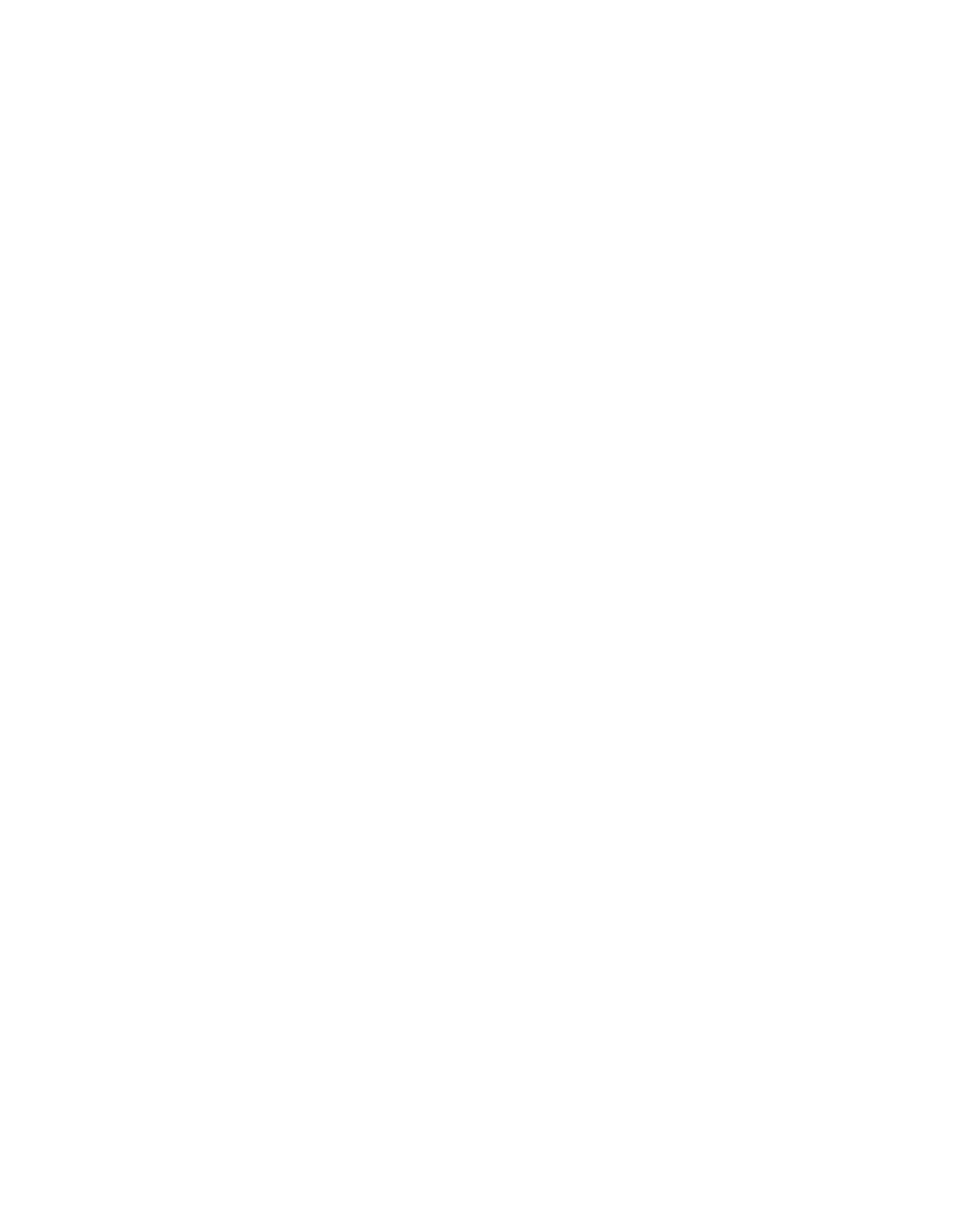## **APPENDIX**

## **The Diverse World of Community Land Trusts**

*By John Davis*

#### **Summary**

The community land trust is a model of unique versatility, lending itself easily and frequently not only to enormous variation in the kinds of projects that make use of the model but also to considerable variation in the model's own organizational make-up. In this section, the main features of the "classic" CLT are presented, along with their most common variations. Consideration is then given to some of the causes behind this continuing experimentation.

# **Variations on a Theme of "CLT Classic"**

For over thirty years, the Institute for Community Economics (ICE) in Springfield, Massachusetts, has promoted a model of community development and affordable housing known as the Community Land Trust (CLT). In 1992, the principal features of this model were enshrined in federal law in a CLT definition drafted by ICE and approved by Congress . . . .

## **Nonprofit, Tax-exempt Corporation**

### **CLT Classic**

A Community Land Trust is an independent, not-for-profit corporation that is legally chartered in the state in which it is located. Most CLTs target their activities and resources toward charitable activities like providing housing for low-income people or eliminating neighborhood blight, making them eligible for  $501(c)(3)$  designation from the IRS.

#### **CLT Variations**

Although CLTs are usually created "from scratch," as newly formed, autonomous corporations, some have been established as successors, affiliates, or programs of an older nonprofit. Either the pre-existing nonprofit transforms itself into a community land trust or grafts selected elements of the CLT model onto its own structure and programs. Sometimes, when a new CLT is established within the corporate shell of a pre-existing nonprofit, the CLT becomes a permanent part of the nonprofit's on-going operations. More often, this has been a temporary, transitional arrangement, where the CLT is spun off as a separate corporation when it has the capacity and constituency to thrive by itself.

## **Dual Ownership**

### **CLT Classic**

A nonprofit corporation (the CLT) acquires multiple parcels of land throughout a targeted geographic area with the intention of retaining ownership of these parcels forever. Any building already located on the land or later constructed on the land is sold off to an individual homeowner, a cooperative housing corporation, a nonprofit developer of rental housing, or some other nonprofit, governmental, or for-profit entity.

#### **CLT Variations**

Although dual ownership is a characteristic of every organization that calls itself a community land trust, buildings that are renter-occupied are sometimes treated differently than buildings that are owner-occupied. Some CLTs, when dealing with multi-unit rentals, whether residential or commercial, retain ownership of not only the underlying land but the buildings as well.

\* The *ten* features that characterize the "classic" CLT are to be found in most organizations that call themselves a community land trust, although there is much variation among the 120 CLTs already in existence or under development in the United States. The features that define and distinguish the "classic" CLT are described below, along with the most common variations occurring in each.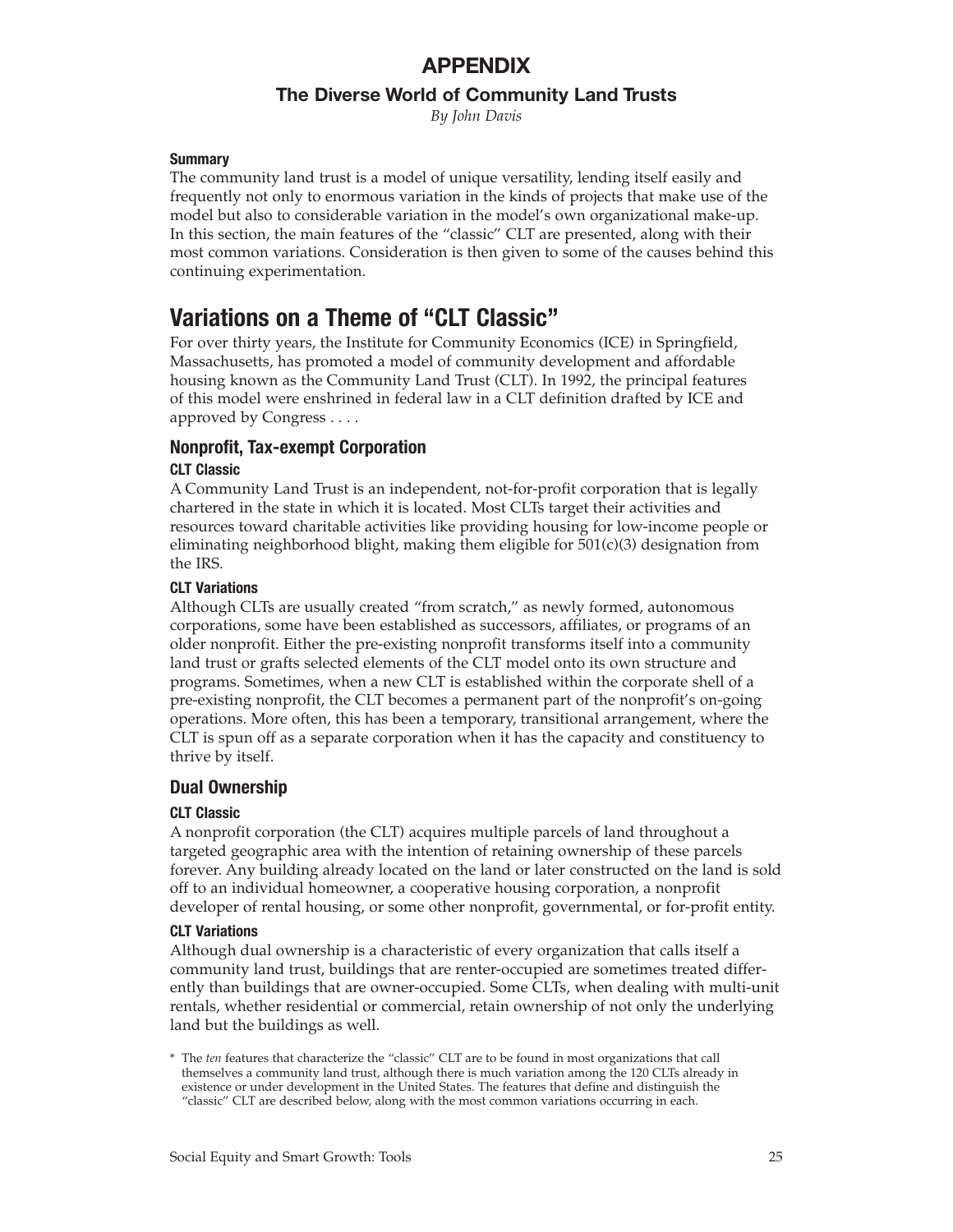## **Leased Land**

## **CLT Classic**

Although CLTs intend never to resell their land, they provide for the exclusive use of their land by the owners of any buildings located thereon. Parcels of land are conveyed to individual homeowners (or to the owners of other types of residential or commercial structures) through long-term ground leases. This two-party contract between the landowner (the CLT) and a building's owner protects the latter's interests in security, privacy, legacy, and equity, while enforcing the CLT's interests in preserving the appropriate use, structural integrity, and continuing affordability of any buildings located upon its land.

## **CLT Variations**

Every CLT uses a long-term ground lease for the conveyance of land. Most of these leases are based on the "model CLT ground lease" developed and refined by ICE over the past 30 years. The exact terms and conditions contained in these two-party contracts, however, can vary greatly from one CLT to another, especially with regard to restrictions on using, subletting, and improving the buildings that are located on the CLT's land.

## **Perpetual Affordability**

## **CLT Classic**

The CLT retains an option to repurchase any residential (or commercial) structures located upon its land, should their owners ever choose to sell. The resale price is set by a formula, contained in the ground lease, that is designed to give present homeowners a fair return on their investment, while giving future homebuyers fair access to housing at an affordable price. By design and by intent, the CLT is committed to preserving the affordability of housing (and other structures) — one owner after another, one generation after another, in perpetuity.

## **CLT Variations**

While perpetual affordability is a commitment of every CLT, the formula that defines and enforces affordability varies greatly from one CLT to another. This is due, in part, to the different methods that CLTs can adopt in calculating the resale price of housing and other structures that are located upon the CLT's land. Different formulas may also result from the different goals that particular CLTs are trying to achieve or the different populations they are trying to serve.

## **Perpetual Responsibility**

## **CLT Classic**

The CLT does not disappear once a building is sold to a homeowner, a co-op, or another entity. As owner of the land underlying any number of buildings and as owner of an option to re-purchase those buildings, the CLT has a continuing interest in what happens to these structures and to the people who occupy them. Should property owners allow their buildings to become a hazard, the ground lease gives the CLT the right to step in and to force repairs. Should property owners default on their mortgages, the ground lease gives the CLT the right to step in and cure the default, forestalling foreclosure. The CLT remains a party to the deal, safeguarding the structural integrity of the building and the residential security of the occupants.

## **CLT Variations**

Some CLTs provide many services and go to great lengths in preparing low-income households for the responsibilities of homeownership, in supporting them in times of trouble, and in preventing defaults from ever happening. Other CLTs intervene only when there is a crisis, acting to prevent the loss of buildings faced with foreclosure. The level of services and supports is largely dependent upon a CLT's capacity, but it is also shaped by the balance that each CLT tries to strike between "backstopping" those who occupy buildings on leased land and leaving them alone, respecting their privacy and independence.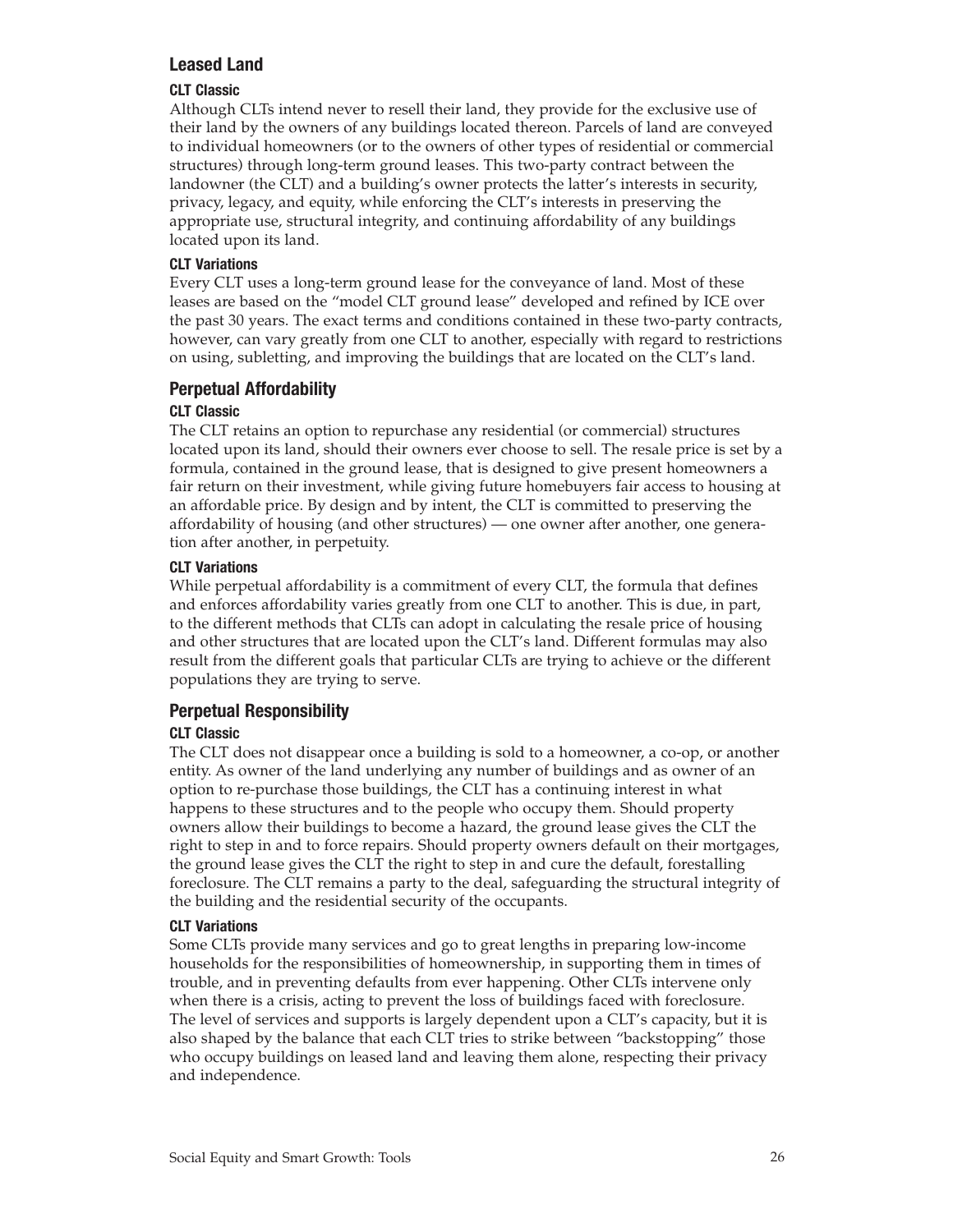## **Community Base**

## **CLT Classic**

The CLT operates within the physical boundaries of a targeted locality. It is guided by — and accountable to — the people who call that place their home. Any adult who resides on the CLT's land and any adult who resides within the geographic area deemed by the CLT to be its "community" can become a voting member of the CLT.

## **CLT Variations**

Nearly every CLT is an open-membership organization, drawing its members from a community that is geographically defined. Within the diverse world of CLTs, however, there is considerable variation in the size of that "community" and in the make-up of that membership. A decade ago, the "community" served by most CLTs was a single neighborhood. That has changed. Many CLTs created in recent years have staked out a much wider service area, encompassing multiple neighborhoods, an entire city, an entire county, or, in a few cases, a multi-county region. Changes have also occurred, here and there, in the composition and role of the CLT's membership. Some CLT's, for example, have opened their membership to individuals who reside outside of the CLT's target area. Other CLT's have expanded their membership beyond individuals, allowing other nonprofit corporations, local governments, or private institutions like hospitals, churches, or foundations to become voting members of the CLT. There are even a few CLTs with no membership at all, although these tend to be situations where selected elements of the CLT model have been grafted onto an existing community development corporation.

## **Resident Control**

## **CLT Classic**

Two thirds of a CLT's board of directors are nominated by, elected by, and composed of people who either live on the CLT's land or people who reside within the CLT's targeted "community" but do not live on the CLT's land.

## **CLT Variations**

Nearly every CLT has a board of directors that is elected, in part, by the residents who make up its membership. There are variations, however, in the process of nominating new directors, in the process of selecting those directors, and in the percentage of the board that is directly elected by the CLT's membership. There are also variations, as mentioned already, in the composition of the membership itself.

## **Tripartite Governance**

### **CLT Classic**

The board of directors of the "classic" CLT is composed of three parts, each containing an equal number of seats. One third of the board represents the interests of people who lease land from the CLT ("leaseholder representatives"). One third represents the interests of residents from the surrounding "community" who do not lease CLT land ("general representatives"). One third is made up of public officials, local funders, nonprofit providers of housing or social services, and other individuals presumed to speak for the public interest ("public representatives"). Control of the CLT's board is diffused and balanced to ensure that all interests are heard but that no interest is predominant.

## **CLT Variations**

Although every CLT board has a diversity and balance of interests, the exact make-up and mix can vary widely from one CLT to another. For example, nearly every CLT board has leaseholder representatives, but some CLTs subdivide this leaseholder category among directors who represent the interests of leaseholders occupying single-family homes and those occupying co-op units or commercial buildings. Similarly, every CLT has public representatives, but some CLTs fill these seats exclusively with representatives of local or state government, while others include representatives of local churches, foundations, banks, social service agencies, tenants rights organizations, or community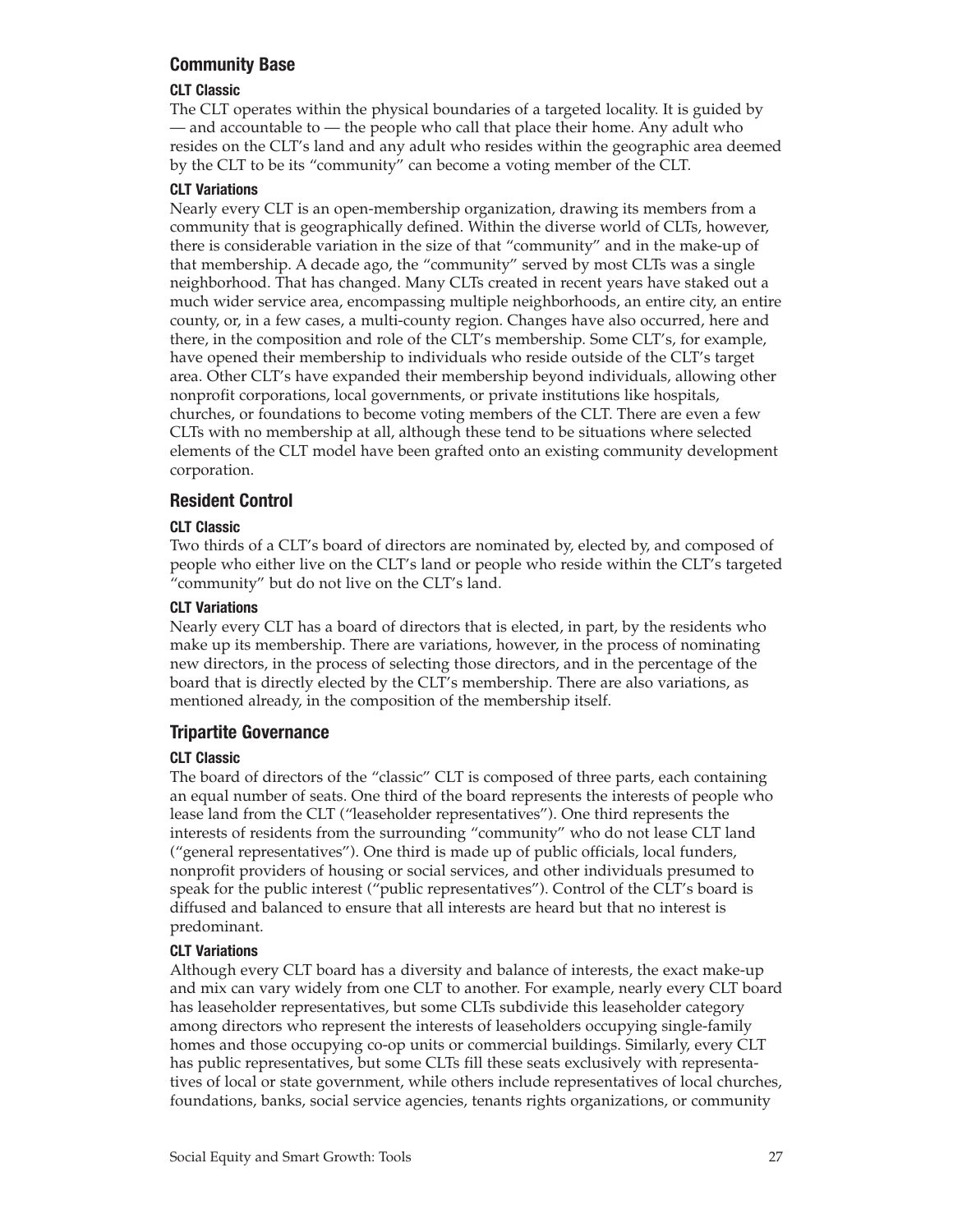development corporations within this "public" category. Many start-up CLTs, moreover, have interim boards that may be composed (and appointed) quite differently than the broadly representative, membership-elected, tripartite board that will ultimately govern the CLT.

## **Expansionist Acquisition**

## **CLT Classic**

CLTs are not focused on a single project. They are committed to an active acquisition and development program, aimed at expanding their holdings of land and increasing the supply of affordable housing (and other types of buildings) under their stewardship.

## **CLT Variations**

Every CLT has an eye toward expanding the number of acres and the number of buildings that are brought into its nonspeculative domain, but the scale and pace of acquisition can vary widely from one CLT to another. This is due, in part, to factors outside of a CLT's control, like the availability of funds and lands. An acquisition strategy is also a function, however, of a CLT's own priorities in choosing who to serve, what to build, and where to work. Many CLTs have grown quite slowly, each year purchasing a few parcels of land on which are constructed (or rehabilitated) a handful of single-family houses. Other CLTs have grown rather rapidly, regularly acquiring multiple sites and larger sites on which multi-unit projects can be developed.

## **Flexible Development**

### **CLT Classic**

The CLT is a community development tool of uncommon flexibility, accommodating a variety of land uses, property tenures, and building types. CLTs around the country construct (or acquire, rehabilitate, and resell) housing of many kinds: single-family homes, duplexes, condos, coops, SROs, multi-unit apartment buildings, and mobile home parks. CLTs create facilities for neighborhood businesses, nonprofit organizations, and social service agencies. CLTs provide sites for community gardens and vest-pocket parks. Land is the common ingredient, linking them all.

### **CLT Variations**

There is enormous variability in the projects that CLTs pursue and in the roles they play in developing them. Some CLTs focus on a single type of housing, like attached townhouses. Some focus on a single tenure, like owner-occupied housing. Others, embracing a more comprehensive mission like revitalizing an entire neighborhood, rebuilding a locality's housing tenure ladder, or redistributing the benefits and burdens of regional growth, take full advantage of the model's flexibility in undertaking a diverse array of residential and commercial projects. Most CLTs do their own development, initiated and supervised by their own staff. Others leave development to nonprofit or governmental partners, confining their efforts to assembling land, leasing land, and preserving the affordability of any housing located upon it. Between these two extremes of the CLT-as-developer and the CLT-as-steward lie a variety of roles that different CLTs have embraced in expanding their price-protected domain.

This appendix is a reproduction of a section of *Options and Issues in Creating a Community Land Trusts,* by John Davis, 2001, published by the Institute for Community Economics, 57 School Street, Springfield, Massachusetts, 01105–1331, 413–746–8660, www.iceclt.org.

<sup>∗</sup> *Congressional Record,* House, H11966, October 1992, sect. 212(a).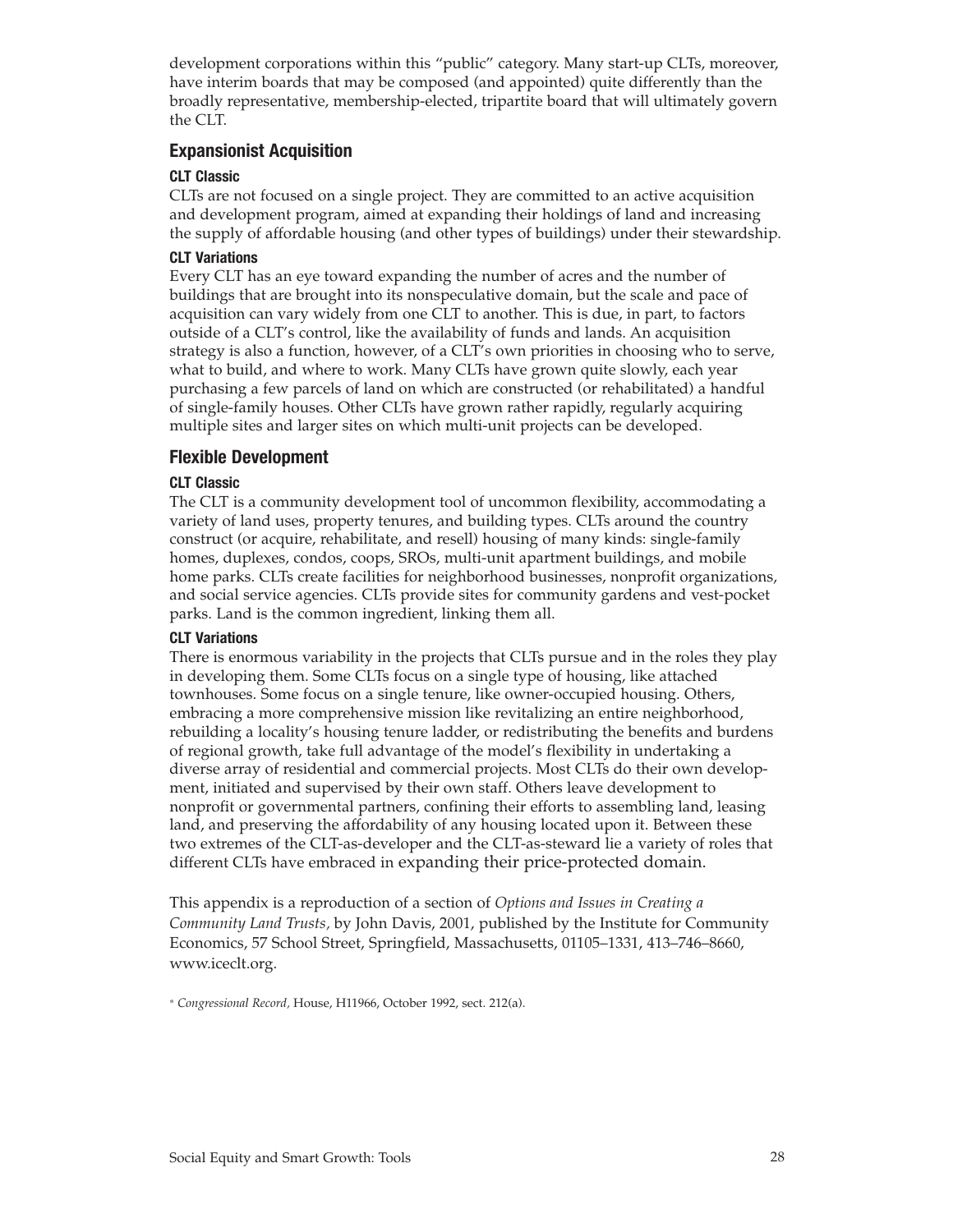## **NOTES**

- 1. From "Key Features of the Classic CLT," a training handout by John E. Davis of Burlington Associates. An updated version of this handout prepared as part of Davis's *Options and Issues in Creating a Community Land Trust* is included in its entirety as an appendix to this paper. For more information on the CLT model and its uses, see Abromowitz*, Community Land Trusts,* and Davis, *The Affordable City*. The Institute for Community Economics has several publications available that explain the model, including Davis's *Options and Issues* and *An Introduction to the Community Land Trust Model* (a video and companion guide). Contact Julie Orvis at ICE at 413–746–8660 or julie@iceclt.org for these and other resources.
- 2. SGN and NNC, *Affordable Housing and Smart Growth,* p. 21.
- 3. While illustrations of some of these tools are provided, no attempt has been made to provide a comprehensive list of where they are in use, both owing to space considerations and because these things change so quickly. See sources listed in the previous footnote for more examples.
- 4. When considering what tools might be useful in any given place, it is important to assess whether there are any local laws (municipal, county, state) that currently exclude the use of any of these approaches.
- 5. There are a variety of resources beginning to appear for communities that want to examine their zoning codes for exclusionary zoning practices and design more inclusionary rules for how they will develop. Three such resources are: *Reducing Barriers to Affordable Housing: A Resource Guide for Creating Partnerships To Reduce Regulatory Barriers* (Washington D.C., Fannie Mae, 2001); "Not in My Back Yard: Removing Barriers to Affordable Housing,"Advisory Committee on Regulatory Barriers to Affordable Housing (HUD, 1991); and *The Regional Affordable Housing Strategy* (Portland, Oregon, Metro, spring 2000).
- 6. These first three have been mandated in the Portland, Oregon, metropolitan region by Metro, the regional government. The language of these requirements can be found in the *Urban Growth Management Functional Plan*. For more information on this region's work to link housing affordability to growth management, see the section of *Integrating Social Equity and Growth Management* entitled "The Impacts of Managing Growth on Housing Prices."
- 7. A couple of useful sources on inclusionary zoning are the article by Dwyer-Voss and Zatz and the inclusionary housing issue of *Common Ground*, 1999.
- 8. Calavita and Grimes, "Inclusionary Housing In California," *Journal of the American Planning Association,* 1998.
- 9. Nelson et al., p. 36.
- 10. See *Inclusionary Zoning: Arguments and Refutations*, on the website of the Innovative Housing Institute, www.inhousing.org.
- 11. *The House Next Door*, a study on Montgomery Country's Moderately Priced Dwelling Unit (inclusionary zoning) program undertaking by the Innovate Housing Institute, Maryland, www.inhousing.org.
- 12. Unfortunately, the Montgomery County's Moderately Priced Dwelling Unit (inclusionary zoning) program requires affordability for only a very limited period (originally 5 and now 20 years). They have a newly instituted recapture provision in which 50% of the appreciated value goes to the Housing Innovation Fund to support new affordable housing when a MPDU sells, but this is insufficient to replace that unit, and does nothing to preserve the mix of incomes in each housing development.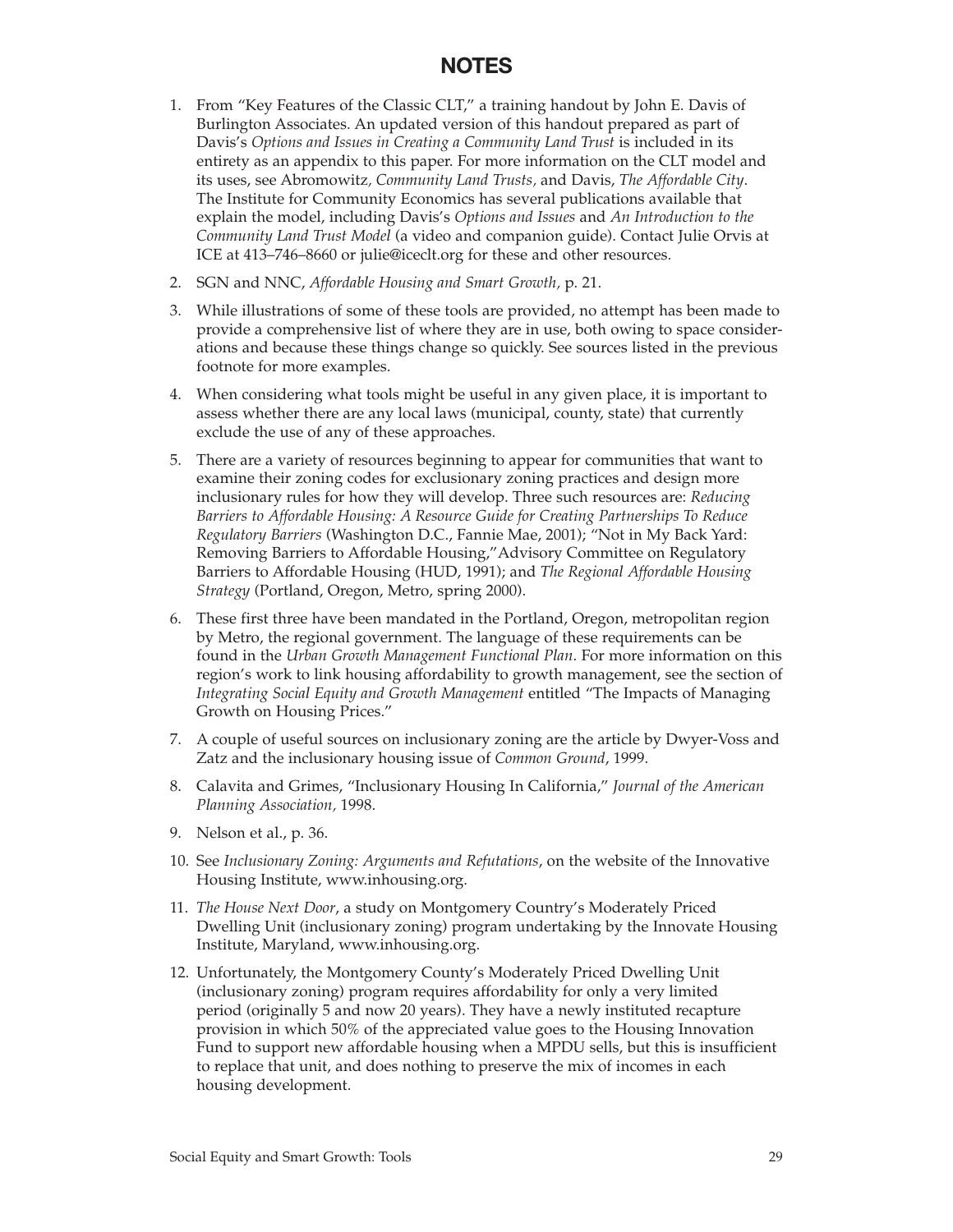- 13. In Montgomery County, 40% of the affordable units mandate must be offered to the housing authority or a local nonprofit so that they can use subsidies to further buy down the prices, making the homes affordable to people at significantly lower incomes. This has produced nearly 1000 units of housing affordable to people below 50% of area median income, most of it rental.
- 14. Contact the Institute for Community Economics for information on the modified ground lease for stewarding land under rental property.
- 15. See the "Key Issues in Developing Condominiums" section of John Davis's *Options and Issues in Creating a Community Land Trust*, pp. 38–39, for more on this issue.
- 16. For a more complete discussion of the pros and cons of stewarding land over a broad geographic area, see John Davis's *Options and Issues in Creating a Community Land Trust,* pp. 16–17. This issue is also discussed in *Integrating Social Equity and Growth Management,* in the section "Challenges to Integrating Community Land Trusts into Smart Growth Issues."
- 17. See *Integrating Social Equity and Growth Management: Linking Community Land Trusts and Smart Growth* for a more indepth discussion of the value of creating stable, mixed-income communities and the role of CLTs in doing so.
- 18. The Burlington CLT now owns 125 condominiums produced through Burlington's mandatory inclusionary zoning program. In Montgomery Co., Maryland, almost 10,000 moderately priced dwelling units were produced in the first 20 years of the program. The results of the 75 programs in California range from no units produced to almost 4,500 over implementation periods of 5–15 years.
- 19. Though no comprehensive survey of local programs for funding affordable housing exists, Mary Brooks, of the Housing Trust Fund Project at the Center for Community Change, estimates that perhaps 70% of the 250–300 housing trust funds that currently exist have some sort of long-term affordability requirements (email exchange with author, March 28, 2002). She cited several particularly strong examples of HTFs that have long-term or permanent affordability restrictions for homeownership projects: Burlington, Vermont, Boulder, Colorado, King City, Washington, and the state-sponsored HTFs of North Carolina and Vermont.
- 20. There are many larger questions about how displacement should be handled when government action is responsible. There are federal requirements for how the displacement of residents must be handled when federal funds are used to develop a project that displaces people. These requirements include the payment of relocation costs. Similar guidelines need to exist for the displacement of people by the actions of local and state government. The preferences tool should be used in addition to these kinds of protections where deemed useful.
- 21. In its early stages, gentrification is sometimes fueled in part by publicly funded affordable housing development and economic development programs designed to encourage the movement of more middle-class people into these communities. These policies were not necessarily wrong when they were created, but they are now addressing a problem that no longer exists — highly concentrated poverty rather than the new problem of involuntary displacement. It is important to examine existing programs (tax abatements, loan and grant programs, etc.) to see what their goals and effects are and whether they need to be eliminated or redefined to address the new situation. For example, a tax abatement program designed to encourage new homebuyers to move to or build in a distressed area is unlikely to have a residency requirement or an income limit for eligibility. Leaving this program in place in this way once gentrification has started is spending public dollars in ways that are unnecessary and leads to hardship for current residents being displaced as new investors drive up property values. Adding income limits and current-resident preferences would make this an antidisplacement program rather than a support for gentrification.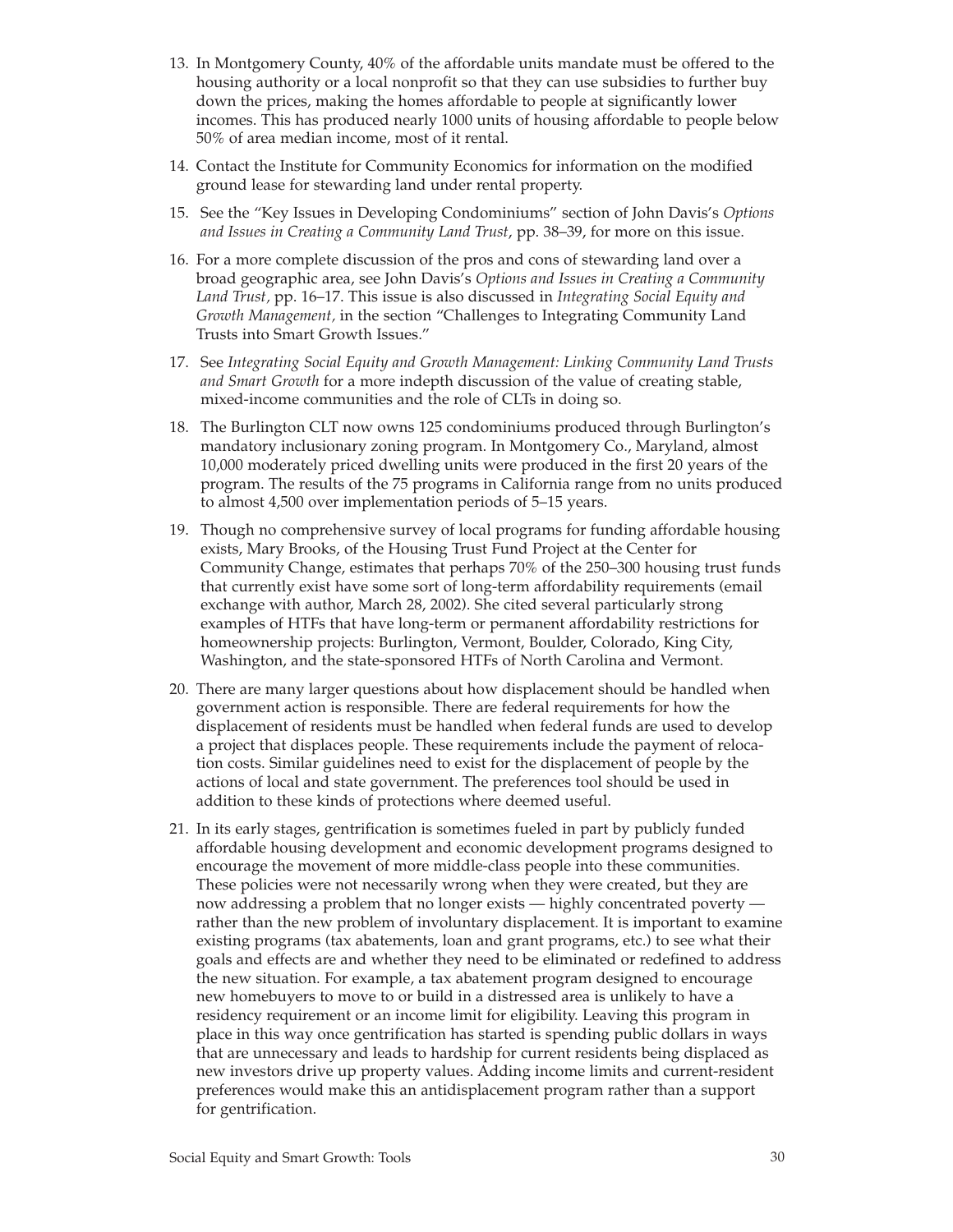- 22. For more discussion on the experience of integrating smart growth and affordable housing strategies in Portland, see the appendix to Harmon, *Integrating Social Equity and Growth Management: Linking Community Land Trusts and Smart Growth.*
- 23. PolicyLink's Equitable Development Toolkit includes a good description of linkage and some examples. For a discussion of linkage fees in Florida, see Jaime Ross's *Linkage Fees and Inclusionary Zoning,* 2000.
- 24. For a discussion of the land gains tax, see Lisle R. Baker's *Taxing Speculative Land Gains: The Vermont Experience*.
- 25. Multnomah County (the county that contains Portland, Oregon) has such a program and includes a rating structure that strongly rewards permanent affordability. For more information, contact the Department of Sustainable Community Development, www.Co.Multnomah.or.us/dscd/admin/Housing.shtml, 503–988–5000.
- 26. See Harmon, *Integrating Social Equity and Growth Management,* under the section "Fragmentation and Tax-Base Inequities." See David Rusk's *Inside Game, Outside Game* for a more indepth discussion about how and why regions with smaller economic disparities between jurisdictions are healthier and more economically competitive.
- 27. The term *jobs-housing balance* is used in a variety of ways in the planning world. In many cases, discussions of jobs-housing balance ignore the issue of the match or mismatch between wages and housing costs, focusing instead only on the total number of jobs versus homes in a given jurisdiction, region, or subregion. For the purposes of this paper, and, I would argue, in the real world in terms of effective policy, addressing the jobs-housing balance requires matching both the number of homes and the affordability of those homes to the available jobs in a given jurisdiction.
- 28. Knapp, "The Determinants of Residential Property Values," cited in Nelson et al., p. 36.
- 29. For an overview of these efforts as of 1998, see Sarah McKay's "Fair Share Housing Allocation Strategies," which is available from the Community Development Network, 503–335–9884, or info@cdnportland.org.
- 30. Ibid. Also the New Jersey Fair Housing Act, in the state's code, Ellen Lovejoy's "Mount Laurel Scorecard," and Burchell et al., "Mount Laurel II."
- 31. See n.29. Also see Orfield, *Metropolitics* and *American Metropolitics*, and the Livable Communities Task Force, *Promises Deferred*.
- 32. See Metro's *Regional Framework Plan, Urban Growth Management Functional Plan, and Regional Affordable Housing Strategy*, and Tasha Harmon's section on Oregon in "Smart Growth and Affordable Housing," the NIMBY Report of the National Low Income Housing Coalition, spring 2001. See also various sections of Harmon, *Integrating Social Equity and Growth Management;* in particular, "The Impacts of Managing Growth on Housing Prices" provides information on Portland's growth management approach and its impact on housing affordability, and the appendix, the Portland Case Study, provides more details on affordable housing benchmarks.
- 33. See also McKay, Montgomery County, Maryland, *Moderately Priced Dwelling Unit Program,* Rockville, Maryland,1996, and the website of the Innovative Housing Institute, www.inhousing.org.
- 34. This observation is explored in depth in the companion paper to this paper *Integrating Social Equity and Growth Management: Linking Community Land Trusts and Smart Growth* (Harmon, 2003)*.*
- 35. See *Metropolitics* and others.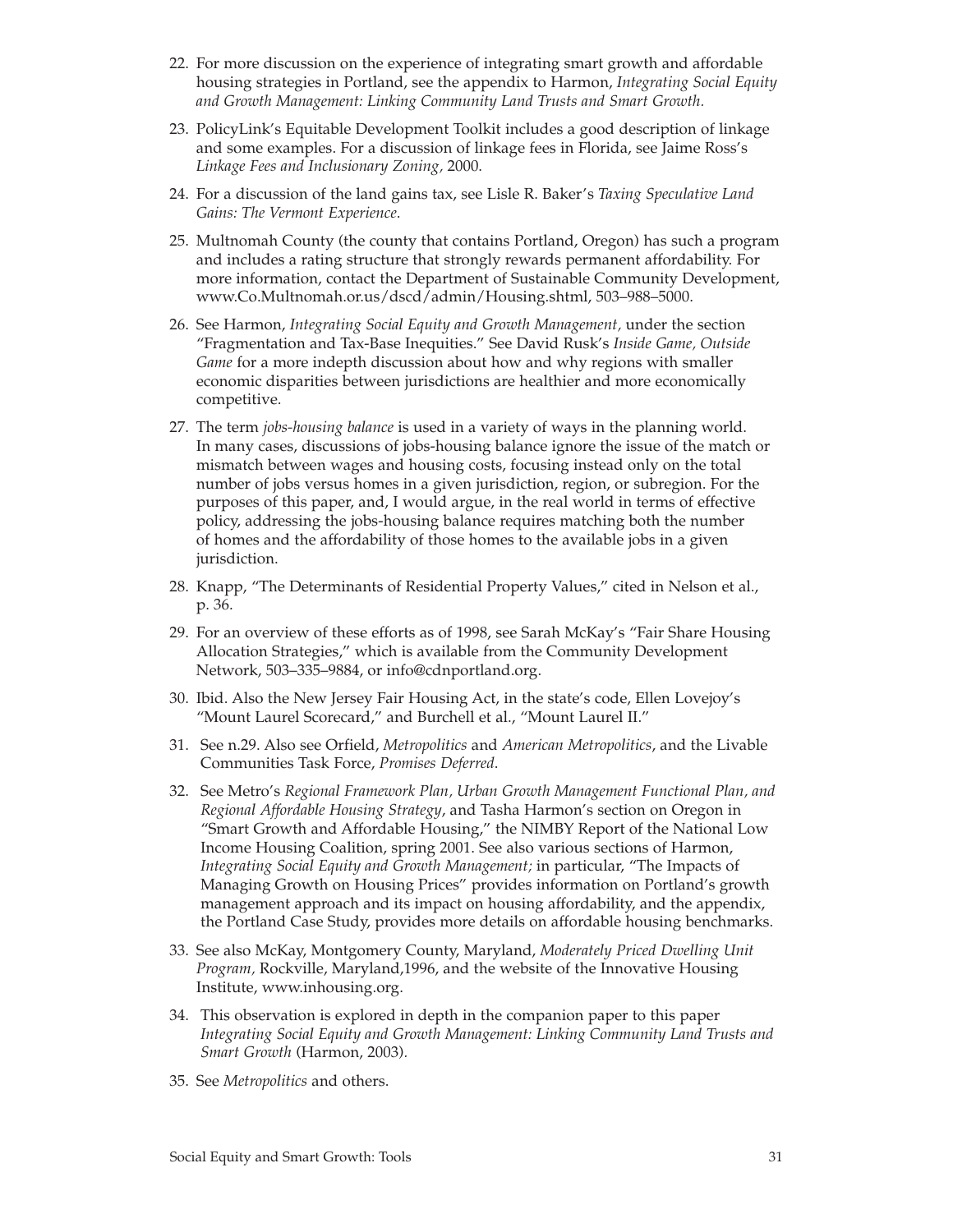- 36. From "Metropolitan Regions Facing Their Futures Together Have Less Racial and Economic Segregation," by Myron Orfield, in *GRIPP News and Notes: A quarterly briefing on grassroots policy and race from the Applied Research Center*, vol. 1 (spring 1999). Web resource: www.arc.org/gripp.
- 37. Ibid., p. 1.
- 38. See Orfield, *Metropolitics,* for a discussion of the coalition that formed in the twin cities to pass their regional tax-base sharing policy.
- 39. According to the National Low Income Housing Coalition's *Housing at a Snail's Pace*, HUD's budget authority declined by more than 45% from 1980 to 1997 (in constant 1996 dollars).
- 40. For more information on the sources of revenue that have been dedicated to housing trust funds, order "A Status Report on Housing Trust Funds in the United States," September 1997, from Mary Brooks at the Housing Trust Fund Project, 1113 Cougar Park, Frazier Park, CA 93225, 661–245–0318, brooksm@commchange.org.
- 41. Ibid. See also the sources listed in the section "State and Regional Approaches to Affordable Housing," since many of these have funding attached to them.
- 42. For more discussion of this role, see Harmon, *Integrating Social Equity and Growth Management.*
- 43. Some CLTs also support community economic development initiatives in other ways. See *Integrating Social Equity and Growth Management: Linking Community Land Trusts and Smart Growth*, "Nonhousing Roles."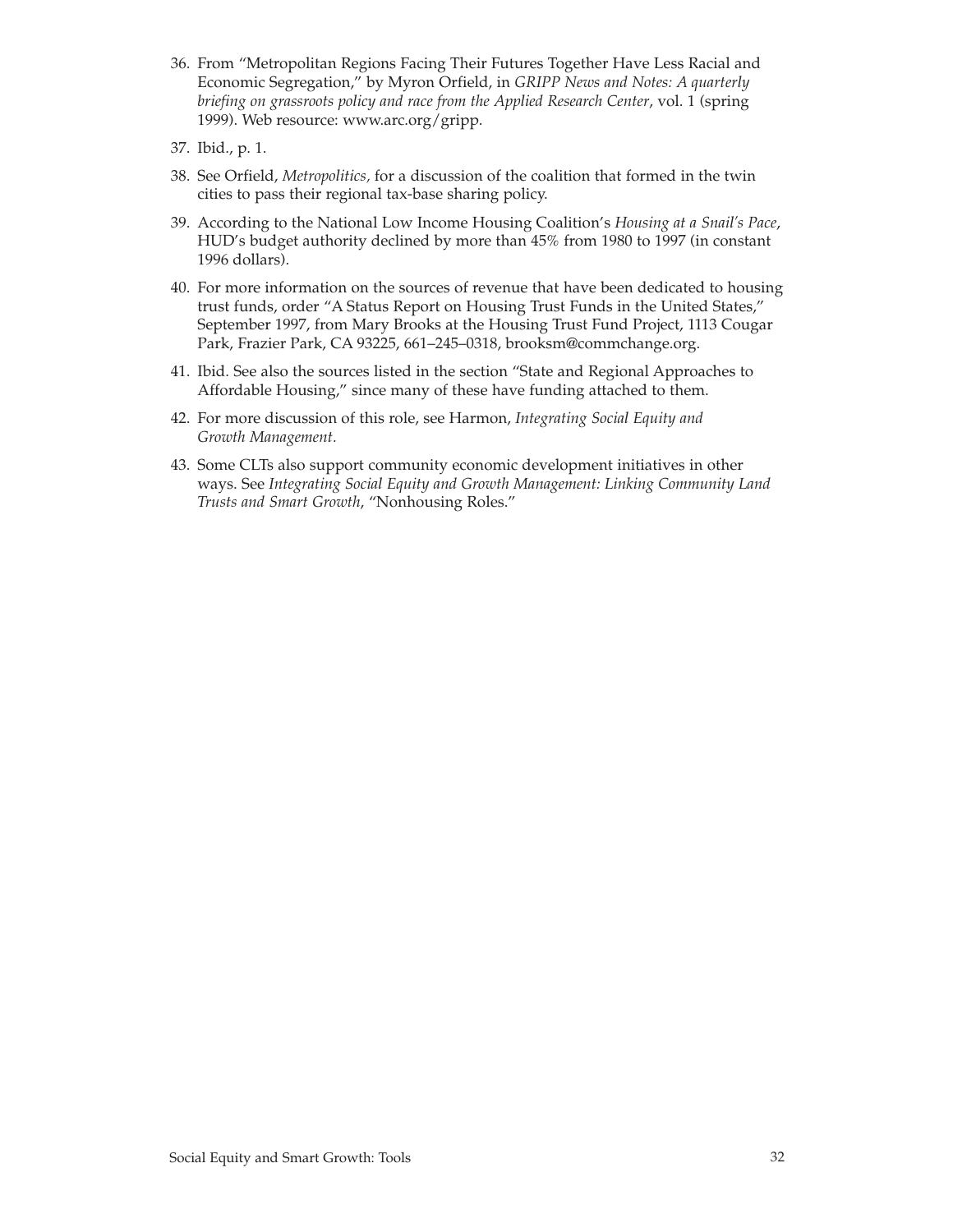## **BIBLIOGRAPHY**

This is a joint bibliography for the companion papers *Integrating Social Equity and Growth Management: Linking Community Land Trusts and Smart Growth* and *Integrating Social Equity and Smart Growth: An Overview of Tools*.

Abromowitz, David M. *"*An Essay on Community Land Trusts: Toward Permanently Affordable Housing." Chapter 10 of *Property and Values: Alternatives to Public and Private Ownership*. Charles Geisler and Gail Daneket (eds.). Island Press: Washington, D.C.: 2000.

Baker, Lisle R. *Taxing Speculative Land Gains: The Vermont Experience.* Tax Policy Roundtable. Property Tax Papers Series Number TPR–5. Lincoln Institute of Land Policy, Cambridge, MA, 1980.

Boyce, James K., and Manuel Pastor, "Building Natural Assets: New Strategies for Poverty Reduction and Environmental Protection," A publication of the Political Economy Research Institute's Natural Assets Project (at the University of Massachusetts, Amherst), and the Center for Popular Economics, 2001.

Burchell, Robert W. et al. "Mount Laurel II: Challenge and Delivery of Low-Cost Housing." New Brunswick, NJ: Center for Urban Policy Research, 1983.

Calavita, Nico, and Kenneth Grimes. "Inclusionary Housing In California." *Journal of the American Planning Association,* vol. 64(2) (spring 1998).

Coalition for a Livable Future (CLF). *Connections: The Journal of the Coalition for a Livable Future.* Many excellent articles about integrating sustainability and equity into growth management. 503–294–2889; www.clfuture.org.

———. *Displacement: The Dismantling of a Community.* Portland, Oregon, 1998.

———. "The Effect of the Coalition's Work on Metro's Regional Urban Growth Goals and Objectives ("RUGGOs"): Changes reflected in the December 8, 1995, Metro Council Proposed Final Draft." CLF archives (503-244-2889; www.clfuture.org).

Collins, Chuck, and Felice Yeskel, with United for a Fair Economy. *Economic Apartheid in America*. New York: New Press, 2002.

Collins, Michael. *Pursuing the American Dream: Homeownership and the Role of Federal Housing Policy*. Washington, D.C.: Millennial Housing Commission, January 2002.

*Common Ground: The Journal of the Alliance for Metropolitan Stability.* Inclusionary Housing issue, winter 1999, 1–9. (612–870–3443)

Culhane, Denise, S. Metraux, and T. Hadley. "Public Service Reduction associated with Placement of Homeless Persons with Severe Mental Illness in Supportive Housing." *Housing Policy Debate*, vol. 13(1) (2002). Fannie Mae Foundation. www.fanniemaefoundation.org

Danielson, Karen A., Robert E. Lang, and William Fulton. "What Does Smart Growth Mean for Housing?" *Housing Facts and Findings*, vol. 1(3) (fall 1999). Fannie Mae Foundation. www.fanniemaefoundation.org

Davis, John Emmeus. *Options and Issues in Creating a Community Land Trust*. Report prepared for the MacArthur Foundation under the auspices of the Institute for Community Economics, 2001. Available from ICE, www.iceclt.org.resources.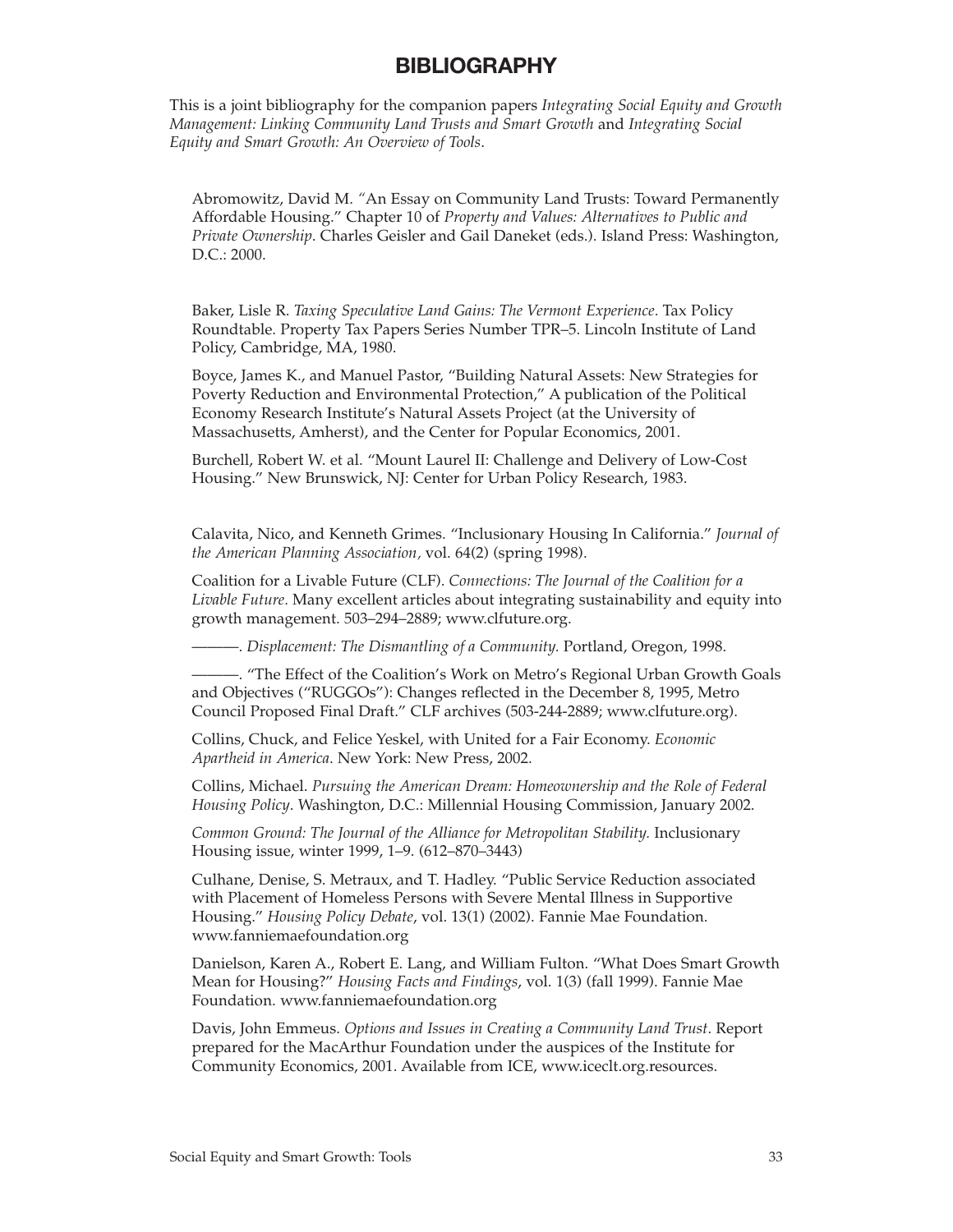———. *The Affordable City: Toward a Third Sector Housing Policy*. Philadelphia: Temple University Press, 1994.

Davis, John Emmeus, and Jane Knodell. *Economic Benefits of Public Investment in Affordable Housing and Land Conservation: A Review of Arguments and Evidence.* Montpelier, VT: Vermont Housing and Conservation Board, 1999.

Duda, Mark, and Eric S. Belsky. *The Anatomy of the Low-Income Homeownership Boom in the 1990s.* Cambridge, MA: Joint Center for Housing Studies, Harvard University, July 2001.

Dwyer-Voss, Ron, and Shoshana Zatz. "Inclusionary Zoning: Local Zoning Works To Include Low-Income Households." *Pacific Mountain Review*, 15(2) (1997): 12–14.

Fannie Mae Foundation. *Reducing Barriers to Affordable Housing: A Resource Guide for Creating Partnerships To Reduce Regulatory Barriers*. Washington D.C.: Fannie Mae Foundation, 2001. www.fanniemaefoundation.org

Finkel, Ed. "Common Cause." *Neighborhood Works,* September/October 1997: 12, 28.

Harmon, Tasha. *Integrating Social Equity and Smart Growth: An Overview of Tools*. Springfield, MA: Institute for Community Economics, 2003.

-. "Smart Growth and Affordable Housing: Oregon." NIMBY Report. National Low Income Housing Coalition, April 2001.

———. "Balancing the Burdens and Benefits of Growth." *Connections: The Journal of the Coalition for a Livable Future,* vol. 1(1) (fall 1998).

———. "Who Pays the Price for Regional Planning: How To Link Growth Management and Affordable Housing." *Planners Network Journal,* spring 1998.

Innovative Housing Institute (IHI). *The House Next Door.* A study of Montgomery County, Maryland's Moderately Priced Dwelling Unit [inclusionary zoning] Program: Maryland. From IHI's website: www.inhousing.org.

Institute for Community Economics. *The Community Land Trust Handbook*. Rodale Press, Emmaus, PA, 1982.

Institute on Race and Poverty. "Regionalism: The Creation of Urban Dysfunction and Strategies for Recreating Metropolitan Communities," 2002. From its website: www1.umn.edu/irp.

Joint Center for Housing Studies of Harvard University. *The State of the Nation's Housing 2001*. Cambridge, MA, 2001.

———. *The State of the Nation's Housing 2002.* Cambridge, MA, 2002.

Kennedy, Maureen, and Paul Leonard. "A Primer on Gentrification and Policy Choices." Discussion paper produced by the Brookings Institution Center on Urban and Metropolitan Policy and PolicyLink, April 2001. www.policylink.org

Knapp, Gerrit J. "The Determinants of Residential Property Values: Implications for Metropolitan Planning." *Journal of Planning Literature,* 12(3) (1998): 267–282.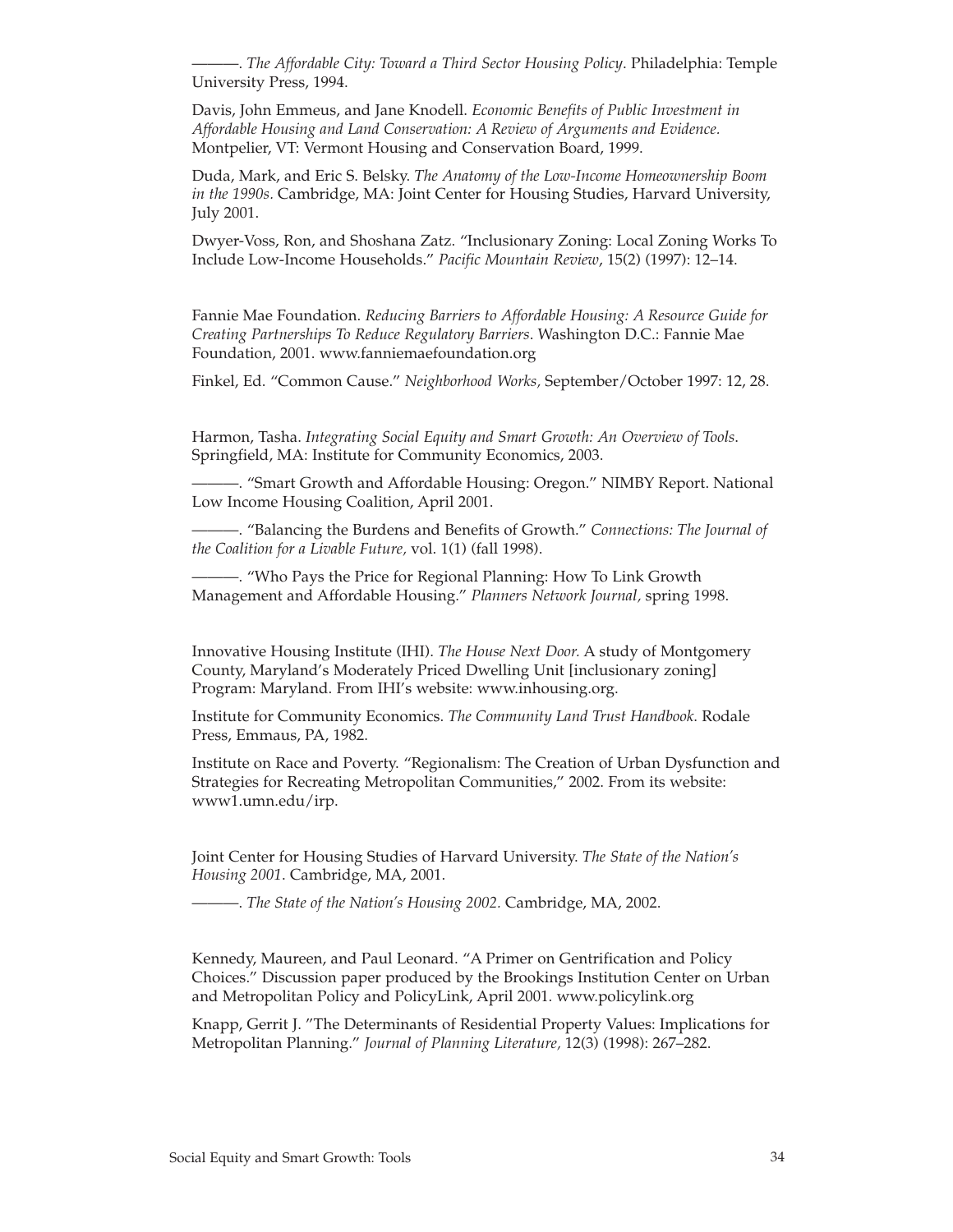Leaders Roundtable. "Student Mobility and Its Effects on Student Achievement: A Preliminary Study." Portland, Oregon, June 1999.

Lincoln Institute of Land Policy (LILP). "Land Policy and Boom-Bust Real Estate Markets." LILP Policy Focus Series. Cambridge, MA, 1994.

Livable Communities Task Force. "Promises Deferred: An Analysis of the Affordable Housing Provisions of the Livable Communities Act." Minneapolis, MN, 1996.

Lovejoy, Ellen. "Mount Laurel Scorecard: Evaluation of New Jersey's Fair Share Housing System." *Planning,* 58 (May 1992): 10.

Massey, Douglas, and Nancy A. Denton. *American Apartheid, Segregation, and the Making of the Underclass.* Cambridge, MA: Harvard University Press, 1993.

McKay, Sarah. "Fair Share Housing Allocation Strategies: A Review of Methods and Approaches." Report prepared for the Community Development Network (CDN) and the Coalition for a Livable Future, Portland, OR, October 1998. Available from CDN at 503–335–9884; info@cdnportland.org.

Metro. *The Regional Affordable Housing Strategy.* Metro Regional Government, Portland, Oregon, Metropolitan Region, July 2000. Tel. 503–797–1700; www.metro-region.org.

———. *Urban Growth Management Functional Plan.* Metro Regional Government, Portland, Oregon, Metropolitan Region, amended January 24, 2002. Tel. 503–797–1700; www.metro-region.org.

———. *Regional Framework Plan.* Metro Regional Government, Portland, Oregon, Metropolitan Region, adopted December 11, 1997. Tel. 503–797–1700; www.metroregion.org.

———. *Regional Urban Growth Goals and Objectives.* Metro Regional Government, Portland, Oregon, Metropolitan Region, 1997. Tel. 503–797–1700; www.metroregion.org.

———. *Growth Management Survey Summary,* by David and Hibbitts, February 1997. www.metro-region.org

Meyers, Alan, Deborah A. Frank et al. "Housing Subsidies and Pediatric Undernutrition." *Archives of Pediatric and Adolescent Medicine* 149 (October 1995): 1079–1084.

National Low Income Housing Coalition. *The NIMBY Report: Smart Growth and Affordable Housing.* April 2001. Tel. 202–662–1530; www.nlihc.org.

———. *Housing at a Snail's Pace.* August 1996.

———. *Out of Reach 2001: America's Growing Wage-Rent Disparity*. Washington, D.C., 2001.

National Neighborhood Coalition. *Smart Growth, Better Neighborhoods: Communities Leading the Way.* Washington, D.C., 2000. Tel. 202–986–2096; or online at www.neighborhoodcoalition.org.

Nelson, Arthur C., Rolf Pendall, Casey J. Dawkins, and Gerrit J. Knapp. *The Link between Growth Management and Housing Affordability: The Academic Evidence.* Discussion paper prepared for the Brookings Institution Center on Urban and Metropolitan Policy. Washington, D.C., February 2002.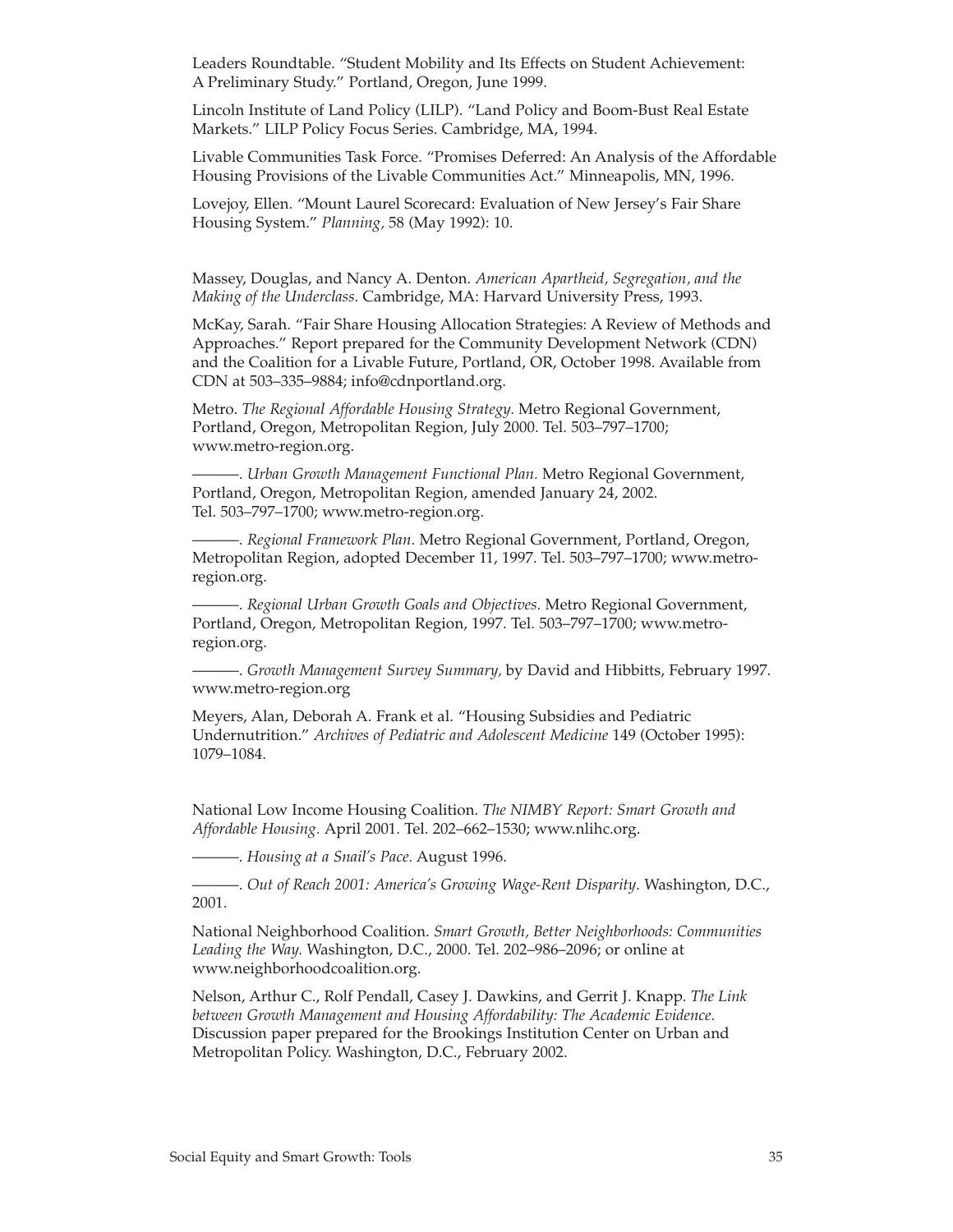1000 Friends of Oregon and the Home Builders Association of Metropolitan Portland. "Managing Growth To Promote Affordable Housing: Revisiting Oregon's Goal 10: Executive Summary." September 1991.

Orfield, Myron. *American Metropolitics: The New Suburban Reality.* Washington, D.C.: Brookings Institution Press, 2002.

———. "Metropolitan Regions Facing Their Futures Together Have Less Racial and Economic Segregation." *GRIPP News and Notes* (a quarterly briefing on grassroots policy and race from the Applied Research Center), vol. 1 (spring 1999). www.arc.org/gripp

———. *Metropolitics: A Regional Agenda for Community and Stability.* Washington, D.C.: Brookings Institution Press, and Cambridge, MA: Lincoln Land Institute of Land Policy, 1997.

———. "Portland Metropolitics: A Regional Agenda for Community and Stability." Report to the Coalition for a Livable Future. Portland, OR, July 1998.

Pastor, Manuel, Peter Dreier, J. Eugene Grigsby III, and Marta Lopez-Garcia. *Regions That Work: How Cities and Suburbs Can Grow Together.* Globalization and Community, vol. 6. Minneapolis: University of Minnesota Press, 2000.

Pendall, Rolf. "Local Land Use Regulation and the Chain of Exclusion." *Journal of the American Planning Association,* spring 2000.

Planners Network. *Planners Network Journal*, November/December 1999, Smart Growth issue. Brooklyn, NY. 718–636–3461; www.plannersnetwork.org.

PolicyLink. *Beyond Gentrification: Tools for Equitable Development.* www.policylink.org

———, with the Funders Network for Smart Growth and Livable Communities. "Achieving Equity through Smart Growth: Perspectives from Philanthropy." February 2001. www.policylink.org

———. "Opportunities for Smart Growth: Social Equity and the Smart Growth Movement. Translation paper 1. December 1999. www.policylink.org

Population Research Center. "Changing Times, Changing Enrollments: How Recent Demographic Trends Are Affecting Enrollments in Portland Public Schools." Prepared by the Population Research Center at Portland State University, July 2000.

powell, john, "Achieving Racial Justice: What's Sprawl Got To Do with It?" *Poverty and Race.* Institute on Race and Poverty, University of Minnesota Law School, September/October 1999 (from the "News and Articles" section of their website, 2000).

———. "Sprawl, Fragmentation, and the Persistence of Racial Inequality: Limiting Civil Rights by Fragmenting Space." *Urban Sprawl: Causes, Consequences, and Policy Responses.* Greg Squires, ed. Washington, D.C.: Urban Institute Press, 2001.

———. "Linking Regional and Local Strategies." 2000. Available through the Institute on Race and Poverty, University of Minnesota Law School, 418 Law Center, 229 Nineteenth Ave. South, Minneapolis, MN 55455, 612–625–8071.

———. "Regionalism: The Creation of Urban Dysfunction and Strategies for Recreating Metropolitan Communities." 2000. Available through the Institute on Race and Poverty, University of Minnesota Law School, 418 Law Center, 229 Nineteenth Ave. South, Minneapolis, MN 55455, 612–625–8071.